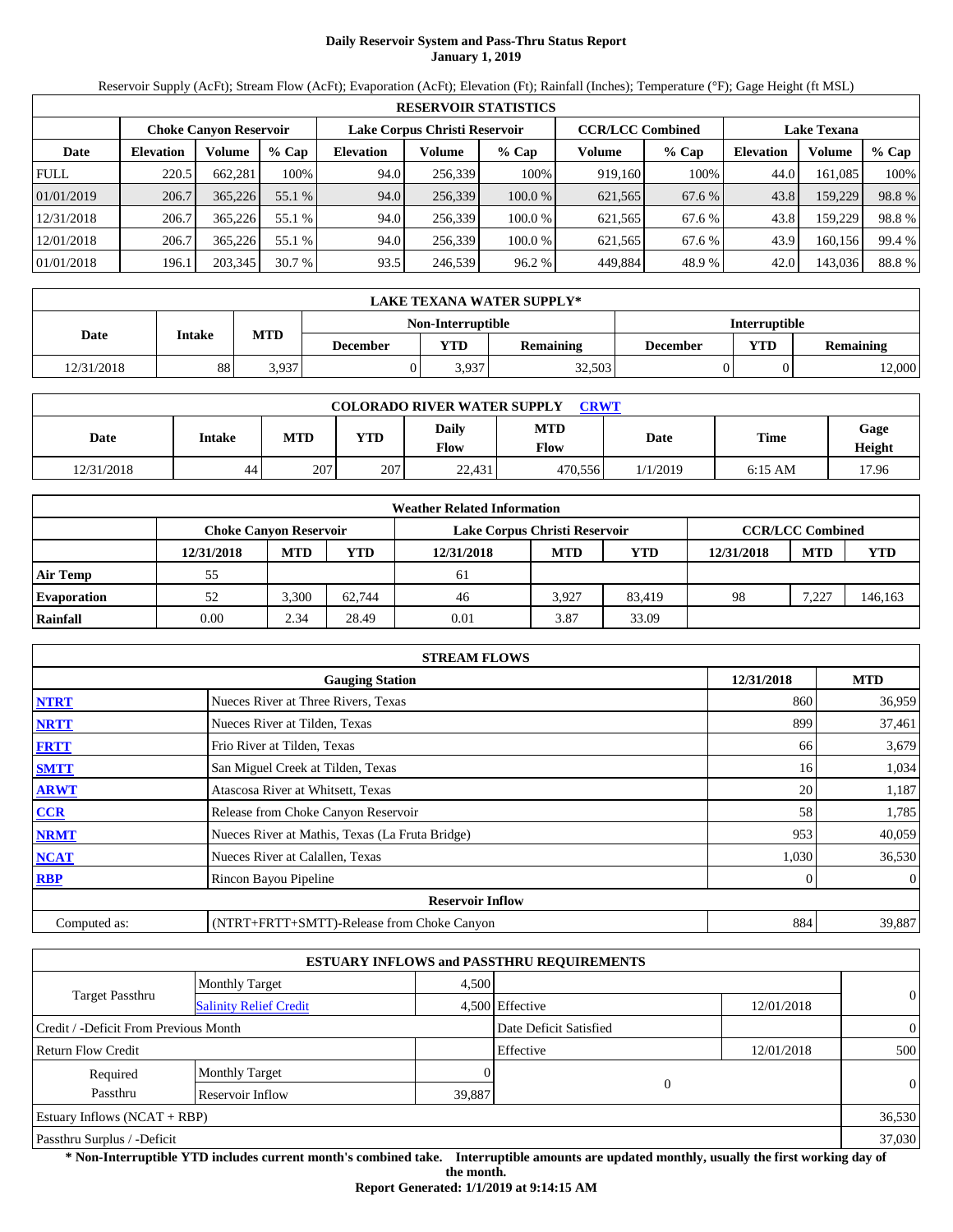# **Daily Reservoir System and Pass-Thru Status Report January 2, 2019**

Reservoir Supply (AcFt); Stream Flow (AcFt); Evaporation (AcFt); Elevation (Ft); Rainfall (Inches); Temperature (°F); Gage Height (ft MSL)

|             | <b>RESERVOIR STATISTICS</b> |                               |         |                               |         |         |                         |         |                    |         |        |  |  |
|-------------|-----------------------------|-------------------------------|---------|-------------------------------|---------|---------|-------------------------|---------|--------------------|---------|--------|--|--|
|             |                             | <b>Choke Canvon Reservoir</b> |         | Lake Corpus Christi Reservoir |         |         | <b>CCR/LCC Combined</b> |         | <b>Lake Texana</b> |         |        |  |  |
| Date        | <b>Elevation</b>            | Volume                        | $%$ Cap | <b>Elevation</b>              | Volume  | $%$ Cap | Volume                  | $%$ Cap | Elevation          | Volume  | % Cap  |  |  |
| <b>FULL</b> | 220.5                       | 662.281                       | 100%    | 94.0                          | 256,339 | 100%    | 919,160                 | 100%    | 44.0               | 161.085 | 100%   |  |  |
| 01/02/2019  | 206.7                       | 365,226                       | 55.1 %  | 94.0                          | 256,339 | 100.0 % | 621,565                 | 67.6 %  | 43.8               | 159,229 | 98.8%  |  |  |
| 01/01/2019  | 206.7                       | 365,226                       | 55.1 %  | 94.0                          | 256,339 | 100.0 % | 621,565                 | 67.6 %  | 43.8               | 159,229 | 98.8%  |  |  |
| 12/02/2018  | 206.7                       | 365,226                       | 55.1 %  | 94.0                          | 256.339 | 100.0 % | 621,565                 | 67.6 %  | 43.9               | 160.156 | 99.4 % |  |  |
| 01/02/2018  | 196.0                       | 202,086                       | 30.5%   | 93.4                          | 244,597 | 95.4 %  | 446,683                 | 48.6 %  | 42.0               | 143,036 | 88.8%  |  |  |

|            | LAKE TEXANA WATER SUPPLY* |            |                      |            |                  |                 |       |                  |  |  |  |
|------------|---------------------------|------------|----------------------|------------|------------------|-----------------|-------|------------------|--|--|--|
|            |                           |            | <b>Interruptible</b> |            |                  |                 |       |                  |  |  |  |
| Date       | Intake                    | <b>MTD</b> | December             | <b>YTD</b> | <b>Remaining</b> | <b>December</b> | VTD   | <b>Remaining</b> |  |  |  |
| 01/01/2019 | 65                        | 65         |                      | 32.169     | 271<br>4.4.      | 2.099           | 2,099 | 12,000           |  |  |  |

| <b>COLORADO RIVER WATER SUPPLY</b><br><b>CRWT</b> |        |            |            |                      |                    |          |         |                |  |  |
|---------------------------------------------------|--------|------------|------------|----------------------|--------------------|----------|---------|----------------|--|--|
| Date                                              | Intake | <b>MTD</b> | <b>YTD</b> | Daily<br><b>Flow</b> | <b>MTD</b><br>Flow | Date     | Time    | Gage<br>Height |  |  |
| 01/01/2019                                        | 68     | 68         | 5,312      | 14.848               | 14.848             | 1/2/2019 | 7:15 AM | 16.81          |  |  |

|                    |            |                               |            | <b>Weather Related Information</b> |            |            |                         |            |            |
|--------------------|------------|-------------------------------|------------|------------------------------------|------------|------------|-------------------------|------------|------------|
|                    |            | <b>Choke Canyon Reservoir</b> |            | Lake Corpus Christi Reservoir      |            |            | <b>CCR/LCC Combined</b> |            |            |
|                    | 01/01/2019 | <b>MTD</b>                    | <b>YTD</b> | 01/01/2019                         | <b>MTD</b> | <b>YTD</b> | 01/01/2019              | <b>MTD</b> | <b>YTD</b> |
| <b>Air Temp</b>    | 54         |                               |            | 56                                 |            |            |                         |            |            |
| <b>Evaporation</b> |            | 21                            | $\bigcap$  | 92                                 | 92         | 92         | 113                     | 113        |            |
| Rainfall           | 0.05       | 0.05                          | 0.05       | 0.02                               | 0.02       | 0.02       |                         |            |            |

|              | <b>STREAM FLOWS</b>                             |            |                |
|--------------|-------------------------------------------------|------------|----------------|
|              | <b>Gauging Station</b>                          | 01/01/2019 | <b>MTD</b>     |
| <b>NTRT</b>  | Nueces River at Three Rivers, Texas             | 842        | 842            |
| <b>NRTT</b>  | Nueces River at Tilden, Texas                   | 889        | 889            |
| <b>FRTT</b>  | Frio River at Tilden, Texas                     | 66         | 66             |
| <b>SMTT</b>  | San Miguel Creek at Tilden, Texas               | 15         | 15             |
| <b>ARWT</b>  | Atascosa River at Whitsett, Texas               | 20         | 20             |
| CCR          | Release from Choke Canyon Reservoir             | 58         | 58             |
| <b>NRMT</b>  | Nueces River at Mathis, Texas (La Fruta Bridge) | 911        | 911            |
| <b>NCAT</b>  | Nueces River at Calallen, Texas                 | 812        | 812            |
| <b>RBP</b>   | Rincon Bayou Pipeline                           | 0          | $\overline{0}$ |
|              | <b>Reservoir Inflow</b>                         |            |                |
| Computed as: | (NTRT+FRTT+SMTT)-Release from Choke Canyon      | 865        | 865            |

|                                       |                               |       | <b>ESTUARY INFLOWS and PASSTHRU REQUIREMENTS</b> |              |       |
|---------------------------------------|-------------------------------|-------|--------------------------------------------------|--------------|-------|
|                                       | <b>Monthly Target</b>         | 2,500 |                                                  |              |       |
| <b>Target Passthru</b>                | <b>Salinity Relief Credit</b> |       | 0 Effective                                      |              | 2,500 |
| Credit / -Deficit From Previous Month |                               |       | Date Deficit Satisfied                           |              | 1,250 |
| <b>Return Flow Credit</b>             |                               |       | Effective                                        | 01/01/2019   | 500   |
| Required                              | <b>Monthly Target</b>         | 2,500 |                                                  |              |       |
| Passthru                              | Reservoir Inflow              | 865   |                                                  | $\mathbf{0}$ | 865   |
| Estuary Inflows $(NCAT + RBP)$        |                               |       |                                                  |              | 812   |
| Passthru Surplus / -Deficit           |                               |       |                                                  |              | 1,696 |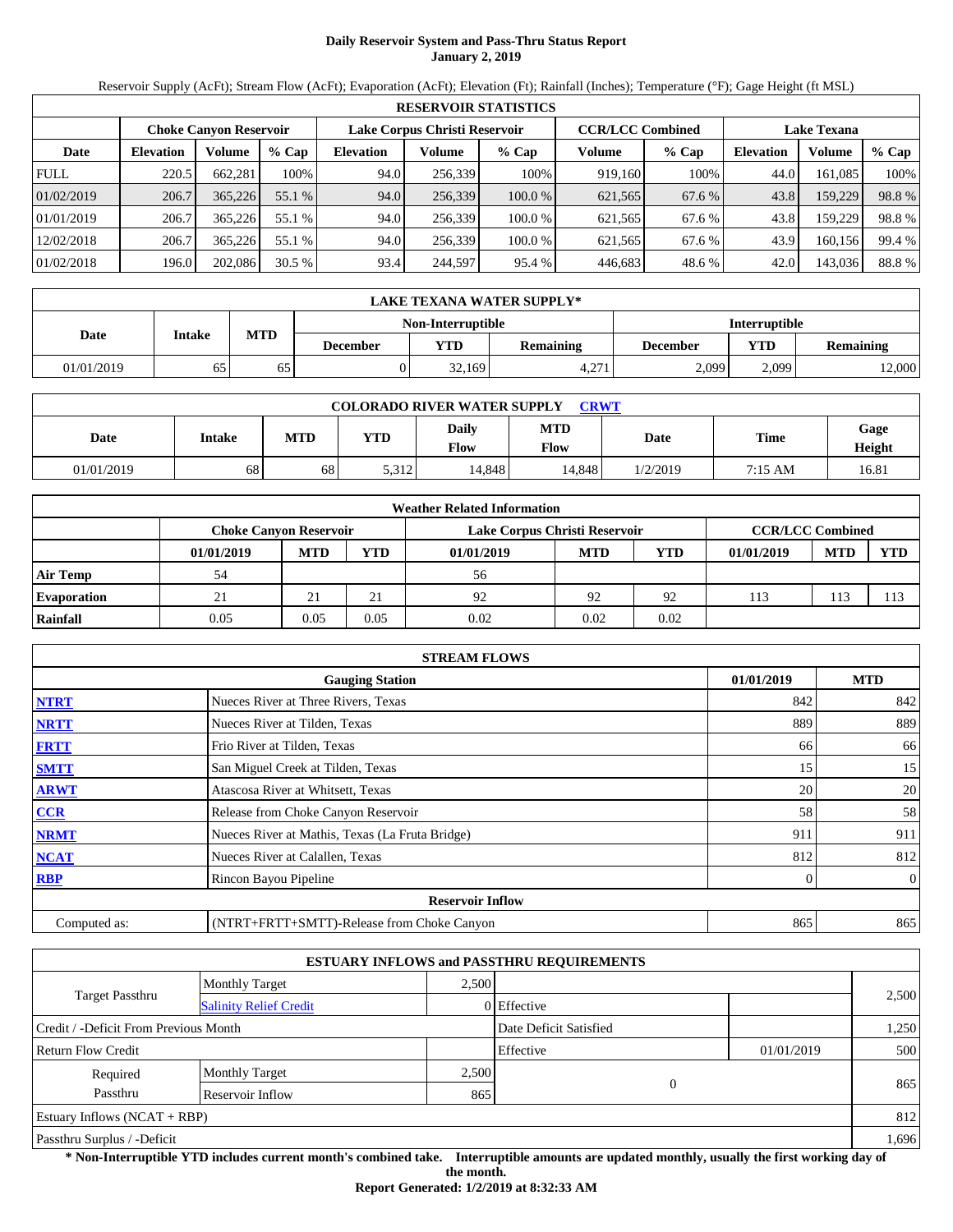# **Daily Reservoir System and Pass-Thru Status Report January 3, 2019**

Reservoir Supply (AcFt); Stream Flow (AcFt); Evaporation (AcFt); Elevation (Ft); Rainfall (Inches); Temperature (°F); Gage Height (ft MSL)

|             |                  |                               |         |                  |                               | <b>RESERVOIR STATISTICS</b> |                         |         |                    |         |        |
|-------------|------------------|-------------------------------|---------|------------------|-------------------------------|-----------------------------|-------------------------|---------|--------------------|---------|--------|
|             |                  | <b>Choke Canvon Reservoir</b> |         |                  | Lake Corpus Christi Reservoir |                             | <b>CCR/LCC Combined</b> |         | <b>Lake Texana</b> |         |        |
| Date        | <b>Elevation</b> | Volume                        | $%$ Cap | <b>Elevation</b> | Volume                        | $%$ Cap                     | Volume                  | $%$ Cap | <b>Elevation</b>   | Volume  | % Cap  |
| <b>FULL</b> | 220.5            | 662,281                       | 100%    | 94.0             | 256,339                       | 100%                        | 919,160                 | 100%    | 44.0               | 161,085 | 100%   |
| 01/03/2019  | 206.7            | 365,226                       | 55.1 %  | 94.0             | 256,339                       | 100.0%                      | 621,565                 | 67.6 %  | 43.8               | 159,229 | 98.8%  |
| 01/02/2019  | 206.7            | 365,226                       | 55.1 %  | 94.0             | 256.339                       | 100.0 %                     | 621,565                 | 67.6 %  | 43.8               | 159,229 | 98.8%  |
| 12/03/2018  | 206.6            | 363,453                       | 54.8 %  | 94.0             | 256,339                       | 100.0 %                     | 619,792                 | 67.4 %  | 43.9               | 160,156 | 99.4 % |
| 01/03/2018  | 196.0            | 202,086                       | 30.5%   | 93.4             | 244,597                       | 95.4 %                      | 446,683                 | 48.6%   | 41.9               | 142,163 | 88.3%  |

|            | LAKE TEXANA WATER SUPPLY* |            |                          |            |                  |                      |       |                  |  |  |  |  |
|------------|---------------------------|------------|--------------------------|------------|------------------|----------------------|-------|------------------|--|--|--|--|
|            |                           |            | <b>Non-Interruptible</b> |            |                  | <b>Interruptible</b> |       |                  |  |  |  |  |
| Date       | Intake                    | <b>MTD</b> | December                 | <b>YTD</b> | <b>Remaining</b> | December             | VTD   | <b>Remaining</b> |  |  |  |  |
| 01/02/2019 |                           | 155        | 3,937                    | 36,196     | 244              | 2.099                | 2,099 | 12,000           |  |  |  |  |

| <b>COLORADO RIVER WATER SUPPLY</b><br><b>CRWT</b> |        |            |            |               |                    |          |             |                |  |  |
|---------------------------------------------------|--------|------------|------------|---------------|--------------------|----------|-------------|----------------|--|--|
| Date                                              | Intake | <b>MTD</b> | <b>YTD</b> | Daily<br>Flow | <b>MTD</b><br>Flow | Date     | <b>Time</b> | Gage<br>Height |  |  |
| 01/02/2019                                        | 41     | 109        | 5,353      | 13.498        | 28,346             | 1/3/2019 | 7:15 AM     | 16.93          |  |  |

|                    |                               |            |            | <b>Weather Related Information</b> |                         |            |            |            |            |
|--------------------|-------------------------------|------------|------------|------------------------------------|-------------------------|------------|------------|------------|------------|
|                    | <b>Choke Canvon Reservoir</b> |            |            | Lake Corpus Christi Reservoir      | <b>CCR/LCC Combined</b> |            |            |            |            |
|                    | 01/02/2019                    | <b>MTD</b> | <b>YTD</b> | 01/02/2019                         | <b>MTD</b>              | <b>YTD</b> | 01/02/2019 | <b>MTD</b> | <b>YTD</b> |
| <b>Air Temp</b>    | 45                            |            |            | 46                                 |                         |            |            |            |            |
| <b>Evaporation</b> |                               | 42         | 42         | 23                                 | 115                     | 115        | 44         | 157        | $15^{-}$   |
| Rainfall           | 0.20                          | 0.25       | 0.25       | 0.15                               | 0.17                    | 0.17       |            |            |            |

|              | <b>STREAM FLOWS</b>                             |            |                |
|--------------|-------------------------------------------------|------------|----------------|
|              | <b>Gauging Station</b>                          | 01/02/2019 | <b>MTD</b>     |
| <b>NTRT</b>  | Nueces River at Three Rivers, Texas             | 836        | 1,677          |
| <b>NRTT</b>  | Nueces River at Tilden, Texas                   | 883        | 1,773          |
| <b>FRTT</b>  | Frio River at Tilden, Texas                     | 69         | 135            |
| <b>SMTT</b>  | San Miguel Creek at Tilden, Texas               | 15         | 31             |
| <b>ARWT</b>  | Atascosa River at Whitsett, Texas               | 18         | 38             |
| CCR          | Release from Choke Canyon Reservoir             | 58         | 115            |
| <b>NRMT</b>  | Nueces River at Mathis, Texas (La Fruta Bridge) | 1,306      | 2,217          |
| <b>NCAT</b>  | Nueces River at Calallen, Texas                 | 826        | 1,638          |
| <b>RBP</b>   | Rincon Bayou Pipeline                           | 0          | $\overline{0}$ |
|              | <b>Reservoir Inflow</b>                         |            |                |
| Computed as: | (NTRT+FRTT+SMTT)-Release from Choke Canyon      | 862        | 1,728          |

|                                                         |                       |       | <b>ESTUARY INFLOWS and PASSTHRU REQUIREMENTS</b> |            |       |
|---------------------------------------------------------|-----------------------|-------|--------------------------------------------------|------------|-------|
|                                                         | <b>Monthly Target</b> | 2.500 |                                                  |            |       |
| <b>Target Passthru</b><br><b>Salinity Relief Credit</b> |                       |       | 0 Effective                                      |            | 2,500 |
| Credit / -Deficit From Previous Month                   |                       |       | Date Deficit Satisfied                           |            | 1,250 |
| <b>Return Flow Credit</b>                               |                       |       | Effective                                        | 01/01/2019 | 500   |
| Required                                                | <b>Monthly Target</b> | 2,500 |                                                  |            |       |
| Passthru                                                | Reservoir Inflow      | 1,728 | $\theta$                                         |            | 1,728 |
| Estuary Inflows $(NCAT + RBP)$                          |                       |       |                                                  |            | 1,638 |
| Passthru Surplus / -Deficit                             |                       |       |                                                  |            | 1,660 |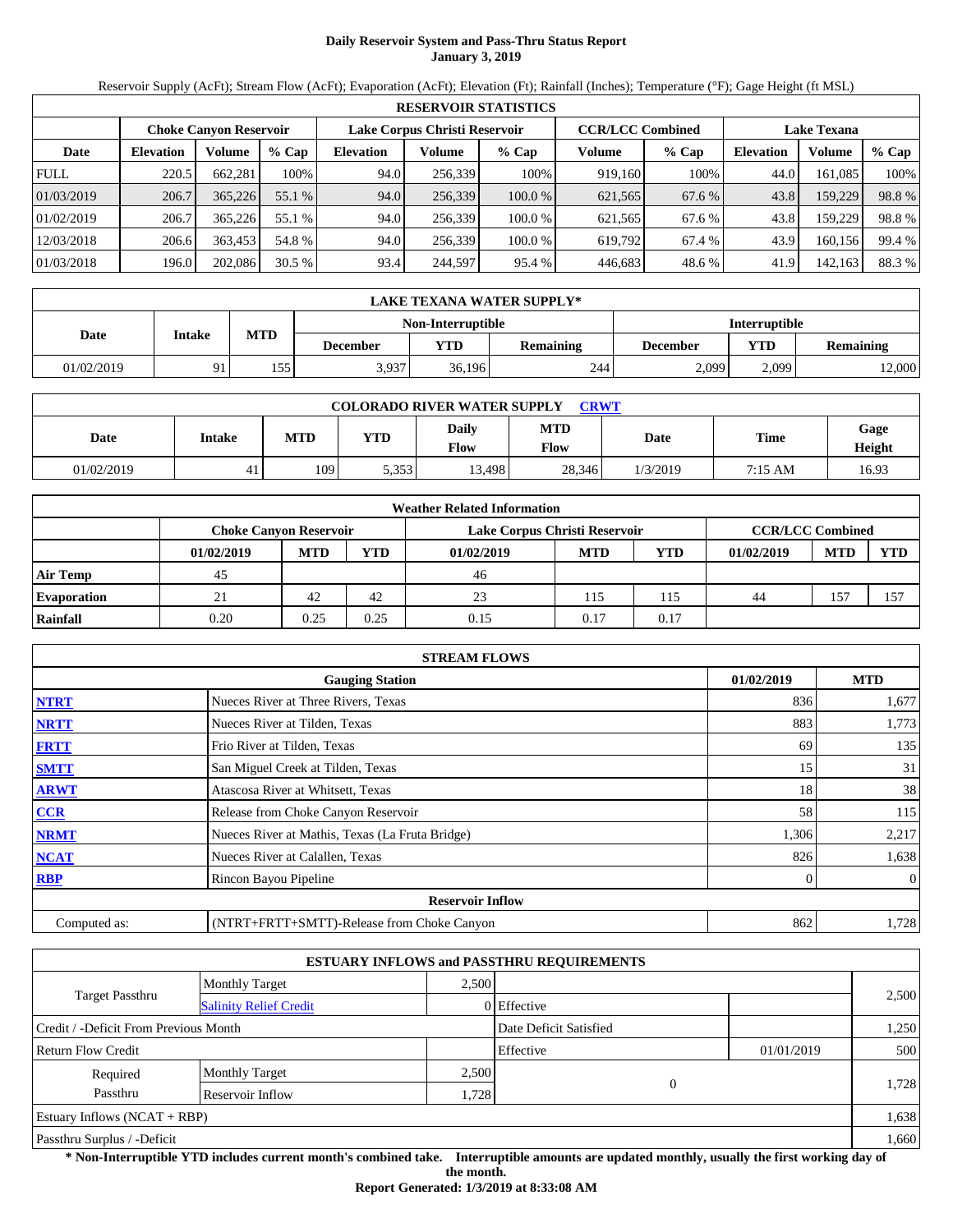# **Daily Reservoir System and Pass-Thru Status Report January 4, 2019**

Reservoir Supply (AcFt); Stream Flow (AcFt); Evaporation (AcFt); Elevation (Ft); Rainfall (Inches); Temperature (°F); Gage Height (ft MSL)

|             |                  |                               |         |                  |                               | <b>RESERVOIR STATISTICS</b> |                         |         |                    |         |        |
|-------------|------------------|-------------------------------|---------|------------------|-------------------------------|-----------------------------|-------------------------|---------|--------------------|---------|--------|
|             |                  | <b>Choke Canvon Reservoir</b> |         |                  | Lake Corpus Christi Reservoir |                             | <b>CCR/LCC Combined</b> |         | <b>Lake Texana</b> |         |        |
| Date        | <b>Elevation</b> | Volume                        | $%$ Cap | <b>Elevation</b> | Volume                        | $%$ Cap                     | Volume                  | $%$ Cap | <b>Elevation</b>   | Volume  | % Cap  |
| <b>FULL</b> | 220.5            | 662,281                       | 100%    | 94.0             | 256,339                       | 100%                        | 919,160                 | 100%    | 44.0               | 161,085 | 100%   |
| 01/04/2019  | 206.7            | 365,226                       | 55.1 %  | 94.0             | 256,339                       | 100.0%                      | 621,565                 | 67.6 %  | 43.8               | 159,229 | 98.8%  |
| 01/03/2019  | 206.7            | 365,226                       | 55.1 %  | 94.0             | 256.339                       | 100.0 %                     | 621,565                 | 67.6 %  | 43.8               | 159,229 | 98.8%  |
| 12/04/2018  | 206.6            | 363,453                       | 54.8 %  | 94.0             | 256,339                       | 100.0 %                     | 619,792                 | 67.4 %  | 43.8               | 159,229 | 98.8%  |
| 01/04/2018  | 196.0            | 202,086                       | 30.5%   | 93.4             | 244,597                       | 95.4 %                      | 446,683                 | 48.6%   | 41.8               | 141,293 | 87.7 % |

|            | LAKE TEXANA WATER SUPPLY*          |            |          |                          |                      |          |            |                  |  |  |  |
|------------|------------------------------------|------------|----------|--------------------------|----------------------|----------|------------|------------------|--|--|--|
|            |                                    |            |          | <b>Non-Interruptible</b> | <b>Interruptible</b> |          |            |                  |  |  |  |
| Date       | Intake                             | <b>MTD</b> | December | <b>YTD</b>               | <b>Remaining</b>     | December | <b>VTD</b> | <b>Remaining</b> |  |  |  |
| 01/03/2019 | $1^{\prime}$ $\gamma$ 1<br>$\cdot$ | 276        | 3,937    | 36,317                   | 123                  | 2.099    | 2,099      | 12,000           |  |  |  |

| <b>COLORADO RIVER WATER SUPPLY</b><br><b>CRWT</b> |        |            |            |               |                    |          |             |                |  |  |
|---------------------------------------------------|--------|------------|------------|---------------|--------------------|----------|-------------|----------------|--|--|
| Date                                              | Intake | <b>MTD</b> | <b>YTD</b> | Daily<br>Flow | <b>MTD</b><br>Flow | Date     | <b>Time</b> | Gage<br>Height |  |  |
| 01/03/2019                                        |        | 109        | 5,353      | 14,352        | 42,697             | 1/4/2019 | 7:15 AM     | 22.63          |  |  |

|                    |                               |            |            | <b>Weather Related Information</b> |                         |            |            |            |            |
|--------------------|-------------------------------|------------|------------|------------------------------------|-------------------------|------------|------------|------------|------------|
|                    | <b>Choke Canvon Reservoir</b> |            |            | Lake Corpus Christi Reservoir      | <b>CCR/LCC Combined</b> |            |            |            |            |
|                    | 01/03/2019                    | <b>MTD</b> | <b>YTD</b> | 01/03/2019                         | <b>MTD</b>              | <b>YTD</b> | 01/03/2019 | <b>MTD</b> | <b>YTD</b> |
| <b>Air Temp</b>    |                               |            |            |                                    |                         |            |            |            |            |
| <b>Evaporation</b> | 74                            | 116        | 116        | 104                                | 219                     | 219        | 178        | 335        | 335        |
| Rainfall           | 0.00                          | 0.25       | 0.25       | 0.03                               | 0.20                    | 0.20       |            |            |            |

|              | <b>STREAM FLOWS</b>                             |            |                |
|--------------|-------------------------------------------------|------------|----------------|
|              | <b>Gauging Station</b>                          | 01/03/2019 | <b>MTD</b>     |
| <b>NTRT</b>  | Nueces River at Three Rivers, Texas             | 832        | 2,509          |
| <b>NRTT</b>  | Nueces River at Tilden, Texas                   | 867        | 2,640          |
| <b>FRTT</b>  | Frio River at Tilden, Texas                     | 69         | 204            |
| <b>SMTT</b>  | San Miguel Creek at Tilden, Texas               | 16         | 46             |
| <b>ARWT</b>  | Atascosa River at Whitsett, Texas               | 18         | 56             |
| CCR          | Release from Choke Canyon Reservoir             | 58         | 173            |
| <b>NRMT</b>  | Nueces River at Mathis, Texas (La Fruta Bridge) | 1,449      | 3,666          |
| <b>NCAT</b>  | Nueces River at Calallen, Texas                 | 1,080      | 2,717          |
| <b>RBP</b>   | Rincon Bayou Pipeline                           | 0          | $\overline{0}$ |
|              | <b>Reservoir Inflow</b>                         |            |                |
| Computed as: | (NTRT+FRTT+SMTT)-Release from Choke Canyon      | 859        | 2,587          |

|                                                  |                       |       | <b>ESTUARY INFLOWS and PASSTHRU REQUIREMENTS</b> |            |       |
|--------------------------------------------------|-----------------------|-------|--------------------------------------------------|------------|-------|
|                                                  | <b>Monthly Target</b> | 2.500 |                                                  |            |       |
| Target Passthru<br><b>Salinity Relief Credit</b> |                       |       | $0$ Effective                                    |            | 2,500 |
| Credit / -Deficit From Previous Month            |                       |       | Date Deficit Satisfied                           |            | 1,250 |
| <b>Return Flow Credit</b>                        |                       |       | Effective                                        | 01/01/2019 | 500   |
| Required                                         | <b>Monthly Target</b> | 2,500 |                                                  |            |       |
| Passthru                                         | Reservoir Inflow      | 2,587 | $\overline{0}$                                   |            | 2.500 |
| Estuary Inflows $(NCAT + RBP)$                   |                       |       |                                                  |            | 2,717 |
| Passthru Surplus / -Deficit                      |                       |       |                                                  |            | 1,967 |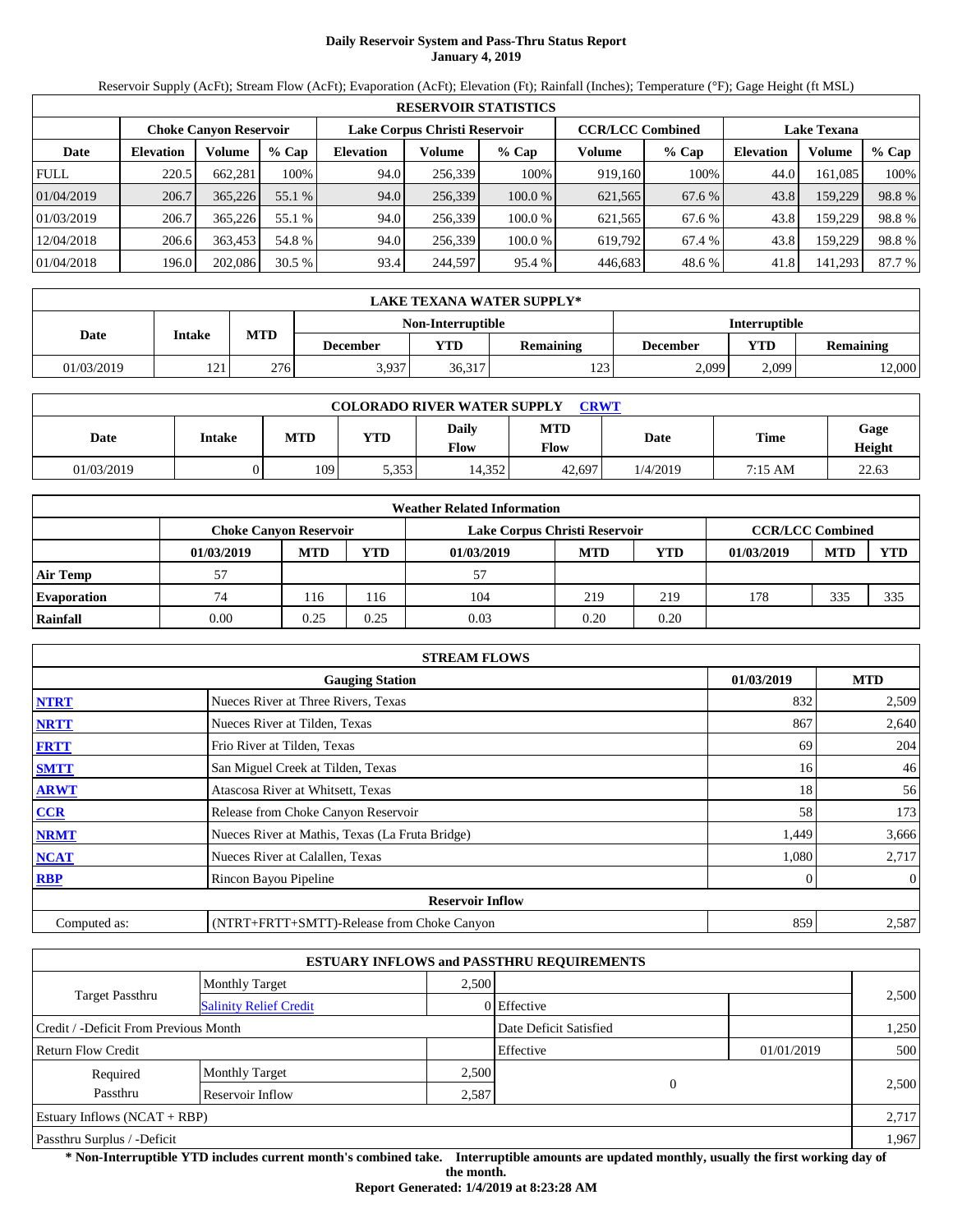# **Daily Reservoir System and Pass-Thru Status Report January 5, 2019**

Reservoir Supply (AcFt); Stream Flow (AcFt); Evaporation (AcFt); Elevation (Ft); Rainfall (Inches); Temperature (°F); Gage Height (ft MSL)

|             | <b>RESERVOIR STATISTICS</b> |                               |         |                  |                               |         |                         |         |                    |         |        |  |
|-------------|-----------------------------|-------------------------------|---------|------------------|-------------------------------|---------|-------------------------|---------|--------------------|---------|--------|--|
|             |                             | <b>Choke Canyon Reservoir</b> |         |                  | Lake Corpus Christi Reservoir |         | <b>CCR/LCC Combined</b> |         | <b>Lake Texana</b> |         |        |  |
| Date        | <b>Elevation</b>            | Volume                        | $%$ Cap | <b>Elevation</b> | Volume                        | $%$ Cap | Volume                  | $%$ Cap | <b>Elevation</b>   | Volume  | % Cap  |  |
| <b>FULL</b> | 220.5                       | 662,281                       | 100%    | 94.0             | 256,339                       | 100%    | 919,160                 | 100%    | 44.0               | 161.085 | 100%   |  |
| 01/05/2019  | 206.7                       | 365,226                       | 55.1 %  | 94.0             | 256,339                       | 100.0 % | 621,565                 | 67.6 %  | 43.8               | 159,229 | 98.8%  |  |
| 01/04/2019  | 206.7                       | 365,226                       | 55.1 %  | 94.0             | 256.339                       | 100.0 % | 621,565                 | 67.6 %  | 43.8               | 159,229 | 98.8%  |  |
| 12/05/2018  | 206.6                       | 363,453                       | 54.8 %  | 94.0             | 256,339                       | 100.0%  | 619,792                 | 67.4 %  | 43.7               | 159.229 | 98.8%  |  |
| 01/05/2018  | 196.1                       | 203,345                       | 30.7 %  | 93.4             | 244,597                       | 95.4 %  | 447,942                 | 48.7 %  | 41.8               | 141,293 | 87.7 % |  |

|            | LAKE TEXANA WATER SUPPLY* |            |          |                   |                  |                      |       |                  |  |  |
|------------|---------------------------|------------|----------|-------------------|------------------|----------------------|-------|------------------|--|--|
|            |                           |            |          | Non-Interruptible |                  | <b>Interruptible</b> |       |                  |  |  |
| Date       | Intake                    | <b>MTD</b> | December | <b>YTD</b>        | <b>Remaining</b> | <b>December</b>      | VTD   | <b>Remaining</b> |  |  |
| 01/04/2019 | 108                       | 384        | 3,937    | 36.425            |                  | 2.099                | 2,099 | 12,000           |  |  |

| <b>COLORADO RIVER WATER SUPPLY</b><br><b>CRWT</b> |        |            |            |               |                    |          |             |                |  |  |
|---------------------------------------------------|--------|------------|------------|---------------|--------------------|----------|-------------|----------------|--|--|
| Date                                              | Intake | <b>MTD</b> | <b>YTD</b> | Daily<br>Flow | <b>MTD</b><br>Flow | Date     | <b>Time</b> | Gage<br>Height |  |  |
| 01/04/2019                                        |        | 109        | 5,353      | 29.974        | 72.671             | 1/5/2019 | $6:15$ AM   | 27.85          |  |  |

|                    |            |                               |            | <b>Weather Related Information</b> |                         |            |            |            |            |
|--------------------|------------|-------------------------------|------------|------------------------------------|-------------------------|------------|------------|------------|------------|
|                    |            | <b>Choke Canvon Reservoir</b> |            | Lake Corpus Christi Reservoir      | <b>CCR/LCC Combined</b> |            |            |            |            |
|                    | 01/04/2019 | <b>MTD</b>                    | <b>YTD</b> | 01/04/2019                         | <b>MTD</b>              | <b>YTD</b> | 01/04/2019 | <b>MTD</b> | <b>YTD</b> |
| <b>Air Temp</b>    | 67         |                               |            | 69                                 |                         |            |            |            |            |
| <b>Evaporation</b> | 83         | 197                           | 197        | 35                                 | 254                     | 254        | 118        | 451        | 451        |
| Rainfall           | 0.00       | 0.25                          | 0.25       | 0.00                               | 0.20                    | 0.20       |            |            |            |

|              | <b>STREAM FLOWS</b>                             |            |                |
|--------------|-------------------------------------------------|------------|----------------|
|              | <b>Gauging Station</b>                          | 01/04/2019 | <b>MTD</b>     |
| <b>NTRT</b>  | Nueces River at Three Rivers, Texas             | 812        | 3,321          |
| <b>NRTT</b>  | Nueces River at Tilden, Texas                   | 850        | 3,490          |
| <b>FRTT</b>  | Frio River at Tilden, Texas                     | 67         | 271            |
| <b>SMTT</b>  | San Miguel Creek at Tilden, Texas               | 15         | 61             |
| <b>ARWT</b>  | Atascosa River at Whitsett, Texas               | 18         | 74             |
| <b>CCR</b>   | Release from Choke Canyon Reservoir             | 58         | 230            |
| <b>NRMT</b>  | Nueces River at Mathis, Texas (La Fruta Bridge) | 748        | 4,415          |
| <b>NCAT</b>  | Nueces River at Calallen, Texas                 | 1,116      | 3,833          |
| <b>RBP</b>   | Rincon Bayou Pipeline                           | 0          | $\overline{0}$ |
|              | <b>Reservoir Inflow</b>                         |            |                |
| Computed as: | (NTRT+FRTT+SMTT)-Release from Choke Canyon      | 836        | 3,423          |

|                                                         |                       |       | <b>ESTUARY INFLOWS and PASSTHRU REQUIREMENTS</b> |            |       |  |
|---------------------------------------------------------|-----------------------|-------|--------------------------------------------------|------------|-------|--|
|                                                         | <b>Monthly Target</b> | 2.500 |                                                  |            |       |  |
| <b>Target Passthru</b><br><b>Salinity Relief Credit</b> |                       |       | 0 Effective                                      |            | 2,500 |  |
| Credit / -Deficit From Previous Month                   |                       |       | Date Deficit Satisfied                           |            | 1,250 |  |
| <b>Return Flow Credit</b>                               |                       |       | Effective                                        | 01/01/2019 | 500   |  |
| Required                                                | <b>Monthly Target</b> | 2,500 |                                                  |            |       |  |
| Passthru                                                | Reservoir Inflow      | 3,423 | $\mathbf{0}$                                     |            | 2,500 |  |
| Estuary Inflows $(NCAT + RBP)$                          |                       |       |                                                  |            | 3,833 |  |
| Passthru Surplus / -Deficit                             |                       |       |                                                  |            | 3,083 |  |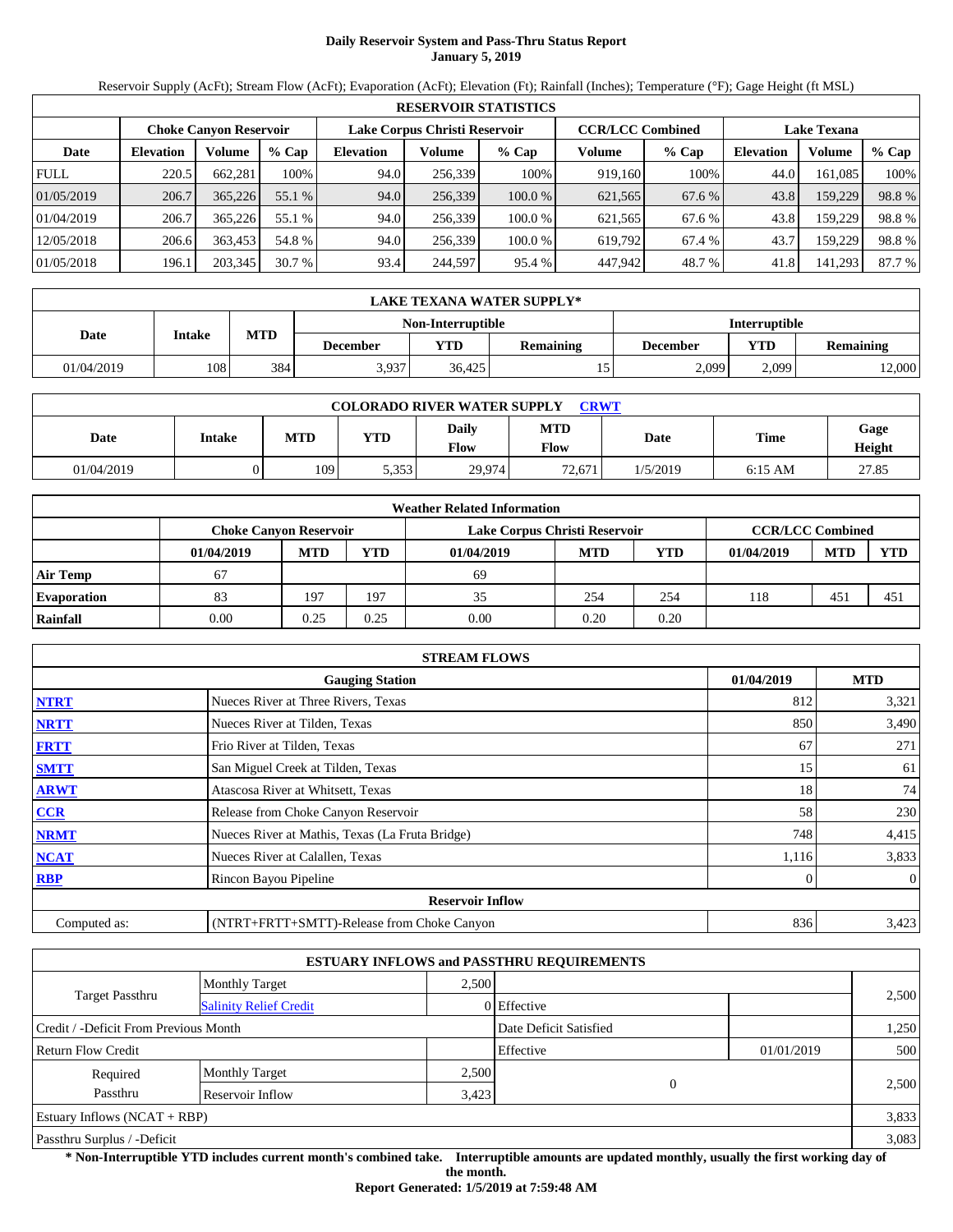# **Daily Reservoir System and Pass-Thru Status Report January 6, 2019**

Reservoir Supply (AcFt); Stream Flow (AcFt); Evaporation (AcFt); Elevation (Ft); Rainfall (Inches); Temperature (°F); Gage Height (ft MSL)

|             |                  |                               |         |                  |                               | <b>RESERVOIR STATISTICS</b> |                         |         |                    |         |        |
|-------------|------------------|-------------------------------|---------|------------------|-------------------------------|-----------------------------|-------------------------|---------|--------------------|---------|--------|
|             |                  | <b>Choke Canvon Reservoir</b> |         |                  | Lake Corpus Christi Reservoir |                             | <b>CCR/LCC Combined</b> |         | <b>Lake Texana</b> |         |        |
| Date        | <b>Elevation</b> | Volume                        | $%$ Cap | <b>Elevation</b> | Volume                        | $%$ Cap                     | Volume                  | $%$ Cap | <b>Elevation</b>   | Volume  | % Cap  |
| <b>FULL</b> | 220.5            | 662,281                       | 100%    | 94.0             | 256,339                       | 100%                        | 919,160                 | 100%    | 44.0               | 161,085 | 100%   |
| 01/06/2019  | 206.7            | 365,226                       | 55.1 %  | 94.0             | 256,339                       | 100.0%                      | 621,565                 | 67.6 %  | 43.8               | 159,229 | 98.8%  |
| 01/05/2019  | 206.7            | 365,226                       | 55.1 %  | 94.0             | 256.339                       | 100.0 %                     | 621,565                 | 67.6 %  | 43.8               | 159,229 | 98.8%  |
| 12/06/2018  | 206.6            | 363,453                       | 54.8 %  | 94.0             | 256,339                       | 100.0 %                     | 619,792                 | 67.4 %  | 43.7               | 158,306 | 98.3%  |
| 01/06/2018  | 196.0            | 202,086                       | 30.5%   | 93.4             | 244,597                       | 95.4 %                      | 446,683                 | 48.6%   | 41.7               | 140,426 | 87.2 % |

|            | LAKE TEXANA WATER SUPPLY* |            |                                                  |            |                  |                 |       |                  |  |  |
|------------|---------------------------|------------|--------------------------------------------------|------------|------------------|-----------------|-------|------------------|--|--|
|            |                           |            | <b>Non-Interruptible</b><br><b>Interruptible</b> |            |                  |                 |       |                  |  |  |
| Date       | Intake                    | <b>MTD</b> | December                                         | <b>YTD</b> | <b>Remaining</b> | <b>December</b> | VTD   | <b>Remaining</b> |  |  |
| 01/05/2019 | 108                       | 492        | 3.937                                            | 36,533     | $-93$            | 2.099           | 2.099 | 12,000           |  |  |

| <b>COLORADO RIVER WATER SUPPLY</b><br>CRWT |               |            |       |               |                    |          |           |                |  |  |
|--------------------------------------------|---------------|------------|-------|---------------|--------------------|----------|-----------|----------------|--|--|
| Date                                       | <b>Intake</b> | <b>MTD</b> | YTD   | Daily<br>Flow | <b>MTD</b><br>Flow | Date     | Time      | Gage<br>Height |  |  |
| 01/05/2019                                 |               | 109        | 5,353 | 44.266        | 116.936            | 1/6/2019 | $6:15$ AM | 30.80          |  |  |

|                    |            |                               |            | <b>Weather Related Information</b> |            |                         |            |            |            |
|--------------------|------------|-------------------------------|------------|------------------------------------|------------|-------------------------|------------|------------|------------|
|                    |            | <b>Choke Canvon Reservoir</b> |            | Lake Corpus Christi Reservoir      |            | <b>CCR/LCC Combined</b> |            |            |            |
|                    | 01/05/2019 | <b>MTD</b>                    | <b>YTD</b> | 01/05/2019                         | <b>MTD</b> | <b>YTD</b>              | 01/05/2019 | <b>MTD</b> | <b>YTD</b> |
| <b>Air Temp</b>    | 75         |                               |            | 74                                 |            |                         |            |            |            |
| <b>Evaporation</b> | 124        | 321                           | 321        | 242                                | 496        | 496                     | 366        | 817        | 817        |
| Rainfall           | 0.00       | 0.25                          | 0.25       | 0.00                               | 0.20       | 0.20                    |            |            |            |

|              | <b>STREAM FLOWS</b>                             |            |                |
|--------------|-------------------------------------------------|------------|----------------|
|              | <b>Gauging Station</b>                          | 01/05/2019 | <b>MTD</b>     |
| <b>NTRT</b>  | Nueces River at Three Rivers, Texas             | 798        | 4,119          |
| <b>NRTT</b>  | Nueces River at Tilden, Texas                   | 850        | 4,339          |
| <b>FRTT</b>  | Frio River at Tilden, Texas                     | 64         | 335            |
| <b>SMTT</b>  | San Miguel Creek at Tilden, Texas               | 14         | 75             |
| <b>ARWT</b>  | Atascosa River at Whitsett, Texas               | 17         | 92             |
| CCR          | Release from Choke Canyon Reservoir             | 58         | 288            |
| <b>NRMT</b>  | Nueces River at Mathis, Texas (La Fruta Bridge) | 689        | 5,103          |
| <b>NCAT</b>  | Nueces River at Calallen, Texas                 | 721        | 4,554          |
| <b>RBP</b>   | Rincon Bayou Pipeline                           | 0          | $\overline{0}$ |
|              | <b>Reservoir Inflow</b>                         |            |                |
| Computed as: | (NTRT+FRTT+SMTT)-Release from Choke Canyon      | 819        | 4,242          |

|                                                         |                       |       | <b>ESTUARY INFLOWS and PASSTHRU REQUIREMENTS</b> |            |       |
|---------------------------------------------------------|-----------------------|-------|--------------------------------------------------|------------|-------|
|                                                         | <b>Monthly Target</b> | 2.500 |                                                  |            |       |
| <b>Target Passthru</b><br><b>Salinity Relief Credit</b> |                       |       | 0 Effective                                      |            | 2,500 |
| Credit / -Deficit From Previous Month                   |                       |       | Date Deficit Satisfied                           |            | 1,250 |
| <b>Return Flow Credit</b>                               |                       |       | Effective                                        | 01/01/2019 | 500   |
| Required                                                | <b>Monthly Target</b> | 2,500 |                                                  |            |       |
| Passthru                                                | Reservoir Inflow      | 4,242 |                                                  | $\theta$   | 2,500 |
| Estuary Inflows $(NCAT + RBP)$                          |                       |       |                                                  |            | 4,554 |
| Passthru Surplus / -Deficit                             |                       |       |                                                  |            | 3,804 |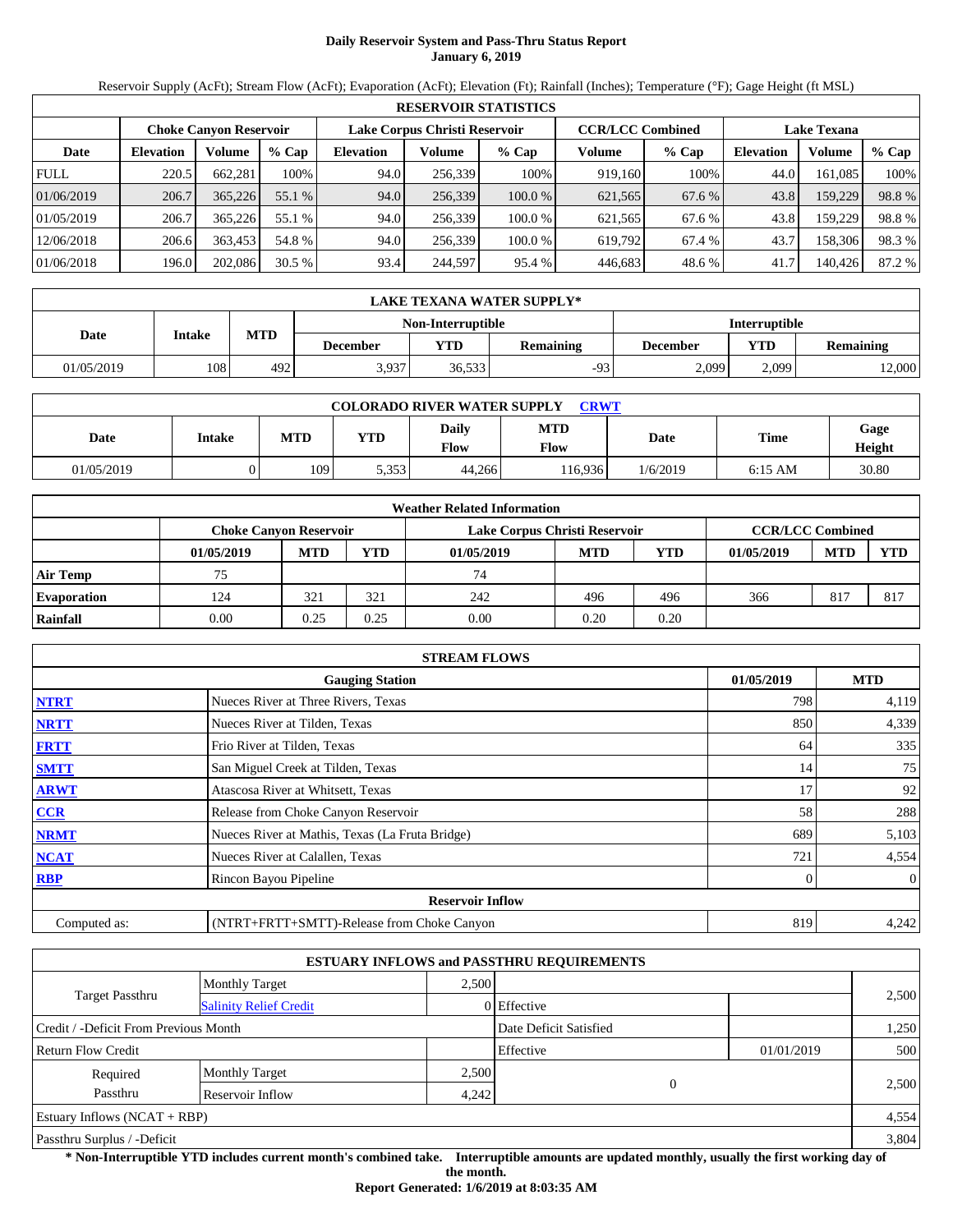# **Daily Reservoir System and Pass-Thru Status Report January 7, 2019**

Reservoir Supply (AcFt); Stream Flow (AcFt); Evaporation (AcFt); Elevation (Ft); Rainfall (Inches); Temperature (°F); Gage Height (ft MSL)

|             | <b>RESERVOIR STATISTICS</b> |                               |         |                               |         |         |                         |         |                    |         |        |
|-------------|-----------------------------|-------------------------------|---------|-------------------------------|---------|---------|-------------------------|---------|--------------------|---------|--------|
|             |                             | <b>Choke Canvon Reservoir</b> |         | Lake Corpus Christi Reservoir |         |         | <b>CCR/LCC Combined</b> |         | <b>Lake Texana</b> |         |        |
| Date        | <b>Elevation</b>            | Volume                        | $%$ Cap | <b>Elevation</b>              | Volume  | $%$ Cap | Volume                  | $%$ Cap | <b>Elevation</b>   | Volume  | % Cap  |
| <b>FULL</b> | 220.5                       | 662,281                       | 100%    | 94.0                          | 256,339 | 100%    | 919,160                 | 100%    | 44.0               | 161,085 | 100%   |
| 01/07/2019  | 206.7                       | 365,226                       | 55.1 %  | 94.0                          | 256,339 | 100.0%  | 621,565                 | 67.6 %  | 43.8               | 159,229 | 98.8%  |
| 01/06/2019  | 206.7                       | 365,226                       | 55.1 %  | 94.0                          | 256.339 | 100.0 % | 621,565                 | 67.6 %  | 43.8               | 159,229 | 98.8%  |
| 12/07/2018  | 206.6                       | 363,453                       | 54.8 %  | 94.0                          | 256,339 | 100.0 % | 619,792                 | 67.4 %  | 43.7               | 158,306 | 98.3%  |
| 01/07/2018  | 196.0                       | 202,086                       | 30.5%   | 93.4                          | 244,597 | 95.4 %  | 446,683                 | 48.6%   | 41.7               | 140,426 | 87.2 % |

|            | LAKE TEXANA WATER SUPPLY* |            |          |                                                  |                  |                 |       |                  |  |  |  |
|------------|---------------------------|------------|----------|--------------------------------------------------|------------------|-----------------|-------|------------------|--|--|--|
|            |                           |            |          | <b>Non-Interruptible</b><br><b>Interruptible</b> |                  |                 |       |                  |  |  |  |
| Date       | Intake                    | <b>MTD</b> | December | <b>YTD</b>                                       | <b>Remaining</b> | <b>December</b> | VTD - | <b>Remaining</b> |  |  |  |
| 01/06/2019 | 107                       | 599        | 3,937    | 36.640                                           | $-.200$          | 2.099           | 2,099 | 12,000           |  |  |  |

| <b>COLORADO RIVER WATER SUPPLY</b><br>CRWT |        |            |       |                      |                    |          |           |                |  |  |
|--------------------------------------------|--------|------------|-------|----------------------|--------------------|----------|-----------|----------------|--|--|
| Date                                       | Intake | <b>MTD</b> | YTD   | Daily<br><b>Flow</b> | <b>MTD</b><br>Flow | Date     | Time      | Gage<br>Height |  |  |
| 01/06/2019                                 |        | 109        | 5,353 | 48.831               | 165.767            | 1/7/2019 | $6:15$ AM | 26.02          |  |  |

|                    |                               |            |            | <b>Weather Related Information</b> |            |      |                         |            |            |
|--------------------|-------------------------------|------------|------------|------------------------------------|------------|------|-------------------------|------------|------------|
|                    | <b>Choke Canvon Reservoir</b> |            |            | Lake Corpus Christi Reservoir      |            |      | <b>CCR/LCC Combined</b> |            |            |
|                    | 01/06/2019                    | <b>MTD</b> | <b>YTD</b> | 01/06/2019                         | <b>MTD</b> | YTD  | 01/06/2019              | <b>MTD</b> | <b>YTD</b> |
| <b>Air Temp</b>    |                               |            |            | 76                                 |            |      |                         |            |            |
| <b>Evaporation</b> | 83                            | 404        | 404        | 138                                | 634        | 634  | 221                     | .038       | 1,038      |
| Rainfall           | 0.00                          | 0.25       | 0.25       | 0.00                               | 0.20       | 0.20 |                         |            |            |

|              | <b>STREAM FLOWS</b>                             |            |              |
|--------------|-------------------------------------------------|------------|--------------|
|              | <b>Gauging Station</b>                          | 01/06/2019 | <b>MTD</b>   |
| <b>NTRT</b>  | Nueces River at Three Rivers, Texas             | 794        | 4,913        |
| <b>NRTT</b>  | Nueces River at Tilden, Texas                   | 867        | 5,207        |
| <b>FRTT</b>  | Frio River at Tilden, Texas                     | 63         | 398          |
| <b>SMTT</b>  | San Miguel Creek at Tilden, Texas               | 14         | 89           |
| <b>ARWT</b>  | Atascosa River at Whitsett, Texas               | 17         | 109          |
| CCR          | Release from Choke Canyon Reservoir             | 58         | 345          |
| <b>NRMT</b>  | Nueces River at Mathis, Texas (La Fruta Bridge) | 679        | 5,782        |
| <b>NCAT</b>  | Nueces River at Calallen, Texas                 | 578        | 5,131        |
| <b>RBP</b>   | Rincon Bayou Pipeline                           |            | $\mathbf{0}$ |
|              | <b>Reservoir Inflow</b>                         |            |              |
| Computed as: | (NTRT+FRTT+SMTT)-Release from Choke Canyon      | 813        | 5,055        |

|                                                         |                       |       | <b>ESTUARY INFLOWS and PASSTHRU REQUIREMENTS</b> |            |       |
|---------------------------------------------------------|-----------------------|-------|--------------------------------------------------|------------|-------|
|                                                         | <b>Monthly Target</b> | 2.500 |                                                  |            |       |
| <b>Target Passthru</b><br><b>Salinity Relief Credit</b> |                       |       | 0 Effective                                      |            | 2,500 |
| Credit / -Deficit From Previous Month                   |                       |       | Date Deficit Satisfied                           |            | 1,250 |
| <b>Return Flow Credit</b>                               |                       |       | Effective                                        | 01/01/2019 | 500   |
| Required                                                | <b>Monthly Target</b> | 2,500 |                                                  |            |       |
| Passthru                                                | Reservoir Inflow      | 5,055 | $\overline{0}$                                   |            | 2,500 |
| Estuary Inflows $(NCAT + RBP)$                          |                       |       |                                                  |            | 5,131 |
| Passthru Surplus / -Deficit                             |                       |       |                                                  |            | 4,381 |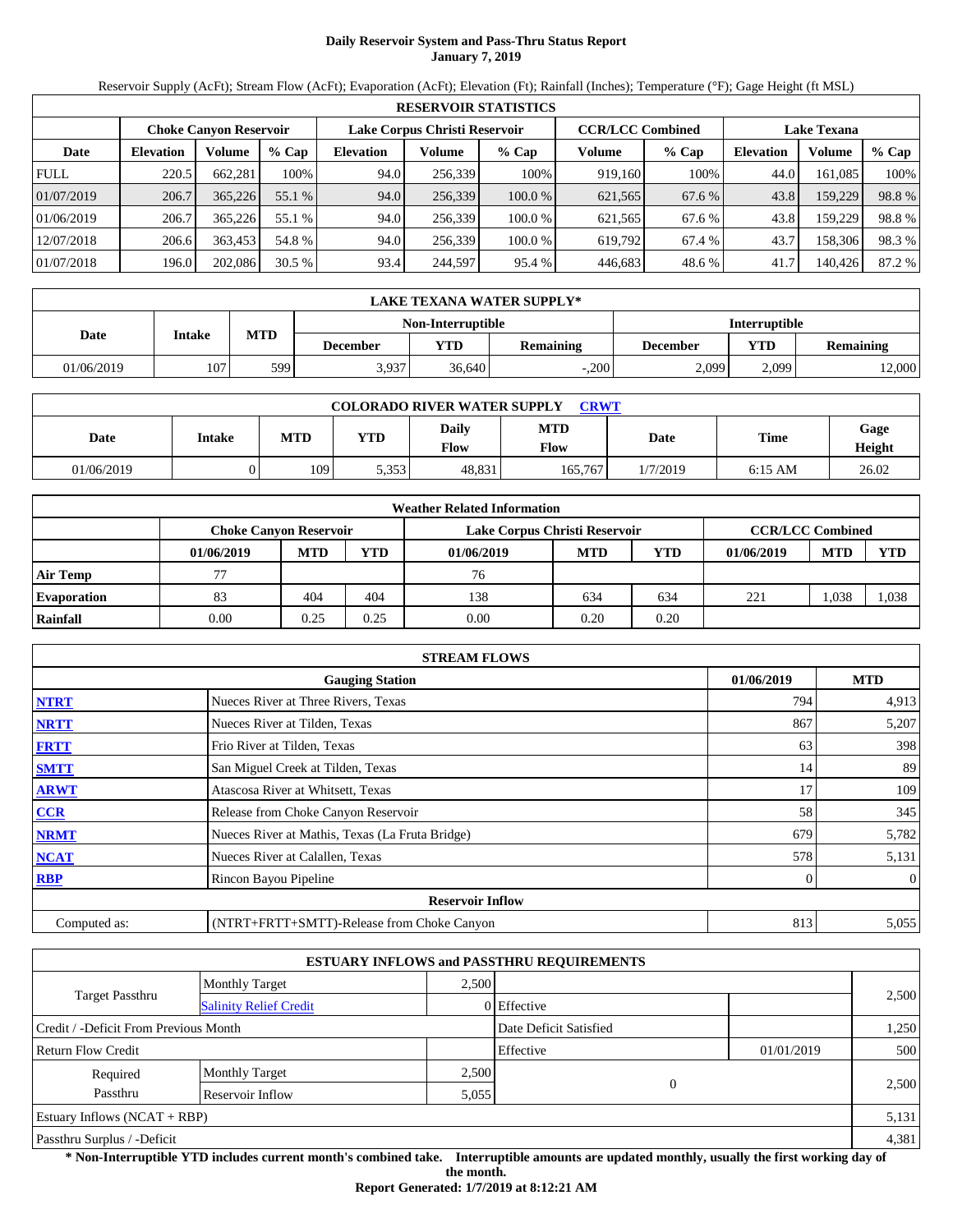# **Daily Reservoir System and Pass-Thru Status Report January 8, 2019**

Reservoir Supply (AcFt); Stream Flow (AcFt); Evaporation (AcFt); Elevation (Ft); Rainfall (Inches); Temperature (°F); Gage Height (ft MSL)

|             | <b>RESERVOIR STATISTICS</b> |                               |         |                               |         |         |                         |         |                    |         |        |  |
|-------------|-----------------------------|-------------------------------|---------|-------------------------------|---------|---------|-------------------------|---------|--------------------|---------|--------|--|
|             |                             | <b>Choke Canvon Reservoir</b> |         | Lake Corpus Christi Reservoir |         |         | <b>CCR/LCC Combined</b> |         | <b>Lake Texana</b> |         |        |  |
| Date        | <b>Elevation</b>            | Volume                        | $%$ Cap | <b>Elevation</b>              | Volume  | $%$ Cap | Volume                  | $%$ Cap | <b>Elevation</b>   | Volume  | % Cap  |  |
| <b>FULL</b> | 220.5                       | 662.281                       | 100%    | 94.0                          | 256,339 | 100%    | 919.160                 | 100%    | 44.0               | 161,085 | 100%   |  |
| 01/08/2019  | 206.7                       | 365,226                       | 55.1 %  | 94.0                          | 256.339 | 100.0%  | 621,565                 | 67.6 %  | 43.8               | 159,229 | 98.8%  |  |
| 01/07/2019  | 206.7                       | 365.226                       | 55.1 %  | 94.0                          | 256,339 | 100.0%  | 621,565                 | 67.6 %  | 43.8               | 159,229 | 98.8%  |  |
| 12/08/2018  | 206.7                       | 365.226                       | 55.1 %  | 94.0                          | 256.339 | 100.0%  | 621.565                 | 67.6 %  | 43.7               | 158,306 | 98.3 % |  |
| 01/08/2018  | 195.9                       | 200,832                       | 30.3%   | 93.4                          | 244,597 | 95.4 %  | 445,429                 | 48.5 %  | 41.7               | 140,426 | 87.2 % |  |

|            | LAKE TEXANA WATER SUPPLY* |            |                                                  |            |                  |          |            |                  |  |  |  |
|------------|---------------------------|------------|--------------------------------------------------|------------|------------------|----------|------------|------------------|--|--|--|
|            |                           |            | <b>Non-Interruptible</b><br><b>Interruptible</b> |            |                  |          |            |                  |  |  |  |
| Date       | Intake                    | <b>MTD</b> | December                                         | <b>YTD</b> | <b>Remaining</b> | December | <b>VTD</b> | <b>Remaining</b> |  |  |  |
| 01/07/2019 | 107                       | 706        | 3,937                                            | 36,747     | $-.307$          | 2.099    | 2,099      | 12,000           |  |  |  |

| <b>COLORADO RIVER WATER SUPPLY</b><br><b>CRWT</b> |        |            |       |                      |             |          |           |                |  |  |
|---------------------------------------------------|--------|------------|-------|----------------------|-------------|----------|-----------|----------------|--|--|
| Date                                              | Intake | <b>MTD</b> | YTD   | Daily<br><b>Flow</b> | MTD<br>Flow | Date     | Time      | Gage<br>Height |  |  |
| 01/07/2019                                        |        | 109        | 5.353 | 32,157               | 197.924     | 1/8/2019 | $6:15$ AM | 21.58          |  |  |

|                    |                               |            |            | <b>Weather Related Information</b> |            |            |            |                         |            |
|--------------------|-------------------------------|------------|------------|------------------------------------|------------|------------|------------|-------------------------|------------|
|                    | <b>Choke Canvon Reservoir</b> |            |            | Lake Corpus Christi Reservoir      |            |            |            | <b>CCR/LCC Combined</b> |            |
|                    | 01/07/2019                    | <b>MTD</b> | <b>YTD</b> | 01/07/2019                         | <b>MTD</b> | <b>YTD</b> | 01/07/2019 | <b>MTD</b>              | <b>YTD</b> |
| <b>Air Temp</b>    | 75                            |            |            | 76                                 |            |            |            |                         |            |
| <b>Evaporation</b> | 52                            | 456        | 456        | 92                                 | 726        | 726        | 144        | 1.182                   | 1,182      |
| Rainfall           | 0.00                          | 0.25       | 0.25       | 0.00                               | 0.20       | 0.20       |            |                         |            |

|              | <b>STREAM FLOWS</b>                             |            |              |
|--------------|-------------------------------------------------|------------|--------------|
|              | <b>Gauging Station</b>                          | 01/07/2019 | <b>MTD</b>   |
| <b>NTRT</b>  | Nueces River at Three Rivers, Texas             | 808        | 5,721        |
| <b>NRTT</b>  | Nueces River at Tilden, Texas                   | 877        | 6,084        |
| <b>FRTT</b>  | Frio River at Tilden, Texas                     | 63         | 461          |
| <b>SMTT</b>  | San Miguel Creek at Tilden, Texas               | 13         | 103          |
| <b>ARWT</b>  | Atascosa River at Whitsett, Texas               | 17         | 126          |
| <b>CCR</b>   | Release from Choke Canyon Reservoir             | 58         | 403          |
| <b>NRMT</b>  | Nueces River at Mathis, Texas (La Fruta Bridge) | 679        | 6,461        |
| <b>NCAT</b>  | Nueces River at Calallen, Texas                 | 586        | 5,717        |
| <b>RBP</b>   | Rincon Bayou Pipeline                           | $\Omega$   | $\mathbf{0}$ |
|              | <b>Reservoir Inflow</b>                         |            |              |
| Computed as: | (NTRT+FRTT+SMTT)-Release from Choke Canyon      | 826        | 5,881        |

|                                                         |                       |       | <b>ESTUARY INFLOWS and PASSTHRU REQUIREMENTS</b> |            |       |
|---------------------------------------------------------|-----------------------|-------|--------------------------------------------------|------------|-------|
|                                                         | <b>Monthly Target</b> | 2.500 |                                                  |            |       |
| <b>Target Passthru</b><br><b>Salinity Relief Credit</b> |                       |       | 0 Effective                                      |            | 2,500 |
| Credit / -Deficit From Previous Month                   |                       |       | Date Deficit Satisfied                           |            | 1,250 |
| <b>Return Flow Credit</b>                               |                       |       | Effective                                        | 01/01/2019 | 500   |
| Required                                                | <b>Monthly Target</b> | 2,500 |                                                  |            |       |
| Passthru                                                | Reservoir Inflow      | 5,881 | $\overline{0}$                                   |            | 2,500 |
| Estuary Inflows $(NCAT + RBP)$                          |                       |       |                                                  |            | 5,717 |
| Passthru Surplus / -Deficit                             |                       |       |                                                  |            | 4,967 |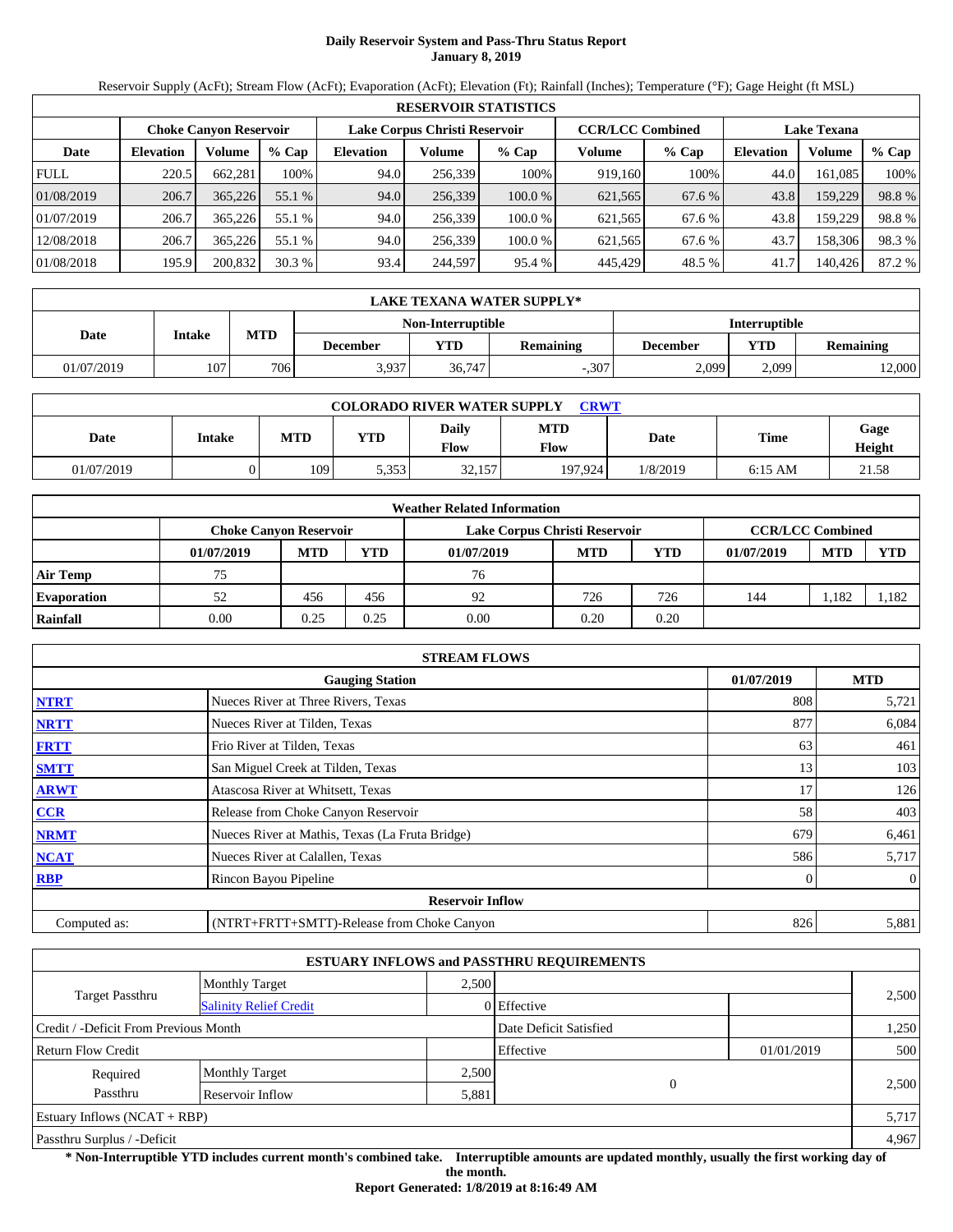# **Daily Reservoir System and Pass-Thru Status Report January 9, 2019**

Reservoir Supply (AcFt); Stream Flow (AcFt); Evaporation (AcFt); Elevation (Ft); Rainfall (Inches); Temperature (°F); Gage Height (ft MSL)

|             |                  |                               |         |                               |         | <b>RESERVOIR STATISTICS</b> |                         |         |                    |         |        |
|-------------|------------------|-------------------------------|---------|-------------------------------|---------|-----------------------------|-------------------------|---------|--------------------|---------|--------|
|             |                  | <b>Choke Canvon Reservoir</b> |         | Lake Corpus Christi Reservoir |         |                             | <b>CCR/LCC Combined</b> |         | <b>Lake Texana</b> |         |        |
| Date        | <b>Elevation</b> | Volume                        | $%$ Cap | <b>Elevation</b>              | Volume  | $%$ Cap                     | Volume                  | $%$ Cap | <b>Elevation</b>   | Volume  | % Cap  |
| <b>FULL</b> | 220.5            | 662.281                       | 100%    | 94.0                          | 256,339 | 100%                        | 919.160                 | 100%    | 44.0               | 161,085 | 100%   |
| 01/09/2019  | 206.5            | 361.685                       | 54.6 %  | 94.0                          | 256.339 | 100.0%                      | 618,024                 | 67.2 %  | 43.8               | 159,229 | 98.8%  |
| 01/08/2019  | 206.7            | 365.226                       | 55.1 %  | 94.0                          | 256,339 | 100.0%                      | 621,565                 | 67.6 %  | 43.8               | 159,229 | 98.8%  |
| 12/09/2018  | 206.7            | 365.226                       | 55.1 %  | 94.0                          | 256.339 | 100.0%                      | 621.565                 | 67.6 %  | 43.7               | 158,306 | 98.3 % |
| 01/09/2018  | 196.0            | 202,086                       | 30.5%   | 93.3                          | 242,661 | 94.7 %                      | 444,747                 | 48.4 %  | 41.7               | 140,426 | 87.2 % |

|            | LAKE TEXANA WATER SUPPLY* |            |                 |                   |                  |                      |       |           |  |  |  |
|------------|---------------------------|------------|-----------------|-------------------|------------------|----------------------|-------|-----------|--|--|--|
|            |                           |            |                 | Non-Interruptible |                  | <b>Interruptible</b> |       |           |  |  |  |
| Date       | Intake                    | <b>MTD</b> | <b>December</b> | <b>YTD</b>        | <b>Remaining</b> | <b>December</b>      | VTD - | Remaining |  |  |  |
| 01/08/2019 | 107                       | 813        | 3,937           | 36.854            | $-414$           | 2.099                | 2.099 | 12,000    |  |  |  |

| <b>COLORADO RIVER WATER SUPPLY</b><br><b>CRWT</b> |        |            |            |                      |                    |          |           |                |  |  |
|---------------------------------------------------|--------|------------|------------|----------------------|--------------------|----------|-----------|----------------|--|--|
| Date                                              | Intake | <b>MTD</b> | <b>YTD</b> | Daily<br><b>Flow</b> | <b>MTD</b><br>Flow | Date     | Time      | Gage<br>Height |  |  |
| 01/08/2019                                        |        | 109        | 5,353      | 23.423               | 221,347            | 1/9/2019 | $6:15$ AM | 20.72          |  |  |

|                    |                               |            |            | <b>Weather Related Information</b> |            |            |            |                         |            |
|--------------------|-------------------------------|------------|------------|------------------------------------|------------|------------|------------|-------------------------|------------|
|                    | <b>Choke Canvon Reservoir</b> |            |            | Lake Corpus Christi Reservoir      |            |            |            | <b>CCR/LCC Combined</b> |            |
|                    | 01/08/2019                    | <b>MTD</b> | <b>YTD</b> | 01/08/2019                         | <b>MTD</b> | <b>YTD</b> | 01/08/2019 | <b>MTD</b>              | <b>YTD</b> |
| <b>Air Temp</b>    | 70                            |            |            | 73                                 |            |            |            |                         |            |
| <b>Evaporation</b> | 62                            | 518        | 518        | 115                                | 841        | 841        | 177        | 1,359                   | 1,359      |
| Rainfall           | 0.00                          | 0.25       | 0.25       | 0.00                               | 0.20       | 0.20       |            |                         |            |

|              | <b>STREAM FLOWS</b>                             |            |              |
|--------------|-------------------------------------------------|------------|--------------|
|              | <b>Gauging Station</b>                          | 01/08/2019 | <b>MTD</b>   |
| <b>NTRT</b>  | Nueces River at Three Rivers, Texas             | 814        | 6,535        |
| <b>NRTT</b>  | Nueces River at Tilden, Texas                   | 867        | 6,951        |
| <b>FRTT</b>  | Frio River at Tilden, Texas                     | 62         | 523          |
| <b>SMTT</b>  | San Miguel Creek at Tilden, Texas               | 13         | 116          |
| <b>ARWT</b>  | Atascosa River at Whitsett, Texas               | 18         | 144          |
| <b>CCR</b>   | Release from Choke Canyon Reservoir             | 58         | 461          |
| <b>NRMT</b>  | Nueces River at Mathis, Texas (La Fruta Bridge) | 715        | 7,176        |
| <b>NCAT</b>  | Nueces River at Calallen, Texas                 | 528        | 6,245        |
| <b>RBP</b>   | Rincon Bayou Pipeline                           | $\Omega$   | $\mathbf{0}$ |
|              | <b>Reservoir Inflow</b>                         |            |              |
| Computed as: | (NTRT+FRTT+SMTT)-Release from Choke Canyon      | 832        | 6,712        |

|                                                         |                       |       | <b>ESTUARY INFLOWS and PASSTHRU REQUIREMENTS</b> |            |       |
|---------------------------------------------------------|-----------------------|-------|--------------------------------------------------|------------|-------|
|                                                         | <b>Monthly Target</b> | 2.500 |                                                  |            |       |
| <b>Target Passthru</b><br><b>Salinity Relief Credit</b> |                       |       | 0 Effective                                      |            | 2,500 |
| Credit / -Deficit From Previous Month                   |                       |       | Date Deficit Satisfied                           |            | 1,250 |
| <b>Return Flow Credit</b>                               |                       |       | Effective                                        | 01/01/2019 | 500   |
| Required                                                | <b>Monthly Target</b> | 2,500 |                                                  |            |       |
| Passthru                                                | Reservoir Inflow      | 6,712 | $\mathbf{0}$                                     |            | 2,500 |
| Estuary Inflows $(NCAT + RBP)$                          |                       |       |                                                  |            | 6,245 |
| Passthru Surplus / -Deficit                             |                       |       |                                                  |            | 5,495 |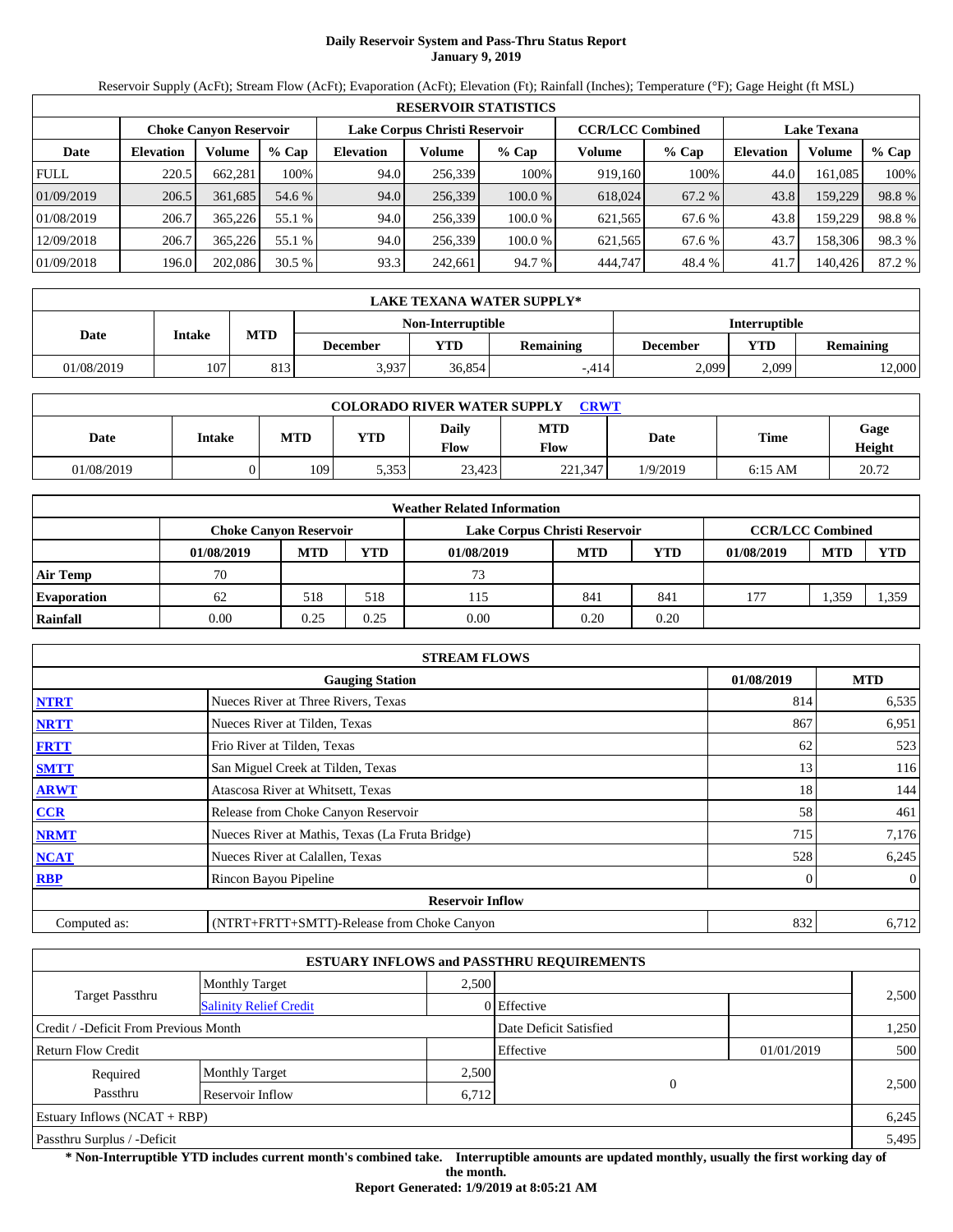# **Daily Reservoir System and Pass-Thru Status Report January 10, 2019**

Reservoir Supply (AcFt); Stream Flow (AcFt); Evaporation (AcFt); Elevation (Ft); Rainfall (Inches); Temperature (°F); Gage Height (ft MSL)

|             | <b>RESERVOIR STATISTICS</b> |                               |         |                               |         |         |                         |         |                    |         |        |  |
|-------------|-----------------------------|-------------------------------|---------|-------------------------------|---------|---------|-------------------------|---------|--------------------|---------|--------|--|
|             |                             | <b>Choke Canvon Reservoir</b> |         | Lake Corpus Christi Reservoir |         |         | <b>CCR/LCC Combined</b> |         | <b>Lake Texana</b> |         |        |  |
| Date        | <b>Elevation</b>            | Volume                        | $%$ Cap | <b>Elevation</b>              | Volume  | $%$ Cap | Volume                  | $%$ Cap | <b>Elevation</b>   | Volume  | % Cap  |  |
| <b>FULL</b> | 220.5                       | 662,281                       | 100%    | 94.0                          | 256,339 | 100%    | 919.160                 | 100%    | 44.0               | 161.085 | 100%   |  |
| 01/10/2019  | 206.6                       | 363.453                       | 54.8 %  | 94.0                          | 256,339 | 100.0 % | 619,792                 | 67.4 %  | 43.8               | 159,229 | 98.8%  |  |
| 01/09/2019  | 206.5                       | 361.685                       | 54.6 %  | 94.0                          | 256.339 | 100.0 % | 618,024                 | 67.2 %  | 43.8               | 159,229 | 98.8%  |  |
| 12/10/2018  | 206.7                       | 365,226                       | 55.1 %  | 94.0                          | 256.339 | 100.0 % | 621,565                 | 67.6 %  | 43.7               | 158.306 | 98.3 % |  |
| 01/10/2018  | 196.0                       | 202,086                       | 30.5%   | 93.3                          | 242,661 | 94.7 %  | 444.747                 | 48.4 %  | 41.7               | 140,426 | 87.2 % |  |

|            | LAKE TEXANA WATER SUPPLY* |            |                 |                   |                  |                      |       |           |  |  |  |
|------------|---------------------------|------------|-----------------|-------------------|------------------|----------------------|-------|-----------|--|--|--|
|            |                           |            |                 | Non-Interruptible |                  | <b>Interruptible</b> |       |           |  |  |  |
| Date       | Intake                    | <b>MTD</b> | <b>December</b> | <b>YTD</b>        | <b>Remaining</b> | <b>December</b>      | VTD   | Remaining |  |  |  |
| 01/09/2019 | 106                       | 919        | 3,937           | 36.960            | $-.520$          | 2.099                | 2.099 | 12,000    |  |  |  |

| <b>COLORADO RIVER WATER SUPPLY</b><br><b>CRWT</b> |        |            |            |               |                           |           |           |                |  |  |
|---------------------------------------------------|--------|------------|------------|---------------|---------------------------|-----------|-----------|----------------|--|--|
| Date                                              | Intake | <b>MTD</b> | <b>YTD</b> | Daily<br>Flow | <b>MTD</b><br><b>Flow</b> | Date      | Time      | Gage<br>Height |  |  |
| 01/09/2019                                        |        | 109        | 5,353      | 21.240        | 242,587                   | 1/10/2019 | $6:15$ AM | 20.05          |  |  |

|                    |                               |            |      | <b>Weather Related Information</b> |            |            |                         |            |            |
|--------------------|-------------------------------|------------|------|------------------------------------|------------|------------|-------------------------|------------|------------|
|                    | <b>Choke Canyon Reservoir</b> |            |      | Lake Corpus Christi Reservoir      |            |            | <b>CCR/LCC Combined</b> |            |            |
|                    | 01/09/2019                    | <b>MTD</b> | YTD  | 01/09/2019                         | <b>MTD</b> | <b>YTD</b> | 01/09/2019              | <b>MTD</b> | <b>YTD</b> |
| Air Temp           | 66                            |            |      | 68                                 |            |            |                         |            |            |
| <b>Evaporation</b> | 206                           | 724        | 724  | 161                                | 1.002      | .002       | 367                     | 1,726      | 1.726      |
| Rainfall           | 0.00                          | 0.25       | 0.25 | 0.00                               | 0.20       | 0.20       |                         |            |            |

|              | <b>STREAM FLOWS</b>                             |            |                |
|--------------|-------------------------------------------------|------------|----------------|
|              | <b>Gauging Station</b>                          | 01/09/2019 | <b>MTD</b>     |
| <b>NTRT</b>  | Nueces River at Three Rivers, Texas             | 812        | 7,346          |
| <b>NRTT</b>  | Nueces River at Tilden, Texas                   | 852        | 7,803          |
| <b>FRTT</b>  | Frio River at Tilden, Texas                     | 63         | 586            |
| <b>SMTT</b>  | San Miguel Creek at Tilden, Texas               | 13         | 128            |
| <b>ARWT</b>  | Atascosa River at Whitsett, Texas               | 18         | 162            |
| <b>CCR</b>   | Release from Choke Canyon Reservoir             | 58         | 518            |
| <b>NRMT</b>  | Nueces River at Mathis, Texas (La Fruta Bridge) | 802        | 7,978          |
| <b>NCAT</b>  | Nueces River at Calallen, Texas                 | 566        | 6,811          |
| <b>RBP</b>   | Rincon Bayou Pipeline                           |            | $\overline{0}$ |
|              | <b>Reservoir Inflow</b>                         |            |                |
| Computed as: | (NTRT+FRTT+SMTT)-Release from Choke Canyon      | 830        | 7,543          |

|                                                  |                       |       | <b>ESTUARY INFLOWS and PASSTHRU REQUIREMENTS</b> |            |       |
|--------------------------------------------------|-----------------------|-------|--------------------------------------------------|------------|-------|
|                                                  | <b>Monthly Target</b> | 2.500 |                                                  |            |       |
| Target Passthru<br><b>Salinity Relief Credit</b> |                       |       | 0 Effective                                      |            | 2,500 |
| Credit / -Deficit From Previous Month            |                       |       | Date Deficit Satisfied                           |            | 1,250 |
| <b>Return Flow Credit</b>                        |                       |       | Effective                                        | 01/01/2019 | 500   |
| Required                                         | <b>Monthly Target</b> | 2,500 |                                                  |            |       |
| Passthru                                         | Reservoir Inflow      | 7,543 | $\Omega$                                         |            | 2.500 |
| Estuary Inflows $(NCAT + RBP)$                   |                       |       |                                                  |            | 6,811 |
| Passthru Surplus / -Deficit                      |                       |       |                                                  |            | 6,061 |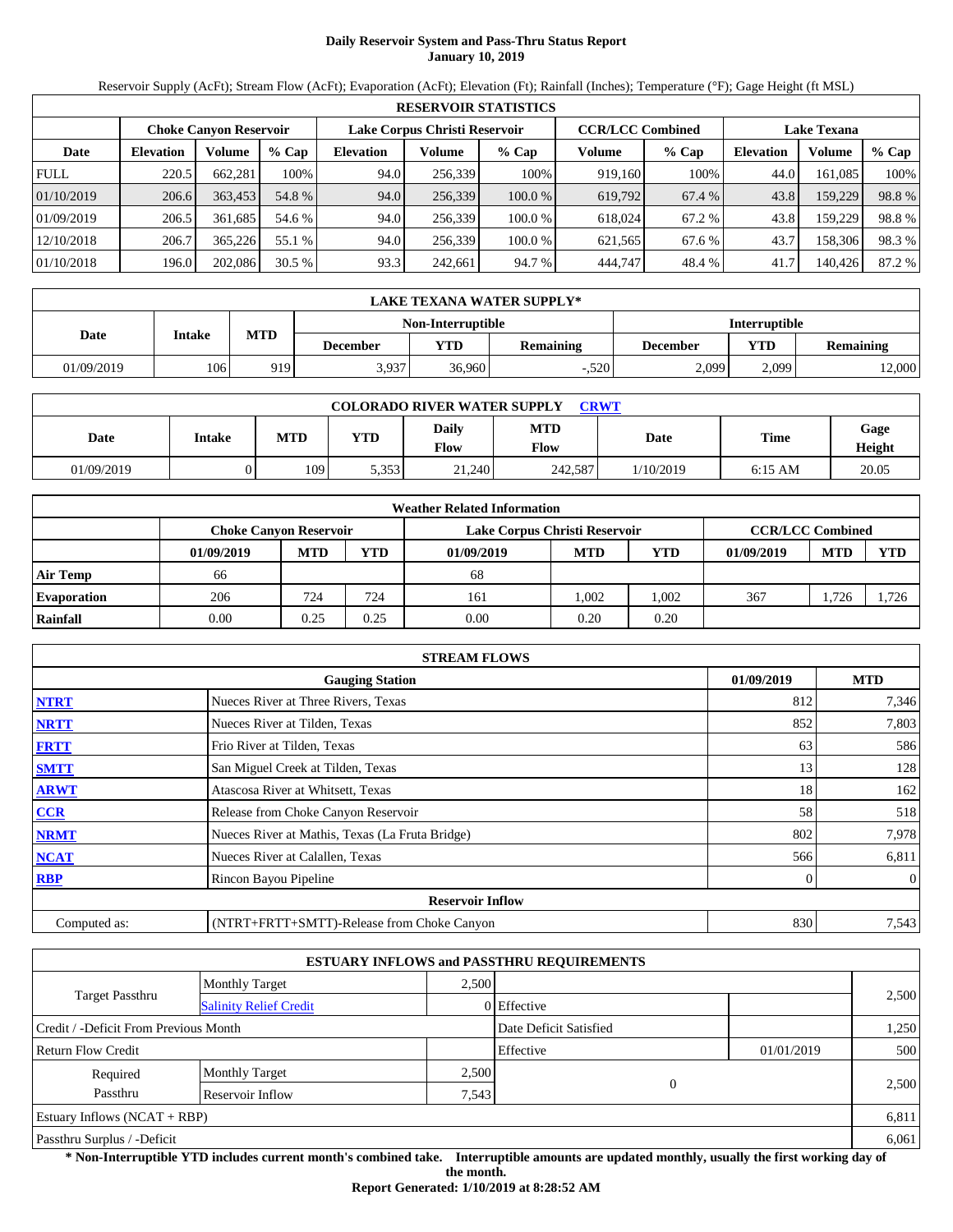# **Daily Reservoir System and Pass-Thru Status Report January 11, 2019**

Reservoir Supply (AcFt); Stream Flow (AcFt); Evaporation (AcFt); Elevation (Ft); Rainfall (Inches); Temperature (°F); Gage Height (ft MSL)

|             | <b>RESERVOIR STATISTICS</b> |                               |         |                               |         |         |                         |         |                    |         |        |  |
|-------------|-----------------------------|-------------------------------|---------|-------------------------------|---------|---------|-------------------------|---------|--------------------|---------|--------|--|
|             |                             | <b>Choke Canyon Reservoir</b> |         | Lake Corpus Christi Reservoir |         |         | <b>CCR/LCC Combined</b> |         | <b>Lake Texana</b> |         |        |  |
| Date        | <b>Elevation</b>            | Volume                        | $%$ Cap | <b>Elevation</b>              | Volume  | $%$ Cap | Volume                  | $%$ Cap | <b>Elevation</b>   | Volume  | % Cap  |  |
| <b>FULL</b> | 220.5                       | 662.281                       | 100%    | 94.0                          | 256,339 | 100%    | 919,160                 | 100%    | 44.0               | 161.085 | 100%   |  |
| 01/11/2019  | 206.5                       | 361,685                       | 54.6 %  | 94.0                          | 256,339 | 100.0 % | 618,024                 | 67.2 %  | 43.8               | 159,229 | 98.8%  |  |
| 01/10/2019  | 206.6                       | 363,453                       | 54.8 %  | 94.0                          | 256,339 | 100.0 % | 619.792                 | 67.4 %  | 43.8               | 159.229 | 98.8%  |  |
| 12/11/2018  | 206.8                       | 367,005                       | 55.4 %  | 94.0                          | 256,339 | 100.0%  | 623,344                 | 67.8%   | 43.7               | 158,306 | 98.3%  |  |
| 01/11/2018  | 196.0                       | 202,086                       | 30.5%   | 93.3                          | 242,661 | 94.7 %  | 444,747                 | 48.4 %  | 41.6               | 139,562 | 86.6 % |  |

|            | LAKE TEXANA WATER SUPPLY* |            |                 |                   |                  |          |                      |                  |  |  |  |
|------------|---------------------------|------------|-----------------|-------------------|------------------|----------|----------------------|------------------|--|--|--|
|            |                           |            |                 | Non-Interruptible |                  |          | <b>Interruptible</b> |                  |  |  |  |
| Date       | Intake                    | <b>MTD</b> | <b>December</b> | VTD-              | <b>Remaining</b> | December | YTD                  | <b>Remaining</b> |  |  |  |
| 01/10/2019 | 106                       | .026       | 3,937           | 36,041            | 3991             | 2,099    | 2.099                | 9,901            |  |  |  |

| <b>COLORADO RIVER WATER SUPPLY</b><br><b>CRWT</b> |               |            |     |                      |             |             |             |                       |  |  |
|---------------------------------------------------|---------------|------------|-----|----------------------|-------------|-------------|-------------|-----------------------|--|--|
| Date                                              | <b>Intake</b> | <b>MTD</b> | YTD | Daily<br><b>Flow</b> | MTD<br>Flow | <b>Date</b> | <b>Time</b> | Gage<br><b>Height</b> |  |  |
| 01/10/2019                                        |               | 109        | 109 | 20,049               | 262,635     | 1/11/2019   | $6:15$ AM   | 19.36                 |  |  |

|                    |                               |            |            | <b>Weather Related Information</b> |            |            |                         |            |            |
|--------------------|-------------------------------|------------|------------|------------------------------------|------------|------------|-------------------------|------------|------------|
|                    | <b>Choke Canvon Reservoir</b> |            |            | Lake Corpus Christi Reservoir      |            |            | <b>CCR/LCC Combined</b> |            |            |
|                    | 01/10/2019                    | <b>MTD</b> | <b>YTD</b> | 01/10/2019                         | <b>MTD</b> | <b>YTD</b> | 01/10/2019              | <b>MTD</b> | <b>YTD</b> |
| <b>Air Temp</b>    | 68                            |            |            | 67                                 |            |            |                         |            |            |
| <b>Evaporation</b> | 154                           | 878        | 878        | 173                                | 1.175      | .175       | 327                     | 2.053      | 2,053      |
| Rainfall           | 0.00                          | 0.25       | 0.25       | 0.00                               | 0.20       | 0.20       |                         |            |            |

|              | <b>STREAM FLOWS</b>                             |            |              |
|--------------|-------------------------------------------------|------------|--------------|
|              | <b>Gauging Station</b>                          | 01/10/2019 | <b>MTD</b>   |
| <b>NTRT</b>  | Nueces River at Three Rivers, Texas             | 836        | 8,182        |
| <b>NRTT</b>  | Nueces River at Tilden, Texas                   | 840        | 8,643        |
| <b>FRTT</b>  | Frio River at Tilden, Texas                     | 65         | 650          |
| <b>SMTT</b>  | San Miguel Creek at Tilden, Texas               | 12         | 141          |
| <b>ARWT</b>  | Atascosa River at Whitsett, Texas               | 17         | 179          |
| <b>CCR</b>   | Release from Choke Canyon Reservoir             | 58         | 576          |
| <b>NRMT</b>  | Nueces River at Mathis, Texas (La Fruta Bridge) | 699        | 8,676        |
| <b>NCAT</b>  | Nueces River at Calallen, Texas                 | 615        | 7,426        |
| <b>RBP</b>   | Rincon Bayou Pipeline                           | $\Omega$   | $\mathbf{0}$ |
|              | <b>Reservoir Inflow</b>                         |            |              |
| Computed as: | (NTRT+FRTT+SMTT)-Release from Choke Canyon      | 855        | 8,398        |

|                                       |                               |       | <b>ESTUARY INFLOWS and PASSTHRU REQUIREMENTS</b> |            |                |
|---------------------------------------|-------------------------------|-------|--------------------------------------------------|------------|----------------|
|                                       | <b>Monthly Target</b>         | 2.500 |                                                  |            |                |
| <b>Target Passthru</b>                | <b>Salinity Relief Credit</b> |       | .250 Effective                                   | 01/11/2019 | 1,250          |
| Credit / -Deficit From Previous Month |                               |       | Date Deficit Satisfied                           |            | $\overline{0}$ |
| <b>Return Flow Credit</b>             |                               |       | Effective                                        | 01/01/2019 | 500            |
| Required                              | <b>Monthly Target</b>         | .250  |                                                  |            |                |
| Passthru                              | Reservoir Inflow              | 8,398 | $\Omega$                                         |            | 1,250          |
| Estuary Inflows $(NCAT + RBP)$        |                               |       |                                                  |            | 7,426          |
| Passthru Surplus / -Deficit           |                               |       |                                                  |            | 6,676          |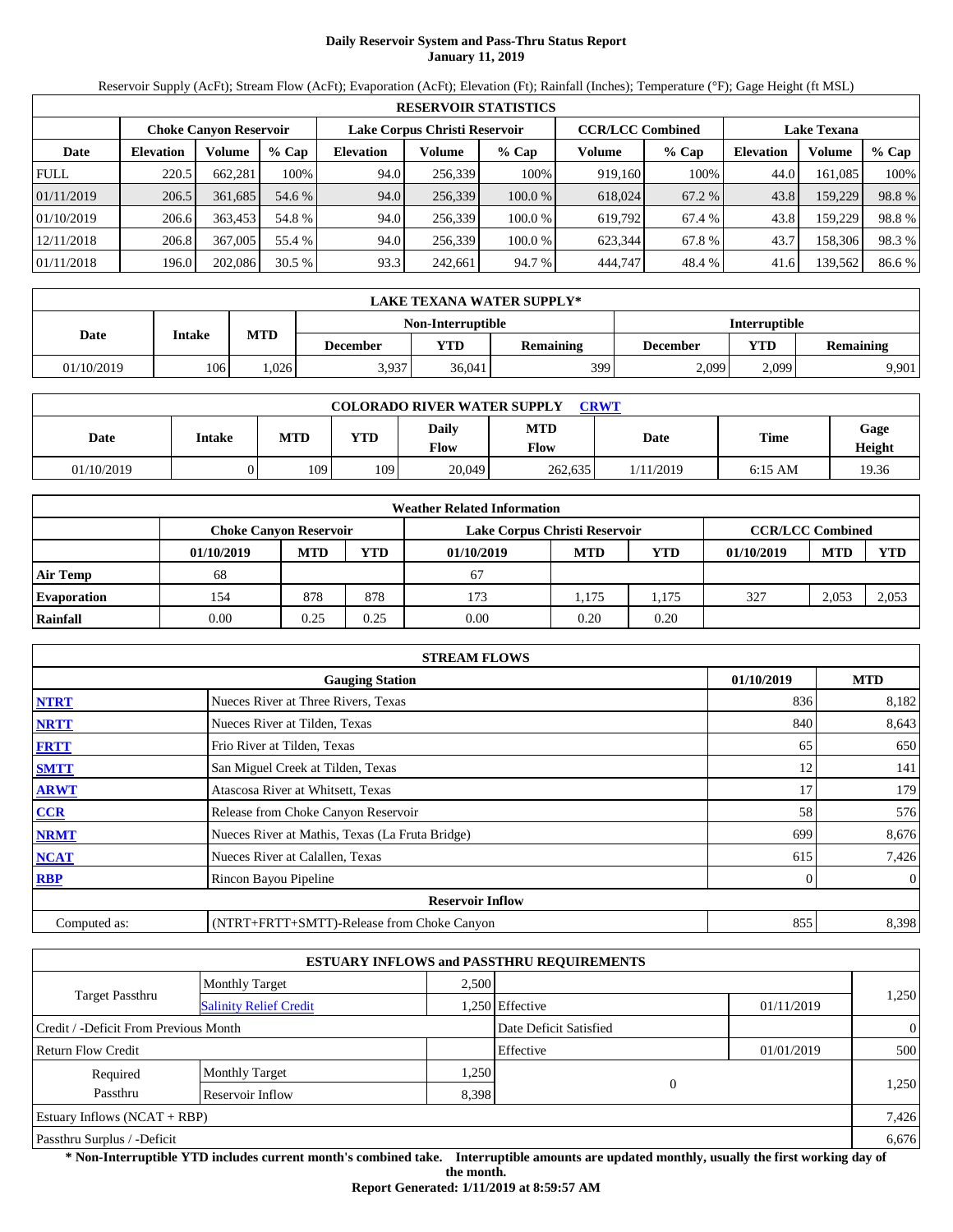# **Daily Reservoir System and Pass-Thru Status Report January 12, 2019**

Reservoir Supply (AcFt); Stream Flow (AcFt); Evaporation (AcFt); Elevation (Ft); Rainfall (Inches); Temperature (°F); Gage Height (ft MSL)

|             | <b>RESERVOIR STATISTICS</b> |                               |         |                  |                               |         |                         |         |                    |         |        |  |
|-------------|-----------------------------|-------------------------------|---------|------------------|-------------------------------|---------|-------------------------|---------|--------------------|---------|--------|--|
|             |                             | <b>Choke Canyon Reservoir</b> |         |                  | Lake Corpus Christi Reservoir |         | <b>CCR/LCC Combined</b> |         | <b>Lake Texana</b> |         |        |  |
| Date        | <b>Elevation</b>            | Volume                        | $%$ Cap | <b>Elevation</b> | Volume                        | % Cap   | Volume                  | $%$ Cap | <b>Elevation</b>   | Volume  | % Cap  |  |
| <b>FULL</b> | 220.5                       | 662.281                       | 100%    | 94.0             | 256.339                       | 100%    | 919.160                 | 100%    | 44.0               | 161.085 | 100%   |  |
| 01/12/2019  | 206.5                       | 361.685                       | 54.6 %  | 94.0             | 256,339                       | 100.0%  | 618,024                 | 67.2 %  | 43.8               | 159,229 | 98.8%  |  |
| 01/11/2019  | 206.5                       | 361.685                       | 54.6 %  | 94.0             | 256.339                       | 100.0 % | 618.024                 | 67.2 %  | 43.8               | 159.229 | 98.8%  |  |
| 12/12/2018  | 206.8                       | 367,005                       | 55.4 %  | 94.0             | 256.339                       | 100.0 % | 623.344                 | 67.8%   | 43.7               | 158.306 | 98.3 % |  |
| 01/12/2018  | 196.0                       | 202,086                       | 30.5%   | 93.3             | 242,661                       | 94.7 %  | 444,747                 | 48.4 %  | 41.6               | 139,562 | 86.6 % |  |

|            | LAKE TEXANA WATER SUPPLY* |                                           |                 |        |                  |          |       |                  |  |  |  |
|------------|---------------------------|-------------------------------------------|-----------------|--------|------------------|----------|-------|------------------|--|--|--|
|            |                           | <b>Interruptible</b><br>Non-Interruptible |                 |        |                  |          |       |                  |  |  |  |
| Date       | Intake                    | <b>MTD</b>                                | <b>December</b> | VTD-   | <b>Remaining</b> | December | YTD   | <b>Remaining</b> |  |  |  |
| 01/11/2019 | 106                       | 1.132                                     | 3,937           | 36,041 | 399              | 2,099    | 2.099 | 9,901            |  |  |  |

| <b>COLORADO RIVER WATER SUPPLY</b><br><b>CRWT</b> |               |            |            |               |             |           |             |                |  |  |
|---------------------------------------------------|---------------|------------|------------|---------------|-------------|-----------|-------------|----------------|--|--|
| Date                                              | <b>Intake</b> | <b>MTD</b> | <b>YTD</b> | Daily<br>Flow | MTD<br>Flow | Date      | <b>Time</b> | Gage<br>Height |  |  |
| 01/11/2019                                        |               | 109        | 109        | 17,190        | 279,825     | 1/12/2019 | $6:16$ AM   | 17.44          |  |  |

|                    |                               |            |      | <b>Weather Related Information</b> |            |                         |            |            |            |
|--------------------|-------------------------------|------------|------|------------------------------------|------------|-------------------------|------------|------------|------------|
|                    | <b>Choke Canyon Reservoir</b> |            |      | Lake Corpus Christi Reservoir      |            | <b>CCR/LCC Combined</b> |            |            |            |
|                    | 01/11/2019                    | <b>MTD</b> | YTD  | 01/11/2019                         | <b>MTD</b> | <b>YTD</b>              | 01/11/2019 | <b>MTD</b> | <b>YTD</b> |
| Air Temp           | 64                            |            |      | 67                                 |            |                         |            |            |            |
| <b>Evaporation</b> |                               | 909        | 909  | 46                                 | 1.221      | .221                    |            | 2.130      | 2,130      |
| Rainfall           | 0.15                          | 0.40       | 0.40 | 0.06                               | 0.26       | 0.26                    |            |            |            |

|              | <b>STREAM FLOWS</b>                             |            |                |
|--------------|-------------------------------------------------|------------|----------------|
|              | <b>Gauging Station</b>                          | 01/11/2019 | <b>MTD</b>     |
| <b>NTRT</b>  | Nueces River at Three Rivers, Texas             | 832        | 9,014          |
| <b>NRTT</b>  | Nueces River at Tilden, Texas                   | 828        | 9,470          |
| <b>FRTT</b>  | Frio River at Tilden, Texas                     | 65         | 715            |
| <b>SMTT</b>  | San Miguel Creek at Tilden, Texas               | 12         | 153            |
| <b>ARWT</b>  | Atascosa River at Whitsett, Texas               | 17         | 196            |
| CCR          | Release from Choke Canyon Reservoir             | 58         | 633            |
| <b>NRMT</b>  | Nueces River at Mathis, Texas (La Fruta Bridge) | 695        | 9,371          |
| <b>NCAT</b>  | Nueces River at Calallen, Texas                 | 605        | 8,031          |
| <b>RBP</b>   | Rincon Bayou Pipeline                           | 0          | $\overline{0}$ |
|              | <b>Reservoir Inflow</b>                         |            |                |
| Computed as: | (NTRT+FRTT+SMTT)-Release from Choke Canyon      | 851        | 9,249          |

|                                       |                                                         |       | <b>ESTUARY INFLOWS and PASSTHRU REQUIREMENTS</b> |            |                |
|---------------------------------------|---------------------------------------------------------|-------|--------------------------------------------------|------------|----------------|
|                                       | <b>Monthly Target</b>                                   | 2,500 |                                                  |            |                |
|                                       | <b>Target Passthru</b><br><b>Salinity Relief Credit</b> |       | .250 Effective                                   | 01/11/2019 | 1,250          |
| Credit / -Deficit From Previous Month |                                                         |       | Date Deficit Satisfied                           |            | $\overline{0}$ |
| <b>Return Flow Credit</b>             |                                                         |       | Effective                                        | 01/01/2019 | 500            |
| Required                              | <b>Monthly Target</b>                                   | 1,250 |                                                  |            |                |
| Passthru                              | Reservoir Inflow                                        | 9,249 | $\theta$                                         |            | 1,250          |
| Estuary Inflows $(NCAT + RBP)$        |                                                         |       |                                                  |            | 8,031          |
| Passthru Surplus / -Deficit           |                                                         |       |                                                  |            | 7,281          |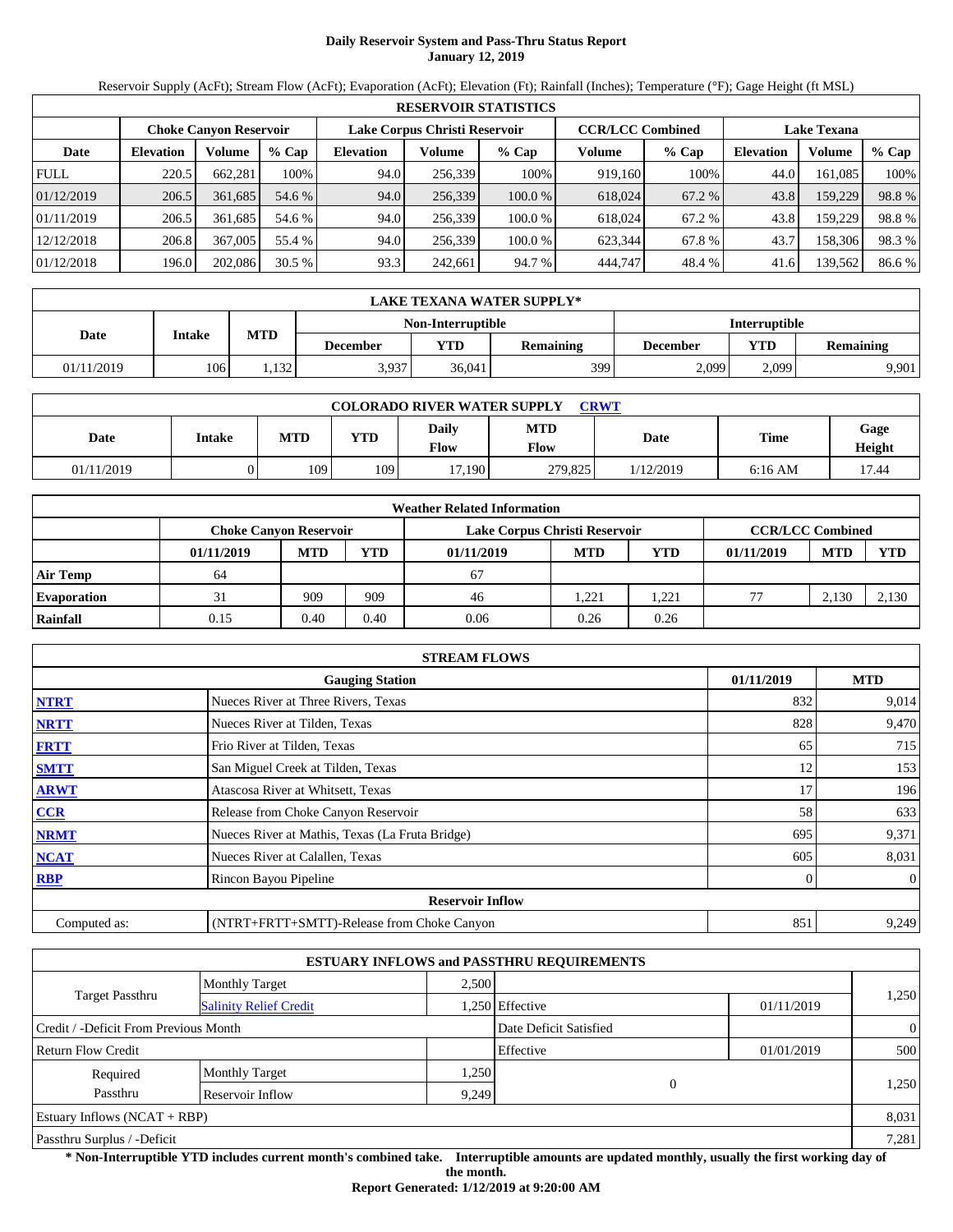# **Daily Reservoir System and Pass-Thru Status Report January 13, 2019**

Reservoir Supply (AcFt); Stream Flow (AcFt); Evaporation (AcFt); Elevation (Ft); Rainfall (Inches); Temperature (°F); Gage Height (ft MSL)

|             | <b>RESERVOIR STATISTICS</b>                                                               |         |         |                  |         |         |         |                    |                  |         |        |  |
|-------------|-------------------------------------------------------------------------------------------|---------|---------|------------------|---------|---------|---------|--------------------|------------------|---------|--------|--|
|             | <b>CCR/LCC Combined</b><br>Lake Corpus Christi Reservoir<br><b>Choke Canyon Reservoir</b> |         |         |                  |         |         |         | <b>Lake Texana</b> |                  |         |        |  |
| Date        | <b>Elevation</b>                                                                          | Volume  | $%$ Cap | <b>Elevation</b> | Volume  | $%$ Cap | Volume  | $%$ Cap            | <b>Elevation</b> | Volume  | % Cap  |  |
| <b>FULL</b> | 220.5                                                                                     | 662.281 | 100%    | 94.0             | 256.339 | 100%    | 919.160 | 100%               | 44.0             | 161.085 | 100%   |  |
| 01/13/2019  | 206.6                                                                                     | 363.453 | 54.8 %  | 94.0             | 256,339 | 100.0%  | 619,792 | 67.4 %             | 43.8             | 159,229 | 98.8%  |  |
| 01/12/2019  | 206.5                                                                                     | 361.685 | 54.6 %  | 94.0             | 256.339 | 100.0 % | 618.024 | 67.2 %             | 43.8             | 159.229 | 98.8%  |  |
| 12/13/2018  | 206.7                                                                                     | 365,226 | 55.1 %  | 94.0             | 256.339 | 100.0 % | 621.565 | 67.6 %             | 43.8             | 159.229 | 98.8%  |  |
| 01/13/2018  | 195.9                                                                                     | 200,832 | 30.3%   | 93.3             | 242,661 | 94.7 %  | 443,493 | 48.2 %             | 41.6             | 139,562 | 86.6 % |  |

|            | LAKE TEXANA WATER SUPPLY* |            |                 |                   |                  |                      |       |                  |  |  |  |
|------------|---------------------------|------------|-----------------|-------------------|------------------|----------------------|-------|------------------|--|--|--|
|            |                           |            |                 | Non-Interruptible |                  | <b>Interruptible</b> |       |                  |  |  |  |
| Date       | Intake                    | <b>MTD</b> | <b>December</b> | VTD-              | <b>Remaining</b> | December             | YTD   | <b>Remaining</b> |  |  |  |
| 01/12/2019 | 1061                      | .238       | 3,937           | 36,041            | 3991             | 2,099                | 2.099 | 9,901            |  |  |  |

| <b>COLORADO RIVER WATER SUPPLY</b><br><b>CRWT</b> |               |            |            |               |             |           |             |                       |  |  |  |
|---------------------------------------------------|---------------|------------|------------|---------------|-------------|-----------|-------------|-----------------------|--|--|--|
| Date                                              | <b>Intake</b> | <b>MTD</b> | <b>YTD</b> | Daily<br>Flow | MTD<br>Flow | Date      | <b>Time</b> | Gage<br><b>Height</b> |  |  |  |
| 01/12/2019                                        |               | 109        | 109        | 13.816        | 293.641     | 1/13/2019 | $6:16$ AM   | 16.72                 |  |  |  |

|                    | <b>Weather Related Information</b> |            |            |                               |            |            |                         |            |            |  |  |
|--------------------|------------------------------------|------------|------------|-------------------------------|------------|------------|-------------------------|------------|------------|--|--|
|                    | <b>Choke Canvon Reservoir</b>      |            |            | Lake Corpus Christi Reservoir |            |            | <b>CCR/LCC Combined</b> |            |            |  |  |
|                    | 01/12/2019                         | <b>MTD</b> | <b>YTD</b> | 01/12/2019                    | <b>MTD</b> | <b>YTD</b> | 01/12/2019              | <b>MTD</b> | <b>YTD</b> |  |  |
| <b>Air Temp</b>    | 68                                 |            |            | 69                            |            |            |                         |            |            |  |  |
| <b>Evaporation</b> | 155                                | .064       | .064       | 161                           | 1.382      | .382       | 316                     | 2.446      | 2.446      |  |  |
| Rainfall           | 0.00                               | 0.40       | 0.40       | 0.00                          | 0.26       | 0.26       |                         |            |            |  |  |

|              | <b>STREAM FLOWS</b>                             |              |              |
|--------------|-------------------------------------------------|--------------|--------------|
|              | <b>Gauging Station</b>                          | 01/12/2019   | <b>MTD</b>   |
| <b>NTRT</b>  | Nueces River at Three Rivers, Texas             | 826          | 9,840        |
| <b>NRTT</b>  | Nueces River at Tilden, Texas                   | 812          | 10,282       |
| <b>FRTT</b>  | Frio River at Tilden, Texas                     | 64           | 779          |
| <b>SMTT</b>  | San Miguel Creek at Tilden, Texas               | 13           | 166          |
| <b>ARWT</b>  | Atascosa River at Whitsett, Texas               | 18           | 214          |
| <b>CCR</b>   | Release from Choke Canyon Reservoir             | 58           | 691          |
| <b>NRMT</b>  | Nueces River at Mathis, Texas (La Fruta Bridge) | 861          | 10,233       |
| <b>NCAT</b>  | Nueces River at Calallen, Texas                 | 597          | 8,629        |
| <b>RBP</b>   | Rincon Bayou Pipeline                           | $\mathbf{0}$ | $\mathbf{0}$ |
|              | <b>Reservoir Inflow</b>                         |              |              |
| Computed as: | (NTRT+FRTT+SMTT)-Release from Choke Canyon      | 845          | 10,094       |

|                                       |                               |        | <b>ESTUARY INFLOWS and PASSTHRU REQUIREMENTS</b> |            |                |
|---------------------------------------|-------------------------------|--------|--------------------------------------------------|------------|----------------|
|                                       | <b>Monthly Target</b>         | 2,500  |                                                  |            |                |
| Target Passthru                       | <b>Salinity Relief Credit</b> |        | 1,250 Effective                                  | 01/11/2019 | 1,250          |
| Credit / -Deficit From Previous Month |                               |        | Date Deficit Satisfied                           |            | $\overline{0}$ |
| <b>Return Flow Credit</b>             |                               |        | Effective                                        | 01/01/2019 | 500            |
| Required                              | <b>Monthly Target</b>         | 1,250  |                                                  |            |                |
| Passthru                              | Reservoir Inflow              | 10,094 | $\overline{0}$                                   |            | 1,250          |
| Estuary Inflows $(NCAT + RBP)$        |                               |        |                                                  |            | 8,629          |
| Passthru Surplus / -Deficit           |                               |        |                                                  |            | 7,879          |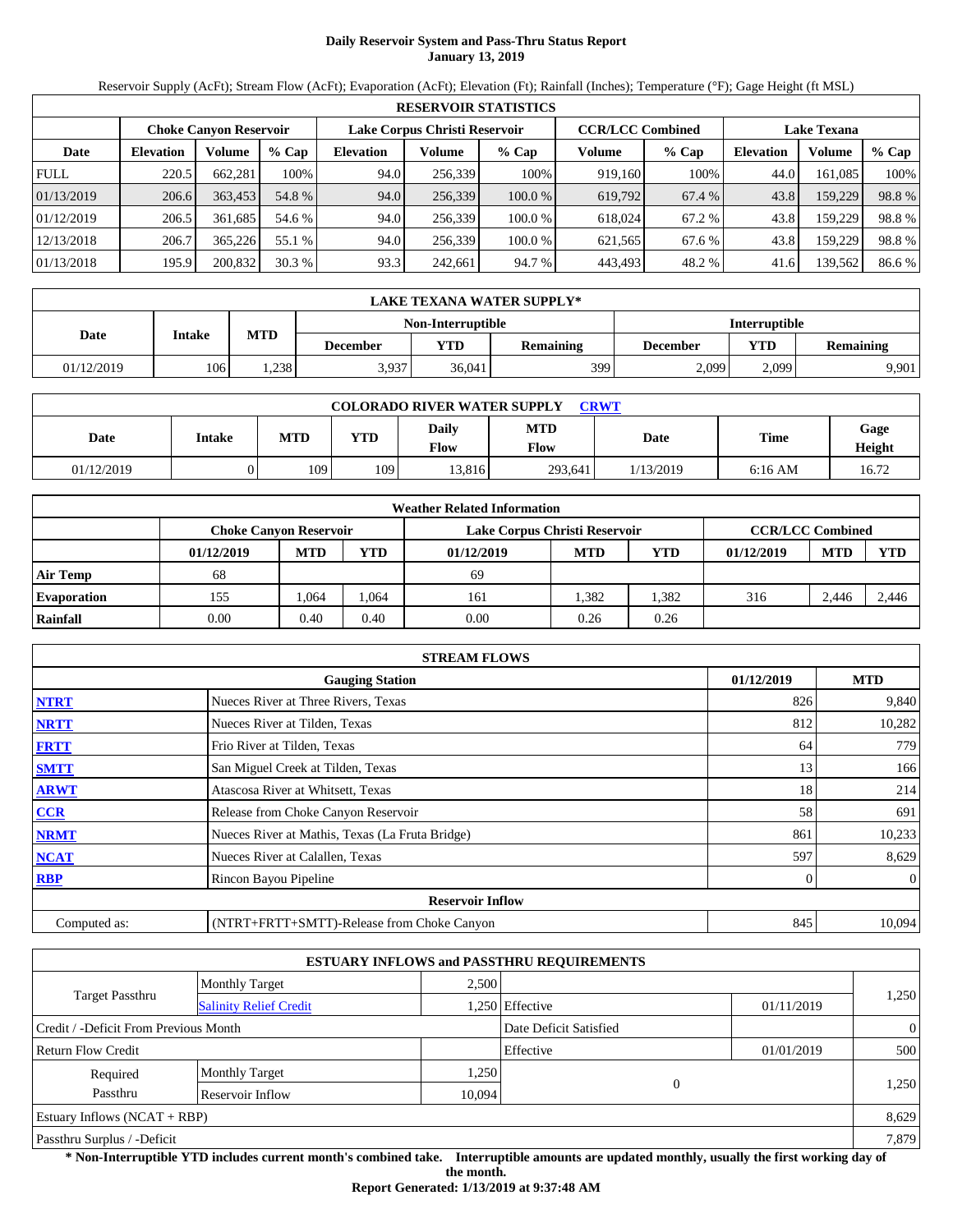# **Daily Reservoir System and Pass-Thru Status Report January 14, 2019**

Reservoir Supply (AcFt); Stream Flow (AcFt); Evaporation (AcFt); Elevation (Ft); Rainfall (Inches); Temperature (°F); Gage Height (ft MSL)

|             | <b>RESERVOIR STATISTICS</b>                                                               |         |         |                  |         |         |                    |         |                  |         |       |  |
|-------------|-------------------------------------------------------------------------------------------|---------|---------|------------------|---------|---------|--------------------|---------|------------------|---------|-------|--|
|             | Lake Corpus Christi Reservoir<br><b>CCR/LCC Combined</b><br><b>Choke Canvon Reservoir</b> |         |         |                  |         |         | <b>Lake Texana</b> |         |                  |         |       |  |
| Date        | <b>Elevation</b>                                                                          | Volume  | $%$ Cap | <b>Elevation</b> | Volume  | $%$ Cap | Volume             | $%$ Cap | <b>Elevation</b> | Volume  | % Cap |  |
| <b>FULL</b> | 220.5                                                                                     | 662,281 | 100%    | 94.0             | 256,339 | 100%    | 919,160            | 100%    | 44.0             | 161,085 | 100%  |  |
| 01/14/2019  | 206.5                                                                                     | 361.685 | 54.6 %  | 94.0             | 256,339 | 100.0%  | 618,024            | 67.2 %  | 43.8             | 159,229 | 98.8% |  |
| 01/13/2019  | 206.6                                                                                     | 363.453 | 54.8 %  | 94.0             | 256.339 | 100.0 % | 619,792            | 67.4 %  | 43.8             | 159,229 | 98.8% |  |
| 12/14/2018  | 206.8                                                                                     | 367,005 | 55.4 %  | 94.0             | 256,339 | 100.0 % | 623,344            | 67.8 %  | 43.8             | 159,229 | 98.8% |  |
| 01/14/2018  | 195.9                                                                                     | 200,832 | 30.3 %  | 93.3             | 242,661 | 94.7 %  | 443,493            | 48.2 %  | 41.6             | 139,562 | 86.6% |  |

|            | LAKE TEXANA WATER SUPPLY* |            |                 |                   |                      |          |       |                  |  |  |  |
|------------|---------------------------|------------|-----------------|-------------------|----------------------|----------|-------|------------------|--|--|--|
|            |                           |            |                 | Non-Interruptible | <b>Interruptible</b> |          |       |                  |  |  |  |
| Date       | Intake                    | <b>MTD</b> | <b>December</b> | VTD-              | <b>Remaining</b>     | December | YTD   | <b>Remaining</b> |  |  |  |
| 01/13/2019 | 106                       | .344       | 3,937           | 36,041            | 3991                 | 2,099    | 2.099 | 9,901            |  |  |  |

| <b>COLORADO RIVER WATER SUPPLY</b><br><b>CRWT</b> |               |            |            |               |             |           |             |                |  |  |  |
|---------------------------------------------------|---------------|------------|------------|---------------|-------------|-----------|-------------|----------------|--|--|--|
| Date                                              | <b>Intake</b> | <b>MTD</b> | <b>YTD</b> | Daily<br>Flow | MTD<br>Flow | Date      | <b>Time</b> | Gage<br>Height |  |  |  |
| 01/13/2019                                        |               | 109        | 109        | 12.783        | 306,424     | 1/14/2019 | 7:15 AM     | 16.67          |  |  |  |

|                    | <b>Weather Related Information</b> |            |            |                               |            |            |                         |            |            |  |  |
|--------------------|------------------------------------|------------|------------|-------------------------------|------------|------------|-------------------------|------------|------------|--|--|
|                    | <b>Choke Canvon Reservoir</b>      |            |            | Lake Corpus Christi Reservoir |            |            | <b>CCR/LCC Combined</b> |            |            |  |  |
|                    | 01/13/2019                         | <b>MTD</b> | <b>YTD</b> | 01/13/2019                    | <b>MTD</b> | <b>YTD</b> | 01/13/2019              | <b>MTD</b> | <b>YTD</b> |  |  |
| <b>Air Temp</b>    | 56                                 |            |            | 58                            |            |            |                         |            |            |  |  |
| <b>Evaporation</b> | 113                                | 1.177      | 1,177      |                               | 1.382      | .382       | 113                     | 2,559      | 2,559      |  |  |
| Rainfall           | 0.00                               | 0.40       | 0.40       | 0.00                          | 0.26       | 0.26       |                         |            |            |  |  |

|              | <b>STREAM FLOWS</b>                             |            |              |
|--------------|-------------------------------------------------|------------|--------------|
|              | <b>Gauging Station</b>                          | 01/13/2019 | <b>MTD</b>   |
| <b>NTRT</b>  | Nueces River at Three Rivers, Texas             | 804        | 10,644       |
| <b>NRTT</b>  | Nueces River at Tilden, Texas                   | 792        | 11,074       |
| <b>FRTT</b>  | Frio River at Tilden, Texas                     | 61         | 839          |
| <b>SMTT</b>  | San Miguel Creek at Tilden, Texas               | 13         | 179          |
| <b>ARWT</b>  | Atascosa River at Whitsett, Texas               | 17         | 232          |
| CCR          | Release from Choke Canyon Reservoir             | 58         | 748          |
| <b>NRMT</b>  | Nueces River at Mathis, Texas (La Fruta Bridge) | 812        | 11,045       |
| <b>NCAT</b>  | Nueces River at Calallen, Texas                 | 709        | 9,337        |
| <b>RBP</b>   | Rincon Bayou Pipeline                           | $\Omega$   | $\mathbf{0}$ |
|              | <b>Reservoir Inflow</b>                         |            |              |
| Computed as: | (NTRT+FRTT+SMTT)-Release from Choke Canyon      | 820        | 10.914       |

|                                       |                               |        | <b>ESTUARY INFLOWS and PASSTHRU REQUIREMENTS</b> |            |                |
|---------------------------------------|-------------------------------|--------|--------------------------------------------------|------------|----------------|
|                                       | <b>Monthly Target</b>         | 2,500  |                                                  |            |                |
| Target Passthru                       | <b>Salinity Relief Credit</b> |        | 1,250 Effective                                  | 01/11/2019 | 1,250          |
| Credit / -Deficit From Previous Month |                               |        | Date Deficit Satisfied                           |            | $\overline{0}$ |
| <b>Return Flow Credit</b>             |                               |        | Effective                                        | 01/01/2019 | 500            |
| Required                              | <b>Monthly Target</b>         | 1,250  |                                                  |            |                |
| Passthru                              | Reservoir Inflow              | 10,914 | $\overline{0}$                                   |            | 1,250          |
| Estuary Inflows $(NCAT + RBP)$        |                               |        |                                                  |            | 9,337          |
| Passthru Surplus / -Deficit           |                               |        |                                                  |            |                |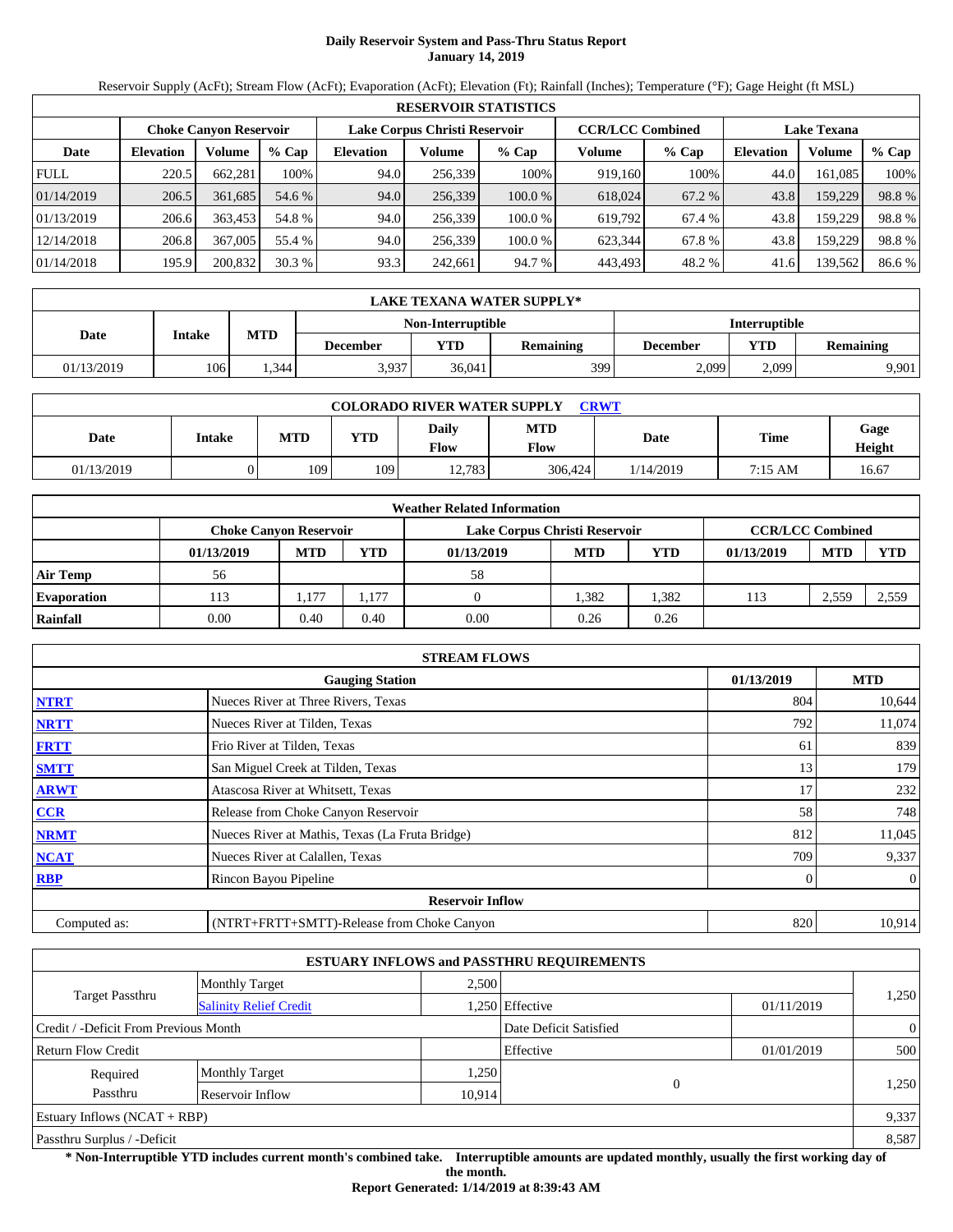# **Daily Reservoir System and Pass-Thru Status Report January 15, 2019**

Reservoir Supply (AcFt); Stream Flow (AcFt); Evaporation (AcFt); Elevation (Ft); Rainfall (Inches); Temperature (°F); Gage Height (ft MSL)

|             | <b>RESERVOIR STATISTICS</b> |                               |         |                  |                               |         |                         |         |                    |         |        |  |  |
|-------------|-----------------------------|-------------------------------|---------|------------------|-------------------------------|---------|-------------------------|---------|--------------------|---------|--------|--|--|
|             |                             | <b>Choke Canyon Reservoir</b> |         |                  | Lake Corpus Christi Reservoir |         | <b>CCR/LCC Combined</b> |         | <b>Lake Texana</b> |         |        |  |  |
| Date        | <b>Elevation</b>            | Volume                        | $%$ Cap | <b>Elevation</b> | Volume                        | % Cap   | Volume                  | $%$ Cap | <b>Elevation</b>   | Volume  | % Cap  |  |  |
| <b>FULL</b> | 220.5                       | 662.281                       | 100%    | 94.0             | 256.339                       | 100%    | 919.160                 | 100%    | 44.0               | 161.085 | 100%   |  |  |
| 01/15/2019  | 206.5                       | 361.685                       | 54.6 %  | 94.0             | 256,339                       | 100.0%  | 618,024                 | 67.2 %  | 43.8               | 159,229 | 98.8%  |  |  |
| 01/14/2019  | 206.5                       | 361.685                       | 54.6 %  | 94.0             | 256.339                       | 100.0 % | 618.024                 | 67.2 %  | 43.8               | 159.229 | 98.8%  |  |  |
| 12/15/2018  | 206.7                       | 365,226                       | 55.1 %  | 94.0             | 256.339                       | 100.0 % | 621.565                 | 67.6 %  | 43.8               | 159.229 | 98.8%  |  |  |
| 01/15/2018  | 195.9                       | 200,832                       | 30.3%   | 93.3             | 242,661                       | 94.7 %  | 443,493                 | 48.2 %  | 41.6               | 139,562 | 86.6 % |  |  |

|            | LAKE TEXANA WATER SUPPLY* |            |                 |                   |                  |                      |       |                  |  |  |  |
|------------|---------------------------|------------|-----------------|-------------------|------------------|----------------------|-------|------------------|--|--|--|
|            |                           |            |                 | Non-Interruptible |                  | <b>Interruptible</b> |       |                  |  |  |  |
| Date       | Intake                    | <b>MTD</b> | <b>December</b> | VTD               | <b>Remaining</b> | December             | YTD   | <b>Remaining</b> |  |  |  |
| 01/14/2019 | 106                       | .450       | 3,937           | 36,041            | 3991             | 2,099                | 2.099 | 9,901            |  |  |  |

| <b>COLORADO RIVER WATER SUPPLY</b><br><b>CRWT</b> |               |            |            |               |             |           |                   |                |  |  |
|---------------------------------------------------|---------------|------------|------------|---------------|-------------|-----------|-------------------|----------------|--|--|
| Date                                              | <b>Intake</b> | <b>MTD</b> | <b>YTD</b> | Daily<br>Flow | MTD<br>Flow | Date      | <b>Time</b>       | Gage<br>Height |  |  |
| 01/14/2019                                        |               | 109        | 109        | 12.644        | 319,069     | 1/15/2019 | $7:15 \text{ AM}$ | 16.52          |  |  |

|                    | <b>Weather Related Information</b> |                                                                                           |            |            |            |            |            |            |            |  |  |
|--------------------|------------------------------------|-------------------------------------------------------------------------------------------|------------|------------|------------|------------|------------|------------|------------|--|--|
|                    |                                    | <b>CCR/LCC Combined</b><br>Lake Corpus Christi Reservoir<br><b>Choke Canvon Reservoir</b> |            |            |            |            |            |            |            |  |  |
|                    | 01/14/2019                         | <b>MTD</b>                                                                                | <b>YTD</b> | 01/14/2019 | <b>MTD</b> | <b>YTD</b> | 01/14/2019 | <b>MTD</b> | <b>YTD</b> |  |  |
| <b>Air Temp</b>    | 48                                 |                                                                                           |            | 49         |            |            |            |            |            |  |  |
| <b>Evaporation</b> | 62                                 | .239                                                                                      | . 239      | 138        | .520       | .520       | 200        | 2,759      | 2.759      |  |  |
| Rainfall           | 0.00                               | 0.40                                                                                      | 0.40       | 0.00       | 0.26       | 0.26       |            |            |            |  |  |

|              | <b>STREAM FLOWS</b>                             |            |                |
|--------------|-------------------------------------------------|------------|----------------|
|              | <b>Gauging Station</b>                          | 01/14/2019 | <b>MTD</b>     |
| <b>NTRT</b>  | Nueces River at Three Rivers, Texas             | 788        | 11,432         |
| <b>NRTT</b>  | Nueces River at Tilden, Texas                   | 772        | 11,846         |
| <b>FRTT</b>  | Frio River at Tilden, Texas                     | 59         | 898            |
| <b>SMTT</b>  | San Miguel Creek at Tilden, Texas               | 12         | 191            |
| <b>ARWT</b>  | Atascosa River at Whitsett, Texas               | 17         | 249            |
| CCR          | Release from Choke Canyon Reservoir             | 58         | 806            |
| <b>NRMT</b>  | Nueces River at Mathis, Texas (La Fruta Bridge) | 792        | 11,837         |
| <b>NCAT</b>  | Nueces River at Calallen, Texas                 | 671        | 10,008         |
| <b>RBP</b>   | Rincon Bayou Pipeline                           |            | $\overline{0}$ |
|              | <b>Reservoir Inflow</b>                         |            |                |
| Computed as: | (NTRT+FRTT+SMTT)-Release from Choke Canyon      | 802        | 11,715         |

|                                       |                               |        | <b>ESTUARY INFLOWS and PASSTHRU REQUIREMENTS</b> |            |                |
|---------------------------------------|-------------------------------|--------|--------------------------------------------------|------------|----------------|
|                                       | <b>Monthly Target</b>         | 2,500  |                                                  |            |                |
| Target Passthru                       | <b>Salinity Relief Credit</b> |        | .250 Effective                                   | 01/11/2019 | 1,250          |
| Credit / -Deficit From Previous Month |                               |        | Date Deficit Satisfied                           |            | $\overline{0}$ |
| <b>Return Flow Credit</b>             |                               |        | Effective                                        | 01/01/2019 | 500            |
| Required                              | <b>Monthly Target</b>         | 1,250  |                                                  |            |                |
| Passthru                              | Reservoir Inflow              | 11,715 | $\Omega$                                         |            | 1,250          |
| Estuary Inflows $(NCAT + RBP)$        |                               |        |                                                  |            | 10,008         |
| Passthru Surplus / -Deficit           |                               |        |                                                  |            | 9,258          |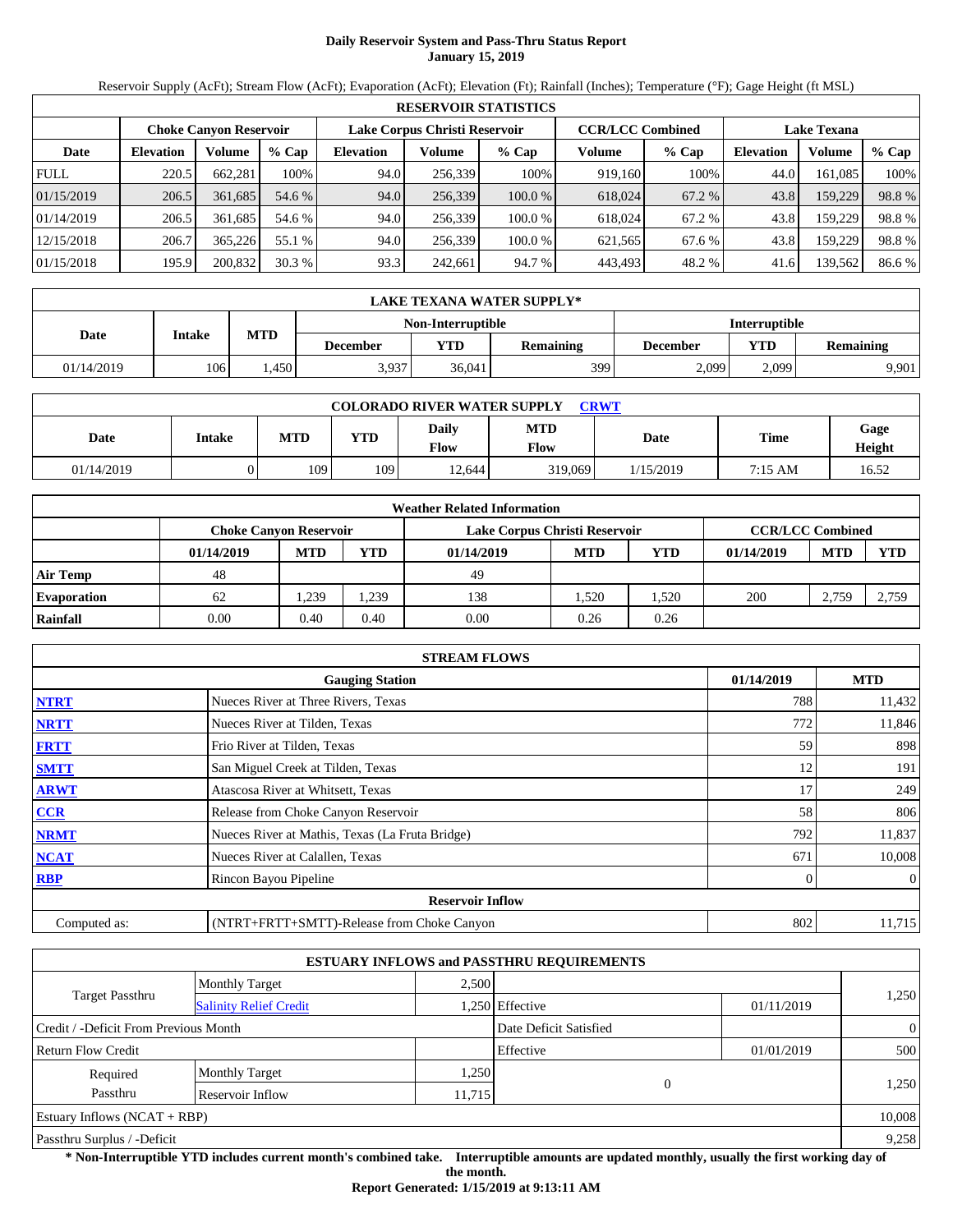# **Daily Reservoir System and Pass-Thru Status Report January 16, 2019**

Reservoir Supply (AcFt); Stream Flow (AcFt); Evaporation (AcFt); Elevation (Ft); Rainfall (Inches); Temperature (°F); Gage Height (ft MSL)

|             | <b>RESERVOIR STATISTICS</b> |                               |         |                               |         |         |                         |         |                    |         |        |  |
|-------------|-----------------------------|-------------------------------|---------|-------------------------------|---------|---------|-------------------------|---------|--------------------|---------|--------|--|
|             |                             | <b>Choke Canvon Reservoir</b> |         | Lake Corpus Christi Reservoir |         |         | <b>CCR/LCC Combined</b> |         | <b>Lake Texana</b> |         |        |  |
| Date        | <b>Elevation</b>            | Volume                        | $%$ Cap | <b>Elevation</b>              | Volume  | $%$ Cap | Volume                  | $%$ Cap | <b>Elevation</b>   | Volume  | % Cap  |  |
| <b>FULL</b> | 220.5                       | 662,281                       | 100%    | 94.0                          | 256,339 | 100%    | 919,160                 | 100%    | 44.0               | 161,085 | 100%   |  |
| 01/16/2019  | 206.5                       | 361.685                       | 54.6 %  | 94.0                          | 256,339 | 100.0%  | 618,024                 | 67.2 %  | 43.8               | 159,229 | 98.8%  |  |
| 01/15/2019  | 206.5                       | 361.685                       | 54.6 %  | 94.0                          | 256.339 | 100.0 % | 618,024                 | 67.2 %  | 43.8               | 159,229 | 98.8%  |  |
| 12/16/2018  | 206.7                       | 365,226                       | 55.1 %  | 94.0                          | 256,339 | 100.0 % | 621,565                 | 67.6 %  | 43.8               | 159,229 | 98.8%  |  |
| 01/16/2018  | 195.8                       | 199,582                       | 30.1%   | 93.4                          | 244,597 | 95.4 %  | 444,179                 | 48.3 %  | 41.5               | 138,700 | 86.1 % |  |

|            | LAKE TEXANA WATER SUPPLY* |            |                 |                   |                  |                      |                         |       |  |  |  |
|------------|---------------------------|------------|-----------------|-------------------|------------------|----------------------|-------------------------|-------|--|--|--|
|            |                           |            |                 | Non-Interruptible |                  | <b>Interruptible</b> |                         |       |  |  |  |
| Date       | Intake                    | <b>MTD</b> | <b>December</b> | VTD               | <b>Remaining</b> | December             | YTD<br><b>Remaining</b> |       |  |  |  |
| 01/15/2019 | 106                       | .555       | 3,937           | 36,041            | 3991             | 2,099                | 2.099                   | 9,901 |  |  |  |

| <b>COLORADO RIVER WATER SUPPLY</b><br><b>CRWT</b> |               |            |            |               |             |           |             |                |  |  |
|---------------------------------------------------|---------------|------------|------------|---------------|-------------|-----------|-------------|----------------|--|--|
| Date                                              | <b>Intake</b> | <b>MTD</b> | <b>YTD</b> | Daily<br>Flow | MTD<br>Flow | Date      | <b>Time</b> | Gage<br>Height |  |  |
| 01/15/2019                                        |               | 109        | 109        | 12.367        | 331.435     | 1/16/2019 | 7:15 AM     | 16.26          |  |  |

|                    | <b>Weather Related Information</b> |                                                                                           |            |            |            |            |            |            |            |  |  |  |
|--------------------|------------------------------------|-------------------------------------------------------------------------------------------|------------|------------|------------|------------|------------|------------|------------|--|--|--|
|                    |                                    | <b>CCR/LCC Combined</b><br>Lake Corpus Christi Reservoir<br><b>Choke Canvon Reservoir</b> |            |            |            |            |            |            |            |  |  |  |
|                    | 01/15/2019                         | <b>MTD</b>                                                                                | <b>YTD</b> | 01/15/2019 | <b>MTD</b> | <b>YTD</b> | 01/15/2019 | <b>MTD</b> | <b>YTD</b> |  |  |  |
| <b>Air Temp</b>    | 50                                 |                                                                                           |            | 55         |            |            |            |            |            |  |  |  |
| <b>Evaporation</b> |                                    | .239                                                                                      | . 239      |            | 1.532      | .532       | 12         | 2.771      | 2,77       |  |  |  |
| Rainfall           | 0.23                               | 0.63                                                                                      | 0.63       | 0.49       | 0.75       | 0.75       |            |            |            |  |  |  |

|              | <b>STREAM FLOWS</b>                             |     |                |  |  |  |  |  |
|--------------|-------------------------------------------------|-----|----------------|--|--|--|--|--|
|              | <b>Gauging Station</b>                          |     |                |  |  |  |  |  |
| <b>NTRT</b>  | Nueces River at Three Rivers, Texas             | 772 | 12,204         |  |  |  |  |  |
| <b>NRTT</b>  | Nueces River at Tilden, Texas                   | 750 | 12,597         |  |  |  |  |  |
| <b>FRTT</b>  | Frio River at Tilden, Texas                     | 57  | 955            |  |  |  |  |  |
| <b>SMTT</b>  | San Miguel Creek at Tilden, Texas               | 12  | 203            |  |  |  |  |  |
| <b>ARWT</b>  | Atascosa River at Whitsett, Texas               | 17  | 266            |  |  |  |  |  |
| CCR          | Release from Choke Canyon Reservoir             | 58  | 863            |  |  |  |  |  |
| <b>NRMT</b>  | Nueces River at Mathis, Texas (La Fruta Bridge) | 774 | 12,611         |  |  |  |  |  |
| <b>NCAT</b>  | Nueces River at Calallen, Texas                 | 643 | 10,652         |  |  |  |  |  |
| <b>RBP</b>   | Rincon Bayou Pipeline                           | 0   | $\overline{0}$ |  |  |  |  |  |
|              | <b>Reservoir Inflow</b>                         |     |                |  |  |  |  |  |
| Computed as: | (NTRT+FRTT+SMTT)-Release from Choke Canyon      | 784 | 12,499         |  |  |  |  |  |

|                                       |                               |        | <b>ESTUARY INFLOWS and PASSTHRU REQUIREMENTS</b> |            |                |  |
|---------------------------------------|-------------------------------|--------|--------------------------------------------------|------------|----------------|--|
|                                       | <b>Monthly Target</b>         | 2,500  |                                                  |            |                |  |
| Target Passthru                       | <b>Salinity Relief Credit</b> |        | .250 Effective                                   | 01/11/2019 | 1,250          |  |
| Credit / -Deficit From Previous Month |                               |        | Date Deficit Satisfied                           |            | $\overline{0}$ |  |
| <b>Return Flow Credit</b>             |                               |        | Effective                                        | 01/01/2019 | 500            |  |
| Required                              | <b>Monthly Target</b>         | 1,250  |                                                  |            |                |  |
| Passthru                              | Reservoir Inflow              | 12,499 | $\Omega$                                         |            | 1,250          |  |
| Estuary Inflows $(NCAT + RBP)$        |                               |        |                                                  |            | 10,652         |  |
| Passthru Surplus / -Deficit           |                               |        |                                                  |            | 9,902          |  |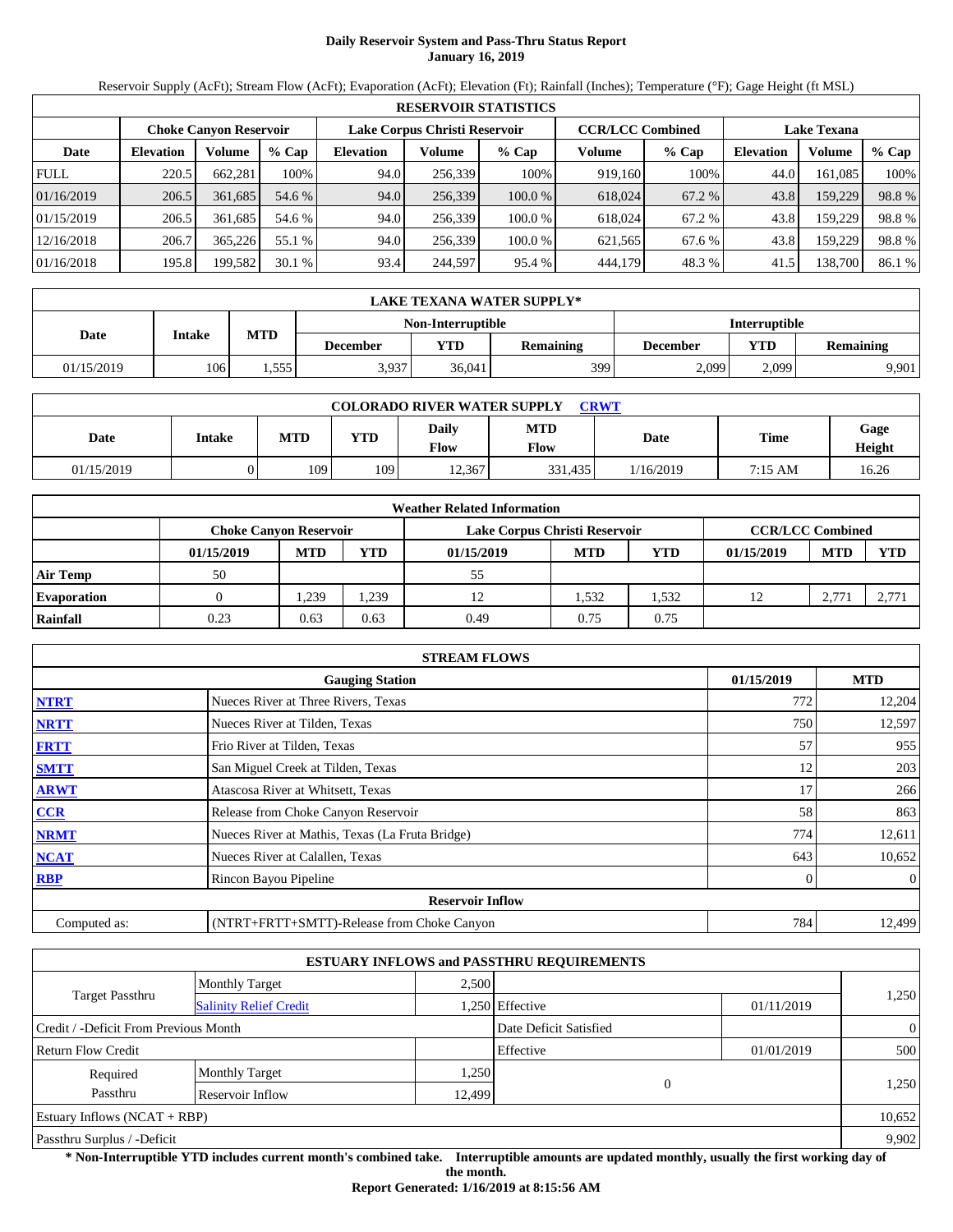# **Daily Reservoir System and Pass-Thru Status Report January 17, 2019**

Reservoir Supply (AcFt); Stream Flow (AcFt); Evaporation (AcFt); Elevation (Ft); Rainfall (Inches); Temperature (°F); Gage Height (ft MSL)

|             | <b>RESERVOIR STATISTICS</b> |                               |         |                               |         |         |                         |         |                    |         |        |  |
|-------------|-----------------------------|-------------------------------|---------|-------------------------------|---------|---------|-------------------------|---------|--------------------|---------|--------|--|
|             |                             | <b>Choke Canyon Reservoir</b> |         | Lake Corpus Christi Reservoir |         |         | <b>CCR/LCC Combined</b> |         | <b>Lake Texana</b> |         |        |  |
| Date        | <b>Elevation</b>            | Volume                        | $%$ Cap | <b>Elevation</b>              | Volume  | $%$ Cap | Volume                  | $%$ Cap | <b>Elevation</b>   | Volume  | % Cap  |  |
| <b>FULL</b> | 220.5                       | 662,281                       | 100%    | 94.0                          | 256,339 | 100%    | 919.160                 | 100%    | 44.0               | 161,085 | 100%   |  |
| 01/17/2019  | 206.5                       | 361,685                       | 54.6 %  | 94.0                          | 256.339 | 100.0 % | 618,024                 | 67.2 %  | 43.8               | 159,229 | 98.8%  |  |
| 01/16/2019  | 206.5                       | 361.685                       | 54.6 %  | 94.0                          | 256,339 | 100.0 % | 618,024                 | 67.2 %  | 43.8               | 159.229 | 98.8%  |  |
| 12/17/2018  | 206.7                       | 365,226                       | 55.1 %  | 94.0                          | 256.339 | 100.0 % | 621.565                 | 67.6 %  | 43.8               | 159.229 | 98.8%  |  |
| 01/17/2018  | 195.8                       | 199,582                       | 30.1%   | 93.3                          | 242.661 | 94.7 %  | 442,243                 | 48.1 %  | 41.6               | 139,562 | 86.6 % |  |

|            | LAKE TEXANA WATER SUPPLY* |            |                 |                   |                  |                      |                         |       |  |  |  |
|------------|---------------------------|------------|-----------------|-------------------|------------------|----------------------|-------------------------|-------|--|--|--|
|            |                           |            |                 | Non-Interruptible |                  | <b>Interruptible</b> |                         |       |  |  |  |
| Date       | Intake                    | <b>MTD</b> | <b>December</b> | VTD               | <b>Remaining</b> | December             | YTD<br><b>Remaining</b> |       |  |  |  |
| 01/16/2019 | 106                       | .661       | 3,937           | 36,041            | 3991             | 2,099                | 2.099                   | 9,901 |  |  |  |

| <b>COLORADO RIVER WATER SUPPLY</b><br><b>CRWT</b> |               |            |     |                      |                    |             |                   |                       |  |  |
|---------------------------------------------------|---------------|------------|-----|----------------------|--------------------|-------------|-------------------|-----------------------|--|--|
| Date                                              | <b>Intake</b> | <b>MTD</b> | YTD | Daily<br><b>Flow</b> | <b>MTD</b><br>Flow | <b>Date</b> | <b>Time</b>       | Gage<br><b>Height</b> |  |  |
| 01/16/2019                                        |               | 109        | 109 | 11.811               | 343.246            | 1/17/2019   | $7:15 \text{ AM}$ | 15.98                 |  |  |

|                    |                               |            |            | <b>Weather Related Information</b> |            |      |                         |            |            |
|--------------------|-------------------------------|------------|------------|------------------------------------|------------|------|-------------------------|------------|------------|
|                    | <b>Choke Canvon Reservoir</b> |            |            | Lake Corpus Christi Reservoir      |            |      | <b>CCR/LCC Combined</b> |            |            |
|                    | 01/16/2019                    | <b>MTD</b> | <b>YTD</b> | 01/16/2019                         | <b>MTD</b> | YTD  | 01/16/2019              | <b>MTD</b> | <b>YTD</b> |
| <b>Air Temp</b>    | 55                            |            |            | 57                                 |            |      |                         |            |            |
| <b>Evaporation</b> | 195                           | .434       | 1.434      |                                    | .532       | .532 | 195                     | 2.966      | 2,966      |
| Rainfall           | 0.28                          | 0.91       | 0.91       | 0.07                               | 0.82       | 0.82 |                         |            |            |

|              | <b>STREAM FLOWS</b>                             |            |                |
|--------------|-------------------------------------------------|------------|----------------|
|              | <b>Gauging Station</b>                          | 01/16/2019 | <b>MTD</b>     |
| <b>NTRT</b>  | Nueces River at Three Rivers, Texas             | 758        | 12,962         |
| <b>NRTT</b>  | Nueces River at Tilden, Texas                   | 736        | 13,333         |
| <b>FRTT</b>  | Frio River at Tilden, Texas                     | 54         | 1,009          |
| <b>SMTT</b>  | San Miguel Creek at Tilden, Texas               | 13         | 216            |
| <b>ARWT</b>  | Atascosa River at Whitsett, Texas               | 19         | 284            |
| CCR          | Release from Choke Canyon Reservoir             | 58         | 921            |
| <b>NRMT</b>  | Nueces River at Mathis, Texas (La Fruta Bridge) | 842        | 13,452         |
| <b>NCAT</b>  | Nueces River at Calallen, Texas                 | 633        | 11,285         |
| <b>RBP</b>   | Rincon Bayou Pipeline                           | 0          | $\overline{0}$ |
|              | <b>Reservoir Inflow</b>                         |            |                |
| Computed as: | (NTRT+FRTT+SMTT)-Release from Choke Canyon      | 768        | 13,267         |

|                                                         |                       |        | <b>ESTUARY INFLOWS and PASSTHRU REQUIREMENTS</b> |            |                |
|---------------------------------------------------------|-----------------------|--------|--------------------------------------------------|------------|----------------|
|                                                         | <b>Monthly Target</b> | 2.500  |                                                  |            |                |
| <b>Target Passthru</b><br><b>Salinity Relief Credit</b> |                       |        | 1,250 Effective                                  | 01/11/2019 | 1,250          |
| Credit / -Deficit From Previous Month                   |                       |        | Date Deficit Satisfied                           |            | $\overline{0}$ |
| <b>Return Flow Credit</b>                               |                       |        | Effective                                        | 01/01/2019 | 500            |
| Required                                                | <b>Monthly Target</b> | 1,250  |                                                  |            |                |
| Passthru                                                | Reservoir Inflow      | 13,267 | $\Omega$                                         |            | 1,250          |
| Estuary Inflows $(NCAT + RBP)$                          |                       |        |                                                  |            | 11,285         |
| Passthru Surplus / -Deficit                             |                       |        |                                                  |            | 10,535         |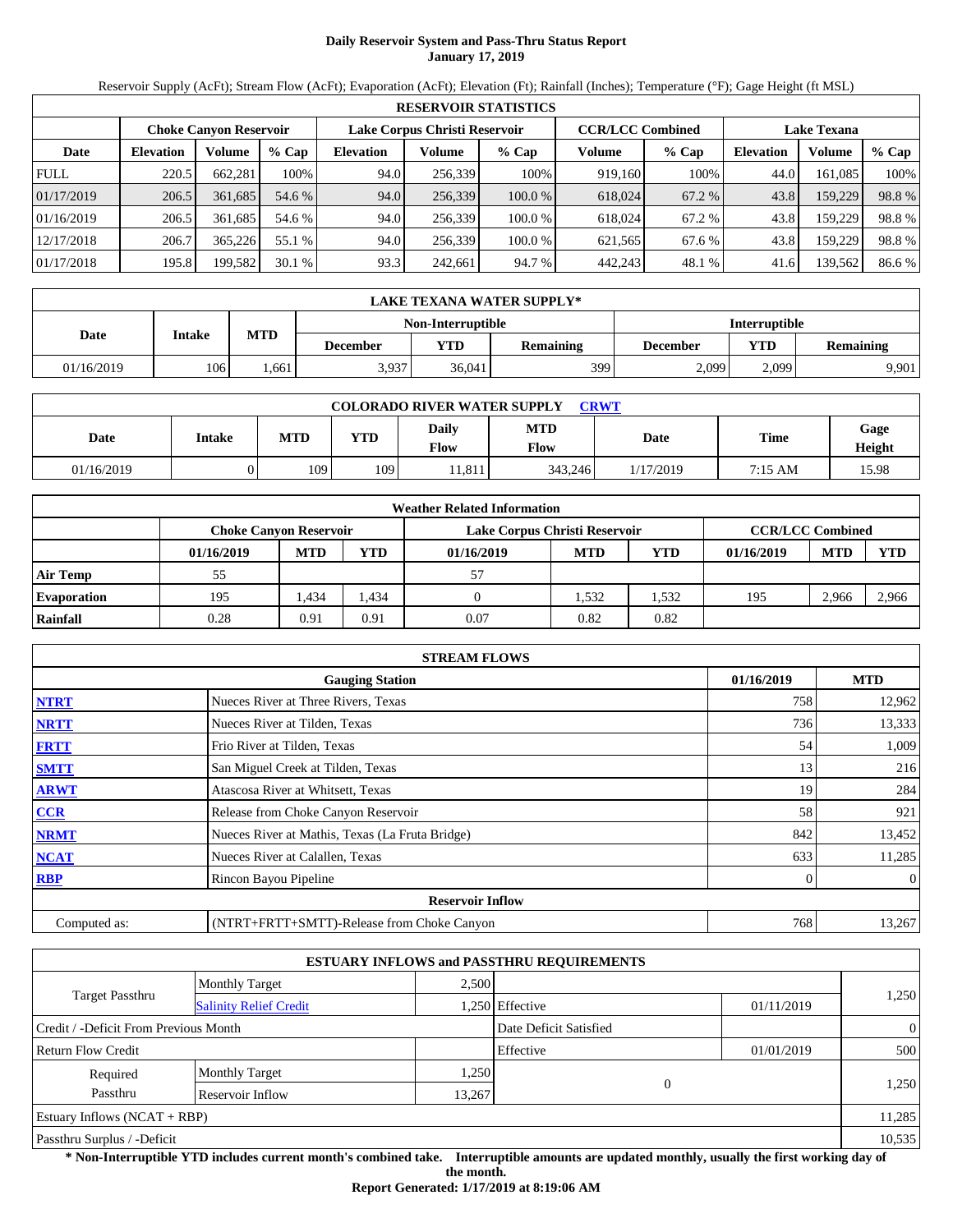# **Daily Reservoir System and Pass-Thru Status Report January 18, 2019**

Reservoir Supply (AcFt); Stream Flow (AcFt); Evaporation (AcFt); Elevation (Ft); Rainfall (Inches); Temperature (°F); Gage Height (ft MSL)

|             | <b>RESERVOIR STATISTICS</b> |                               |         |                  |                               |         |                         |         |                    |         |        |  |  |
|-------------|-----------------------------|-------------------------------|---------|------------------|-------------------------------|---------|-------------------------|---------|--------------------|---------|--------|--|--|
|             |                             | <b>Choke Canyon Reservoir</b> |         |                  | Lake Corpus Christi Reservoir |         | <b>CCR/LCC Combined</b> |         | <b>Lake Texana</b> |         |        |  |  |
| Date        | <b>Elevation</b>            | Volume                        | $%$ Cap | <b>Elevation</b> | Volume                        | $%$ Cap | Volume                  | $%$ Cap | Elevation          | Volume  | % Cap  |  |  |
| <b>FULL</b> | 220.5                       | 662,281                       | 100%    | 94.0             | 256,339                       | 100%    | 919.160                 | 100%    | 44.0               | 161.085 | 100%   |  |  |
| 01/18/2019  | 206.6                       | 363.453                       | 54.8 %  | 94.0             | 256,339                       | 100.0 % | 619.792                 | 67.4 %  | 43.8               | 159,229 | 98.8%  |  |  |
| 01/17/2019  | 206.5                       | 361.685                       | 54.6 %  | 94.0             | 256.339                       | 100.0 % | 618,024                 | 67.2 %  | 43.8               | 159,229 | 98.8%  |  |  |
| 12/18/2018  | 206.8                       | 367,005                       | 55.4 %  | 94.0             | 256.339                       | 100.0 % | 623.344                 | 67.8%   | 43.8               | 159,229 | 98.8%  |  |  |
| 01/18/2018  | 195.9                       | 200.832                       | 30.3%   | 93.2             | 240,730                       | 93.9 %  | 441.562                 | 48.0 %  | 41.5               | 138,700 | 86.1 % |  |  |

|            | LAKE TEXANA WATER SUPPLY* |            |                   |                      |                  |          |                         |       |  |  |  |
|------------|---------------------------|------------|-------------------|----------------------|------------------|----------|-------------------------|-------|--|--|--|
|            |                           |            | Non-Interruptible | <b>Interruptible</b> |                  |          |                         |       |  |  |  |
| Date       | Intake                    | <b>MTD</b> | <b>December</b>   | VTD-                 | <b>Remaining</b> | December | YTD<br><b>Remaining</b> |       |  |  |  |
| 01/17/2019 | 106                       | .767       | 3,937             | 36,041               | 3991             | 2,099    | 2.099                   | 9,901 |  |  |  |

| <b>COLORADO RIVER WATER SUPPLY</b><br><b>CRWT</b> |               |            |     |               |             |           |                   |                       |  |  |
|---------------------------------------------------|---------------|------------|-----|---------------|-------------|-----------|-------------------|-----------------------|--|--|
| Date                                              | <b>Intake</b> | <b>MTD</b> | YTD | Daily<br>Flow | MTD<br>Flow | Date      | <b>Time</b>       | Gage<br><b>Height</b> |  |  |
| 01/17/2019                                        |               | 109        | 109 | 11,374        | 354.620     | 1/18/2019 | $7:15 \text{ AM}$ | 15.83                 |  |  |

|                    |                               |            |            | <b>Weather Related Information</b> |            |                         |            |            |            |
|--------------------|-------------------------------|------------|------------|------------------------------------|------------|-------------------------|------------|------------|------------|
|                    | <b>Choke Canvon Reservoir</b> |            |            | Lake Corpus Christi Reservoir      |            | <b>CCR/LCC Combined</b> |            |            |            |
|                    | 01/17/2019                    | <b>MTD</b> | <b>YTD</b> | 01/17/2019                         | <b>MTD</b> | <b>YTD</b>              | 01/17/2019 | <b>MTD</b> | <b>YTD</b> |
| <b>Air Temp</b>    | 29                            |            |            | 41                                 |            |                         |            |            |            |
| <b>Evaporation</b> | 41                            | .475       | 1.475      | 69                                 | 1.601      | .601                    | 110        | 3.076      | 3,076      |
| Rainfall           | 0.01                          | 0.92       | 0.92       | 0.03                               | 0.85       | 0.85                    |            |            |            |

|              | <b>STREAM FLOWS</b>                             |            |                |
|--------------|-------------------------------------------------|------------|----------------|
|              | <b>Gauging Station</b>                          | 01/17/2019 | <b>MTD</b>     |
| <b>NTRT</b>  | Nueces River at Three Rivers, Texas             | 736        | 13,698         |
| <b>NRTT</b>  | Nueces River at Tilden, Texas                   | 730        | 14,064         |
| <b>FRTT</b>  | Frio River at Tilden, Texas                     | 51         | 1,061          |
| <b>SMTT</b>  | San Miguel Creek at Tilden, Texas               | 13         | 229            |
| <b>ARWT</b>  | Atascosa River at Whitsett, Texas               | 19         | 303            |
| <b>CCR</b>   | Release from Choke Canyon Reservoir             | 58         | 979            |
| <b>NRMT</b>  | Nueces River at Mathis, Texas (La Fruta Bridge) | 865        | 14,318         |
| <b>NCAT</b>  | Nueces River at Calallen, Texas                 | 675        | 11,960         |
| <b>RBP</b>   | Rincon Bayou Pipeline                           |            | $\overline{0}$ |
|              | <b>Reservoir Inflow</b>                         |            |                |
| Computed as: | (NTRT+FRTT+SMTT)-Release from Choke Canyon      | 743        | 14,010         |

|                                                         |                       |        | <b>ESTUARY INFLOWS and PASSTHRU REQUIREMENTS</b> |            |                |
|---------------------------------------------------------|-----------------------|--------|--------------------------------------------------|------------|----------------|
|                                                         | <b>Monthly Target</b> | 2.500  |                                                  |            |                |
| <b>Target Passthru</b><br><b>Salinity Relief Credit</b> |                       |        | .250 Effective                                   | 01/11/2019 | 1,250          |
| Credit / -Deficit From Previous Month                   |                       |        | Date Deficit Satisfied                           |            | $\overline{0}$ |
| <b>Return Flow Credit</b>                               |                       |        | Effective                                        | 01/01/2019 | 500            |
| Required                                                | <b>Monthly Target</b> | 1,250  |                                                  |            |                |
| Passthru                                                | Reservoir Inflow      | 14,010 | $\Omega$                                         |            | 1,250          |
| Estuary Inflows $(NCAT + RBP)$                          |                       |        |                                                  |            | 11,960         |
| Passthru Surplus / -Deficit                             |                       |        |                                                  |            | 11,210         |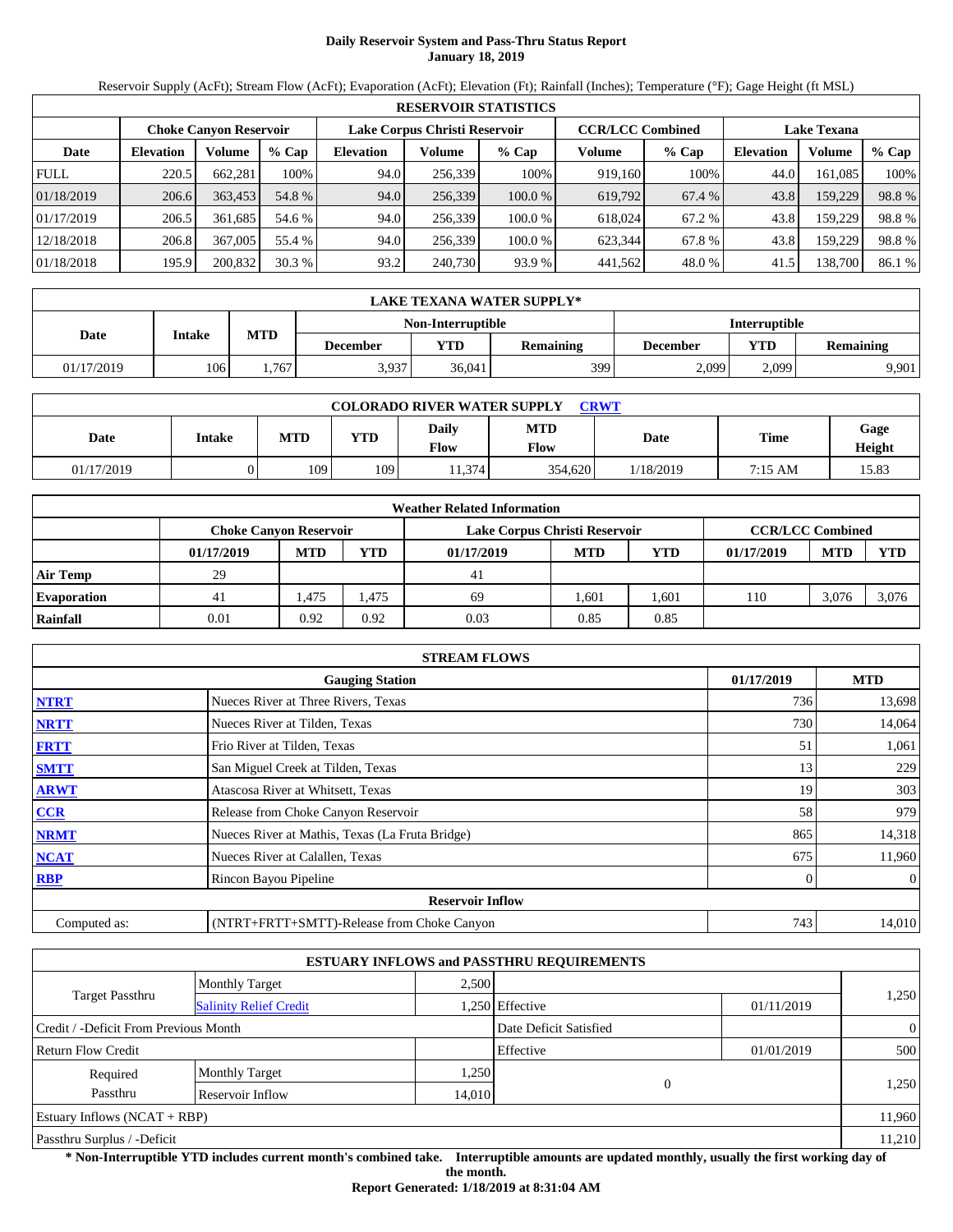# **Daily Reservoir System and Pass-Thru Status Report January 19, 2019**

Reservoir Supply (AcFt); Stream Flow (AcFt); Evaporation (AcFt); Elevation (Ft); Rainfall (Inches); Temperature (°F); Gage Height (ft MSL)

|             | <b>RESERVOIR STATISTICS</b> |                               |         |                               |         |         |                         |         |                    |         |        |  |  |
|-------------|-----------------------------|-------------------------------|---------|-------------------------------|---------|---------|-------------------------|---------|--------------------|---------|--------|--|--|
|             |                             | <b>Choke Canvon Reservoir</b> |         | Lake Corpus Christi Reservoir |         |         | <b>CCR/LCC Combined</b> |         | <b>Lake Texana</b> |         |        |  |  |
| Date        | <b>Elevation</b>            | Volume                        | $%$ Cap | <b>Elevation</b>              | Volume  | $%$ Cap | Volume                  | $%$ Cap | <b>Elevation</b>   | Volume  | % Cap  |  |  |
| <b>FULL</b> | 220.5                       | 662.281                       | 100%    | 94.0                          | 256,339 | 100%    | 919.160                 | 100%    | 44.0               | 161,085 | 100%   |  |  |
| 01/19/2019  | 206.6                       | 363,453                       | 54.8 %  | 94.0                          | 256.339 | 100.0%  | 619.792                 | 67.4 %  | 43.8               | 159,229 | 98.8%  |  |  |
| 01/18/2019  | 206.6                       | 363.453                       | 54.8 %  | 94.0                          | 256,339 | 100.0%  | 619.792                 | 67.4 %  | 43.8               | 159,229 | 98.8%  |  |  |
| 12/19/2018  | 206.8                       | 367,005                       | 55.4 %  | 94.0                          | 256.339 | 100.0%  | 623.344                 | 67.8 %  | 43.8               | 159,229 | 98.8%  |  |  |
| 01/19/2018  | 195.8                       | 199,582                       | 30.1%   | 93.2                          | 240,730 | 93.9 %  | 440,312                 | 47.9 %  | 41.4               | 137,841 | 85.6 % |  |  |

|            | LAKE TEXANA WATER SUPPLY* |                      |                                                                                   |        |     |       |       |       |  |  |  |
|------------|---------------------------|----------------------|-----------------------------------------------------------------------------------|--------|-----|-------|-------|-------|--|--|--|
|            |                           | <b>Interruptible</b> |                                                                                   |        |     |       |       |       |  |  |  |
| Date       | Intake                    | <b>MTD</b>           | YTD<br>YTD<br><b>Remaining</b><br><b>Remaining</b><br><b>December</b><br>December |        |     |       |       |       |  |  |  |
| 01/18/2019 |                           | .833                 | 3,937                                                                             | 36.041 | 399 | 2,099 | 2,099 | 9.901 |  |  |  |

| <b>COLORADO RIVER WATER SUPPLY</b><br><b>CRWT</b> |               |            |            |               |             |           |                   |                |  |  |  |
|---------------------------------------------------|---------------|------------|------------|---------------|-------------|-----------|-------------------|----------------|--|--|--|
| Date                                              | <b>Intake</b> | <b>MTD</b> | <b>YTD</b> | Daily<br>Flow | MTD<br>Flow | Date      | <b>Time</b>       | Gage<br>Height |  |  |  |
| 01/18/2019                                        | 39            | 148        | 148        | 11.136        | 365,756     | 1/19/2019 | $7:15 \text{ AM}$ | 15.78          |  |  |  |

|                    | <b>Weather Related Information</b> |            |            |            |                               |            |            |            |                         |  |  |
|--------------------|------------------------------------|------------|------------|------------|-------------------------------|------------|------------|------------|-------------------------|--|--|
|                    | <b>Choke Canvon Reservoir</b>      |            |            |            | Lake Corpus Christi Reservoir |            |            |            | <b>CCR/LCC Combined</b> |  |  |
|                    | 01/18/2019                         | <b>MTD</b> | <b>YTD</b> | 01/18/2019 | <b>MTD</b>                    | <b>YTD</b> | 01/18/2019 | <b>MTD</b> | <b>YTD</b>              |  |  |
| <b>Air Temp</b>    |                                    |            |            | 72         |                               |            |            |            |                         |  |  |
| <b>Evaporation</b> | 52                                 | .527       | 1,527      | 58         | 1.659                         | .659       | 110        | 3.186      | 3,186                   |  |  |
| Rainfall           | 0.00                               | 0.92       | 0.92       | 0.00       | 0.85                          | 0.85       |            |            |                         |  |  |

|              | <b>STREAM FLOWS</b>                             |     |                |  |  |  |  |  |
|--------------|-------------------------------------------------|-----|----------------|--|--|--|--|--|
|              | <b>Gauging Station</b>                          |     |                |  |  |  |  |  |
| <b>NTRT</b>  | Nueces River at Three Rivers, Texas             | 711 | 14,409         |  |  |  |  |  |
| <b>NRTT</b>  | Nueces River at Tilden, Texas                   | 730 | 14,794         |  |  |  |  |  |
| <b>FRTT</b>  | Frio River at Tilden, Texas                     | 51  | 1,111          |  |  |  |  |  |
| <b>SMTT</b>  | San Miguel Creek at Tilden, Texas               | 12  | 242            |  |  |  |  |  |
| <b>ARWT</b>  | Atascosa River at Whitsett, Texas               | 19  | 322            |  |  |  |  |  |
| <b>CCR</b>   | Release from Choke Canyon Reservoir             | 58  | 1,036          |  |  |  |  |  |
| <b>NRMT</b>  | Nueces River at Mathis, Texas (La Fruta Bridge) | 800 | 15,118         |  |  |  |  |  |
| <b>NCAT</b>  | Nueces River at Calallen, Texas                 | 695 | 12,654         |  |  |  |  |  |
| <b>RBP</b>   | Rincon Bayou Pipeline                           | 0   | $\overline{0}$ |  |  |  |  |  |
|              | <b>Reservoir Inflow</b>                         |     |                |  |  |  |  |  |
| Computed as: | (NTRT+FRTT+SMTT)-Release from Choke Canyon      | 716 | 14,726         |  |  |  |  |  |

|                                                         |                       |        | <b>ESTUARY INFLOWS and PASSTHRU REQUIREMENTS</b> |            |                |
|---------------------------------------------------------|-----------------------|--------|--------------------------------------------------|------------|----------------|
|                                                         | <b>Monthly Target</b> | 2.500  |                                                  |            |                |
| <b>Target Passthru</b><br><b>Salinity Relief Credit</b> |                       |        | 1,250 Effective                                  | 01/11/2019 | 1,250          |
| Credit / -Deficit From Previous Month                   |                       |        | Date Deficit Satisfied                           |            | $\overline{0}$ |
| <b>Return Flow Credit</b>                               |                       |        | Effective                                        | 01/01/2019 | 500            |
| Required                                                | <b>Monthly Target</b> | 1,250  |                                                  |            |                |
| Passthru                                                | Reservoir Inflow      | 14,726 | $\Omega$                                         |            | 1,250          |
| Estuary Inflows $(NCAT + RBP)$                          |                       |        |                                                  |            | 12,654         |
| Passthru Surplus / -Deficit                             |                       |        |                                                  |            | 11,904         |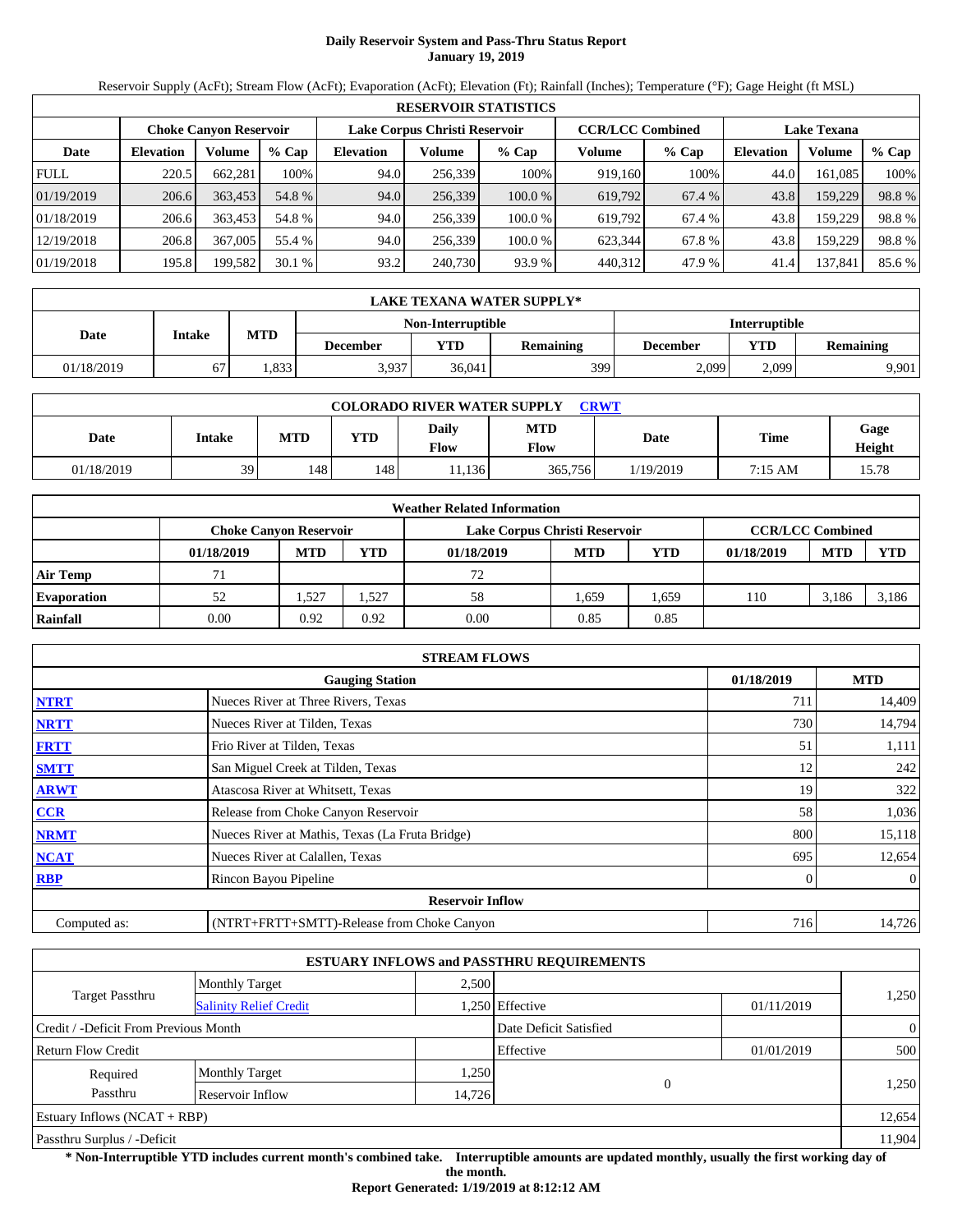# **Daily Reservoir System and Pass-Thru Status Report January 20, 2019**

Reservoir Supply (AcFt); Stream Flow (AcFt); Evaporation (AcFt); Elevation (Ft); Rainfall (Inches); Temperature (°F); Gage Height (ft MSL)

|             | <b>RESERVOIR STATISTICS</b> |                               |         |                               |         |         |                         |         |                    |         |        |  |  |
|-------------|-----------------------------|-------------------------------|---------|-------------------------------|---------|---------|-------------------------|---------|--------------------|---------|--------|--|--|
|             |                             | <b>Choke Canyon Reservoir</b> |         | Lake Corpus Christi Reservoir |         |         | <b>CCR/LCC Combined</b> |         | <b>Lake Texana</b> |         |        |  |  |
| Date        | <b>Elevation</b>            | Volume                        | $%$ Cap | <b>Elevation</b>              | Volume  | $%$ Cap | Volume                  | $%$ Cap | <b>Elevation</b>   | Volume  | % Cap  |  |  |
| <b>FULL</b> | 220.5                       | 662,281                       | 100%    | 94.0                          | 256,339 | 100%    | 919,160                 | 100%    | 44.0               | 161.085 | 100%   |  |  |
| 01/20/2019  | 206.6                       | 363,453                       | 54.8 %  | 94.0                          | 256,339 | 100.0 % | 619,792                 | 67.4 %  | 43.8               | 159,229 | 98.8%  |  |  |
| 01/19/2019  | 206.6                       | 363.453                       | 54.8 %  | 94.0                          | 256.339 | 100.0 % | 619.792                 | 67.4 %  | 43.8               | 159,229 | 98.8%  |  |  |
| 12/20/2018  | 206.7                       | 365,226                       | 55.1 %  | 94.0                          | 256,339 | 100.0%  | 621,565                 | 67.6 %  | 43.8               | 159,229 | 98.8%  |  |  |
| 01/20/2018  | 195.9                       | 200,832                       | 30.3%   | 93.2                          | 240,730 | 93.9 %  | 441,562                 | 48.0 %  | 41.4               | 137,841 | 85.6 % |  |  |

|                                                  | LAKE TEXANA WATER SUPPLY* |            |                                                                                   |        |     |       |       |       |  |  |  |
|--------------------------------------------------|---------------------------|------------|-----------------------------------------------------------------------------------|--------|-----|-------|-------|-------|--|--|--|
| <b>Interruptible</b><br><b>Non-Interruptible</b> |                           |            |                                                                                   |        |     |       |       |       |  |  |  |
| Date                                             | Intake                    | <b>MTD</b> | YTD<br>YTD<br><b>Remaining</b><br><b>Remaining</b><br><b>December</b><br>December |        |     |       |       |       |  |  |  |
| 01/19/2019                                       | 106                       | .939       | 3,937                                                                             | 36.041 | 399 | 2,099 | 2.099 | 9.901 |  |  |  |

| <b>COLORADO RIVER WATER SUPPLY</b><br><b>CRWT</b> |               |               |            |               |             |           |                   |                |  |  |  |
|---------------------------------------------------|---------------|---------------|------------|---------------|-------------|-----------|-------------------|----------------|--|--|--|
| Date                                              | <b>Intake</b> | <b>MTD</b>    | <b>YTD</b> | Daily<br>Flow | MTD<br>Flow | Date      | <b>Time</b>       | Gage<br>Height |  |  |  |
| 01/19/2019                                        |               | $148^{\circ}$ | 148        | 1.056         | 376.813     | 1/20/2019 | $7:15 \text{ AM}$ | 15.25          |  |  |  |

|                    | <b>Weather Related Information</b> |                                                                                           |            |            |            |      |            |            |       |  |  |
|--------------------|------------------------------------|-------------------------------------------------------------------------------------------|------------|------------|------------|------|------------|------------|-------|--|--|
|                    |                                    | <b>CCR/LCC Combined</b><br>Lake Corpus Christi Reservoir<br><b>Choke Canvon Reservoir</b> |            |            |            |      |            |            |       |  |  |
|                    | 01/19/2019                         | <b>MTD</b>                                                                                | <b>YTD</b> | 01/19/2019 | <b>MTD</b> | YTD  | 01/19/2019 | <b>MTD</b> | YTD   |  |  |
| <b>Air Temp</b>    | 62                                 |                                                                                           |            | 62         |            |      |            |            |       |  |  |
| <b>Evaporation</b> | 237                                | .764                                                                                      | 1.764      | 334        | 1.993      | .993 | 571        | 3,757      | 3,757 |  |  |
| Rainfall           | 0.00                               | 0.92                                                                                      | 0.92       | 0.00       | 0.85       | 0.85 |            |            |       |  |  |

|              | <b>STREAM FLOWS</b>                             |       |                |  |  |  |  |  |  |
|--------------|-------------------------------------------------|-------|----------------|--|--|--|--|--|--|
|              | <b>Gauging Station</b>                          |       |                |  |  |  |  |  |  |
| <b>NTRT</b>  | Nueces River at Three Rivers, Texas             | 693   | 15,102         |  |  |  |  |  |  |
| <b>NRTT</b>  | Nueces River at Tilden, Texas                   | 723   | 15,517         |  |  |  |  |  |  |
| <b>FRTT</b>  | Frio River at Tilden, Texas                     | 50    | 1,162          |  |  |  |  |  |  |
| <b>SMTT</b>  | San Miguel Creek at Tilden, Texas               | 12    | 253            |  |  |  |  |  |  |
| <b>ARWT</b>  | Atascosa River at Whitsett, Texas               | 18    | 340            |  |  |  |  |  |  |
| <b>CCR</b>   | Release from Choke Canyon Reservoir             | 58    | 1,094          |  |  |  |  |  |  |
| <b>NRMT</b>  | Nueces River at Mathis, Texas (La Fruta Bridge) | 2,481 | 17,599         |  |  |  |  |  |  |
| <b>NCAT</b>  | Nueces River at Calallen, Texas                 | 725   | 13,379         |  |  |  |  |  |  |
| <b>RBP</b>   | Rincon Bayou Pipeline                           | 0     | $\overline{0}$ |  |  |  |  |  |  |
|              | <b>Reservoir Inflow</b>                         |       |                |  |  |  |  |  |  |
| Computed as: | (NTRT+FRTT+SMTT)-Release from Choke Canyon      | 698   | 15,423         |  |  |  |  |  |  |

|                                       |                               |        | <b>ESTUARY INFLOWS and PASSTHRU REQUIREMENTS</b> |            |                |
|---------------------------------------|-------------------------------|--------|--------------------------------------------------|------------|----------------|
|                                       | <b>Monthly Target</b>         | 2.500  |                                                  |            |                |
| <b>Target Passthru</b>                | <b>Salinity Relief Credit</b> |        | 1,250 Effective                                  | 01/11/2019 | 1,250          |
| Credit / -Deficit From Previous Month |                               |        | Date Deficit Satisfied                           |            | $\overline{0}$ |
| <b>Return Flow Credit</b>             |                               |        | Effective                                        | 01/01/2019 | 500            |
| Required                              | <b>Monthly Target</b>         | 1,250  |                                                  |            |                |
| Passthru                              | Reservoir Inflow              | 15,423 | $\Omega$                                         |            | 1,250          |
| Estuary Inflows $(NCAT + RBP)$        |                               |        |                                                  |            | 13,379         |
| Passthru Surplus / -Deficit           |                               |        |                                                  |            | 12,629         |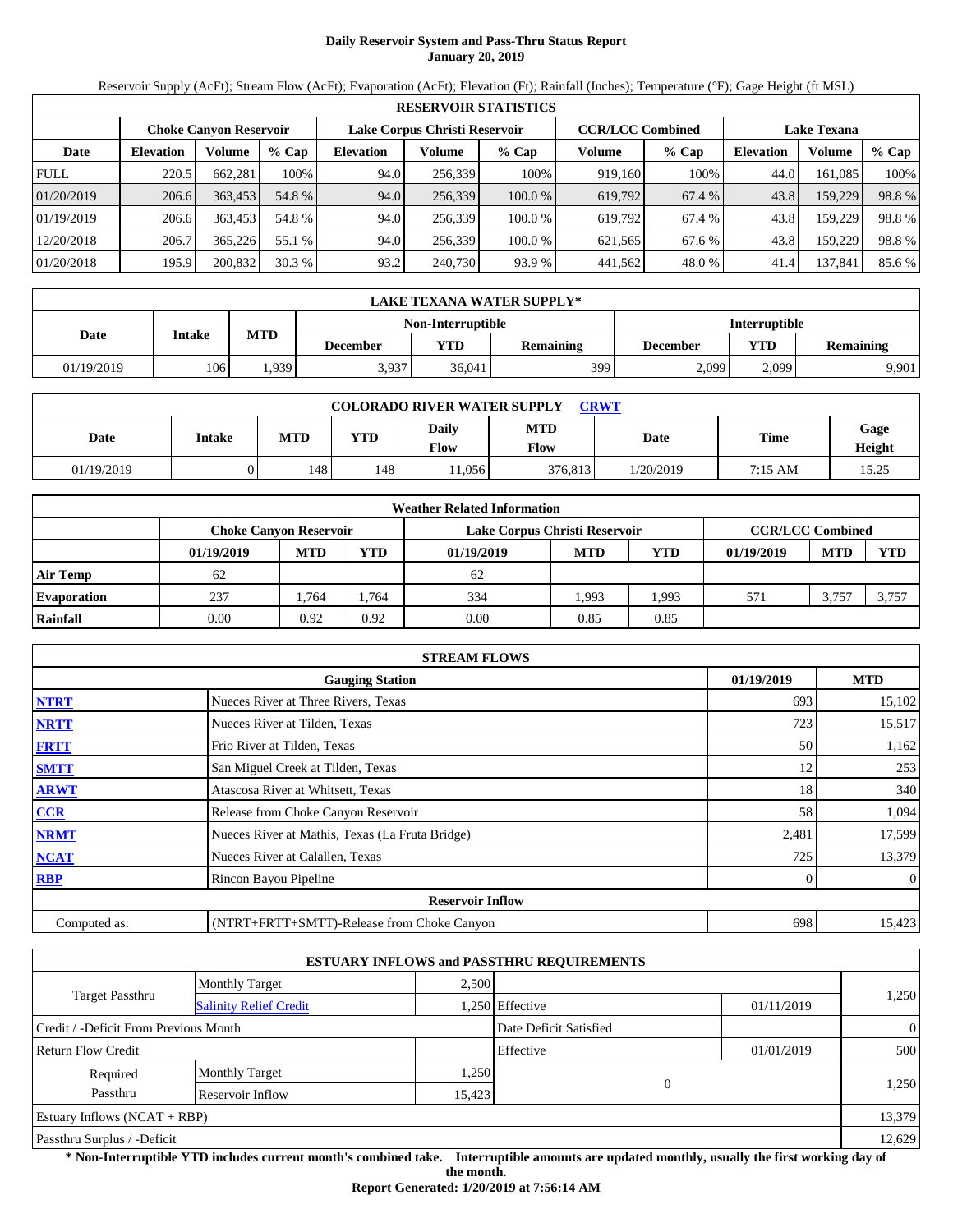# **Daily Reservoir System and Pass-Thru Status Report January 21, 2019**

Reservoir Supply (AcFt); Stream Flow (AcFt); Evaporation (AcFt); Elevation (Ft); Rainfall (Inches); Temperature (°F); Gage Height (ft MSL)

|             | <b>RESERVOIR STATISTICS</b>                                                               |         |         |                  |         |                    |         |         |                  |         |        |  |
|-------------|-------------------------------------------------------------------------------------------|---------|---------|------------------|---------|--------------------|---------|---------|------------------|---------|--------|--|
|             | <b>CCR/LCC Combined</b><br>Lake Corpus Christi Reservoir<br><b>Choke Canyon Reservoir</b> |         |         |                  |         | <b>Lake Texana</b> |         |         |                  |         |        |  |
| Date        | <b>Elevation</b>                                                                          | Volume  | $%$ Cap | <b>Elevation</b> | Volume  | $%$ Cap            | Volume  | $%$ Cap | <b>Elevation</b> | Volume  | % Cap  |  |
| <b>FULL</b> | 220.5                                                                                     | 662.281 | 100%    | 94.0             | 256.339 | 100%               | 919.160 | 100%    | 44.0             | 161.085 | 100%   |  |
| 01/21/2019  | 206.5                                                                                     | 361.685 | 54.6 %  | 94.0             | 256,339 | 100.0%             | 618,024 | 67.2 %  | 43.8             | 159,229 | 98.8%  |  |
| 01/20/2019  | 206.6                                                                                     | 363,453 | 54.8 %  | 94.0             | 256.339 | 100.0 %            | 619.792 | 67.4 %  | 43.8             | 159.229 | 98.8%  |  |
| 12/21/2018  | 206.7                                                                                     | 365,226 | 55.1 %  | 94.0             | 256.339 | 100.0 %            | 621.565 | 67.6 %  | 43.8             | 159.229 | 98.8%  |  |
| 01/21/2018  | 195.8                                                                                     | 199,582 | 30.1%   | 93.2             | 240,730 | 93.9 %             | 440,312 | 47.9 %  | 41.4             | 137,841 | 85.6 % |  |

|            | LAKE TEXANA WATER SUPPLY*                 |            |                 |        |                  |          |       |                  |  |  |  |
|------------|-------------------------------------------|------------|-----------------|--------|------------------|----------|-------|------------------|--|--|--|
|            | <b>Interruptible</b><br>Non-Interruptible |            |                 |        |                  |          |       |                  |  |  |  |
| Date       | Intake                                    | <b>MTD</b> | <b>December</b> | VTD-   | <b>Remaining</b> | December | YTD   | <b>Remaining</b> |  |  |  |
| 01/20/2019 | 69                                        | 2.008      | 3,937           | 36,041 | 3991             | 2,099    | 2.099 | 9,901            |  |  |  |

| <b>COLORADO RIVER WATER SUPPLY</b><br><b>CRWT</b> |        |            |            |                             |                    |           |         |                       |  |  |
|---------------------------------------------------|--------|------------|------------|-----------------------------|--------------------|-----------|---------|-----------------------|--|--|
| Date                                              | Intake | <b>MTD</b> | <b>YTD</b> | <b>Daily</b><br><b>Flow</b> | <b>MTD</b><br>Flow | Date      | Time    | Gage<br><b>Height</b> |  |  |
| 01/20/2019                                        | 68     | 216        | 216        | 9.766                       | 386,579            | 1/21/2019 | 7:15 AM | 13.83                 |  |  |

|                    |                               |            |            | <b>Weather Related Information</b> |            |            |                         |            |            |
|--------------------|-------------------------------|------------|------------|------------------------------------|------------|------------|-------------------------|------------|------------|
|                    | <b>Choke Canvon Reservoir</b> |            |            | Lake Corpus Christi Reservoir      |            |            | <b>CCR/LCC Combined</b> |            |            |
|                    | 01/20/2019                    | <b>MTD</b> | <b>YTD</b> | 01/20/2019                         | <b>MTD</b> | <b>YTD</b> | 01/20/2019              | <b>MTD</b> | <b>YTD</b> |
| <b>Air Temp</b>    | 58                            |            |            | 59                                 |            |            |                         |            |            |
| <b>Evaporation</b> | 93                            | .357       | 1,857      | 23                                 | 2.016      | 2.016      | 116                     | 3.873      | 3,873      |
| Rainfall           | 0.00                          | 0.92       | 0.92       | 0.00                               | 0.85       | 0.85       |                         |            |            |

|              | <b>STREAM FLOWS</b>                             |            |                |
|--------------|-------------------------------------------------|------------|----------------|
|              | <b>Gauging Station</b>                          | 01/20/2019 | <b>MTD</b>     |
| <b>NTRT</b>  | Nueces River at Three Rivers, Texas             | 683        | 15,785         |
| <b>NRTT</b>  | Nueces River at Tilden, Texas                   | 707        | 16,223         |
| <b>FRTT</b>  | Frio River at Tilden, Texas                     | 49         | 1,211          |
| <b>SMTT</b>  | San Miguel Creek at Tilden, Texas               | 11         | 264            |
| <b>ARWT</b>  | Atascosa River at Whitsett, Texas               | 17         | 357            |
| <b>CCR</b>   | Release from Choke Canyon Reservoir             | 58         | 1,151          |
| <b>NRMT</b>  | Nueces River at Mathis, Texas (La Fruta Bridge) | 941        | 18,540         |
| <b>NCAT</b>  | Nueces River at Calallen, Texas                 | 1,727      | 15,106         |
| <b>RBP</b>   | Rincon Bayou Pipeline                           | 0          | $\overline{0}$ |
|              | <b>Reservoir Inflow</b>                         |            |                |
| Computed as: | (NTRT+FRTT+SMTT)-Release from Choke Canyon      | 686        | 16,109         |

|                                       |                               |        | <b>ESTUARY INFLOWS and PASSTHRU REQUIREMENTS</b> |            |                |
|---------------------------------------|-------------------------------|--------|--------------------------------------------------|------------|----------------|
|                                       | <b>Monthly Target</b>         | 2.500  |                                                  |            |                |
| <b>Target Passthru</b>                | <b>Salinity Relief Credit</b> |        | 1,250 Effective                                  | 01/11/2019 | 1,250          |
| Credit / -Deficit From Previous Month |                               |        | Date Deficit Satisfied                           |            | $\overline{0}$ |
| <b>Return Flow Credit</b>             |                               |        | Effective                                        | 01/01/2019 | 500            |
| Required                              | <b>Monthly Target</b>         | 1,250  |                                                  |            |                |
| Passthru                              | Reservoir Inflow              | 16,109 | $\Omega$                                         |            | 1,250          |
| Estuary Inflows $(NCAT + RBP)$        |                               |        |                                                  |            | 15,106         |
| Passthru Surplus / -Deficit           |                               |        |                                                  |            | 14,356         |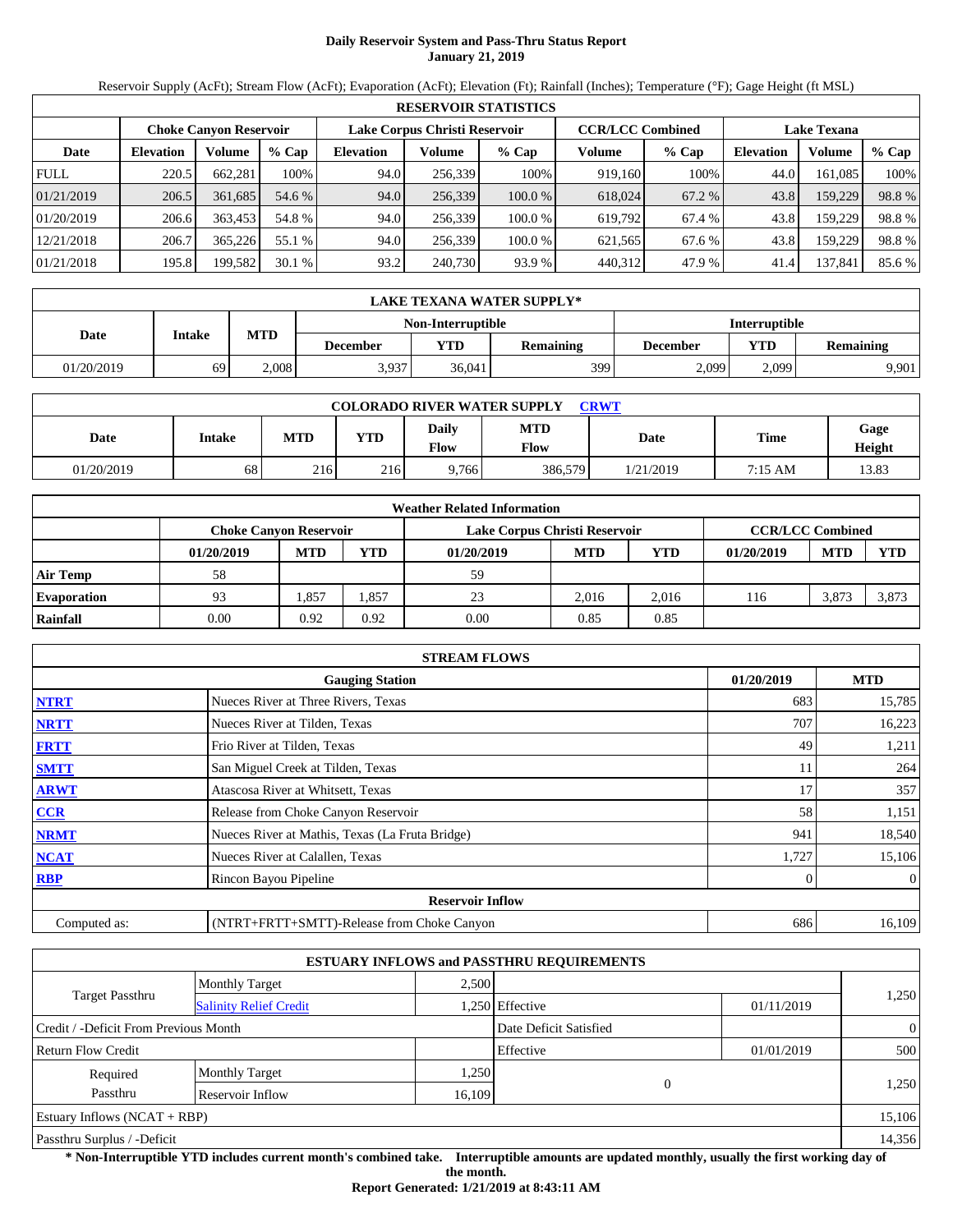# **Daily Reservoir System and Pass-Thru Status Report January 22, 2019**

Reservoir Supply (AcFt); Stream Flow (AcFt); Evaporation (AcFt); Elevation (Ft); Rainfall (Inches); Temperature (°F); Gage Height (ft MSL)

|             | <b>RESERVOIR STATISTICS</b> |                                                                                           |         |                  |         |         |                    |         |                  |         |        |  |
|-------------|-----------------------------|-------------------------------------------------------------------------------------------|---------|------------------|---------|---------|--------------------|---------|------------------|---------|--------|--|
|             |                             | <b>CCR/LCC Combined</b><br>Lake Corpus Christi Reservoir<br><b>Choke Canyon Reservoir</b> |         |                  |         |         | <b>Lake Texana</b> |         |                  |         |        |  |
| Date        | <b>Elevation</b>            | Volume                                                                                    | $%$ Cap | <b>Elevation</b> | Volume  | $%$ Cap | Volume             | $%$ Cap | <b>Elevation</b> | Volume  | % Cap  |  |
| <b>FULL</b> | 220.5                       | 662.281                                                                                   | 100%    | 94.0             | 256.339 | 100%    | 919.160            | 100%    | 44.0             | 161.085 | 100%   |  |
| 01/22/2019  | 206.6                       | 363.453                                                                                   | 54.8 %  | 94.0             | 256,339 | 100.0%  | 619,792            | 67.4 %  | 43.8             | 159,229 | 98.8%  |  |
| 01/21/2019  | 206.5                       | 361.685                                                                                   | 54.6 %  | 94.0             | 256.339 | 100.0 % | 618.024            | 67.2 %  | 43.8             | 159.229 | 98.8%  |  |
| 12/22/2018  | 206.7                       | 365,226                                                                                   | 55.1 %  | 94.0             | 256.339 | 100.0 % | 621.565            | 67.6 %  | 43.8             | 159.229 | 98.8%  |  |
| 01/22/2018  | 195.8                       | 199,582                                                                                   | 30.1%   | 93.2             | 240,730 | 93.9 %  | 440,312            | 47.9 %  | 41.4             | 137,841 | 85.6 % |  |

|            | LAKE TEXANA WATER SUPPLY*                 |            |                 |        |                  |          |       |                  |  |  |  |
|------------|-------------------------------------------|------------|-----------------|--------|------------------|----------|-------|------------------|--|--|--|
|            | <b>Interruptible</b><br>Non-Interruptible |            |                 |        |                  |          |       |                  |  |  |  |
| Date       | Intake                                    | <b>MTD</b> | <b>December</b> | VTD-   | <b>Remaining</b> | December | YTD   | <b>Remaining</b> |  |  |  |
| 01/21/2019 | 38                                        | .947       | 3,937           | 36,041 | 399              | 2,099    | 2.099 | 9,901            |  |  |  |

| <b>COLORADO RIVER WATER SUPPLY</b><br><b>CRWT</b> |        |            |     |                      |                    |           |         |                       |  |  |
|---------------------------------------------------|--------|------------|-----|----------------------|--------------------|-----------|---------|-----------------------|--|--|
| Date                                              | Intake | <b>MTD</b> | YTD | <b>Daily</b><br>Flow | <b>MTD</b><br>Flow | Date      | Time    | Gage<br><b>Height</b> |  |  |
| 01/21/2019                                        | 68     | 351        | 351 | 7,801                | 394,380            | 1/22/2019 | 7:15 AM | 13.00                 |  |  |

|                    | <b>Weather Related Information</b> |            |       |                               |            |       |                         |            |            |  |  |
|--------------------|------------------------------------|------------|-------|-------------------------------|------------|-------|-------------------------|------------|------------|--|--|
|                    | <b>Choke Canvon Reservoir</b>      |            |       | Lake Corpus Christi Reservoir |            |       | <b>CCR/LCC Combined</b> |            |            |  |  |
|                    | 01/21/2019                         | <b>MTD</b> | YTD   | 01/21/2019                    | <b>MTD</b> | YTD   | 01/21/2019              | <b>MTD</b> | <b>YTD</b> |  |  |
| <b>Air Temp</b>    |                                    |            |       | 70                            |            |       |                         |            |            |  |  |
| <b>Evaporation</b> | 134                                | 1.991      | 1,991 | 322                           | 2.338      | 2,338 | 456                     | 4,329      | 4,329      |  |  |
| Rainfall           | 0.00                               | 0.92       | 0.92  | 0.00                          | 0.85       | 0.85  |                         |            |            |  |  |

|              | <b>STREAM FLOWS</b>                             |            |            |
|--------------|-------------------------------------------------|------------|------------|
|              | <b>Gauging Station</b>                          | 01/21/2019 | <b>MTD</b> |
| <b>NTRT</b>  | Nueces River at Three Rivers, Texas             | 669        | 16,454     |
| <b>NRTT</b>  | Nueces River at Tilden, Texas                   | 687        | 16,910     |
| <b>FRTT</b>  | Frio River at Tilden, Texas                     | 49         | 1,261      |
| <b>SMTT</b>  | San Miguel Creek at Tilden, Texas               | 11         | 275        |
| <b>ARWT</b>  | Atascosa River at Whitsett, Texas               | 16         | 373        |
| CCR          | Release from Choke Canyon Reservoir             | 58         | 1,209      |
| <b>NRMT</b>  | Nueces River at Mathis, Texas (La Fruta Bridge) | 562        | 19,102     |
| <b>NCAT</b>  | Nueces River at Calallen, Texas                 | 1,022      | 16,128     |
| <b>RBP</b>   | Rincon Bayou Pipeline                           | 0          | $\Omega$   |
|              | <b>Reservoir Inflow</b>                         |            |            |
| Computed as: | (NTRT+FRTT+SMTT)-Release from Choke Canyon      | 672        | 16,781     |

|                                       |                               |        | <b>ESTUARY INFLOWS and PASSTHRU REQUIREMENTS</b> |            |                |  |
|---------------------------------------|-------------------------------|--------|--------------------------------------------------|------------|----------------|--|
|                                       | <b>Monthly Target</b>         | 2,500  |                                                  |            |                |  |
| <b>Target Passthru</b>                | <b>Salinity Relief Credit</b> |        | 1,250 Effective                                  | 01/11/2019 | 1,250          |  |
| Credit / -Deficit From Previous Month |                               |        | Date Deficit Satisfied                           |            | $\overline{0}$ |  |
| <b>Return Flow Credit</b>             |                               |        | Effective                                        | 01/01/2019 | 500            |  |
| Required                              | <b>Monthly Target</b>         | 1,250  |                                                  |            |                |  |
| Passthru                              | Reservoir Inflow              | 16,781 | $\Omega$                                         |            | 1,250          |  |
| Estuary Inflows $(NCAT + RBP)$        |                               |        |                                                  |            | 16,128         |  |
| Passthru Surplus / -Deficit           |                               |        |                                                  |            | 15,378         |  |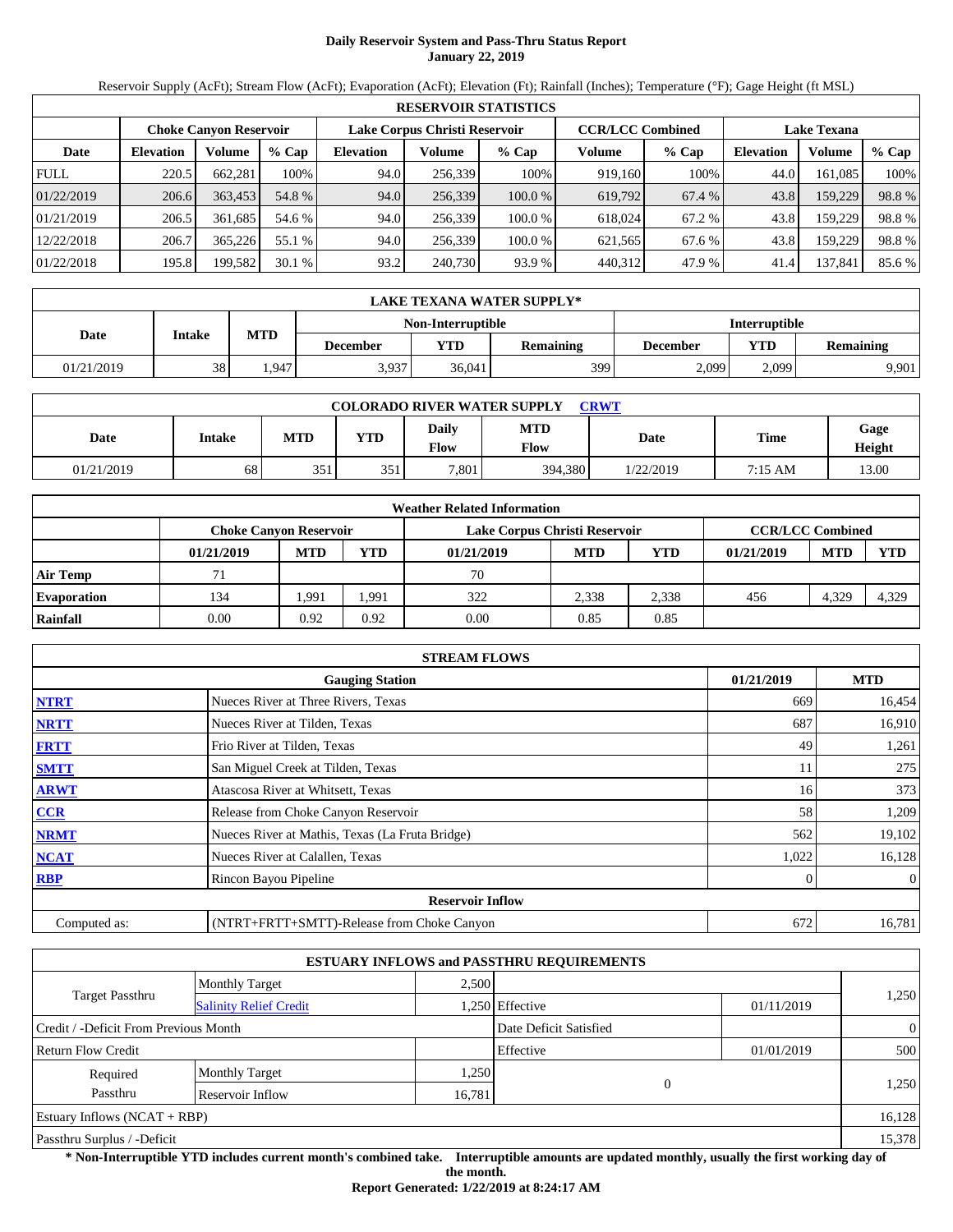# **Daily Reservoir System and Pass-Thru Status Report January 23, 2019**

Reservoir Supply (AcFt); Stream Flow (AcFt); Evaporation (AcFt); Elevation (Ft); Rainfall (Inches); Temperature (°F); Gage Height (ft MSL)

|             | <b>RESERVOIR STATISTICS</b> |                               |         |                               |         |         |                         |         |                    |         |        |  |
|-------------|-----------------------------|-------------------------------|---------|-------------------------------|---------|---------|-------------------------|---------|--------------------|---------|--------|--|
|             |                             | <b>Choke Canyon Reservoir</b> |         | Lake Corpus Christi Reservoir |         |         | <b>CCR/LCC Combined</b> |         | <b>Lake Texana</b> |         |        |  |
| Date        | <b>Elevation</b>            | Volume                        | $%$ Cap | <b>Elevation</b>              | Volume  | $%$ Cap | Volume                  | $%$ Cap | <b>Elevation</b>   | Volume  | % Cap  |  |
| <b>FULL</b> | 220.5                       | 662.281                       | 100%    | 94.0                          | 256.339 | 100%    | 919.160                 | 100%    | 44.0               | 161.085 | 100%   |  |
| 01/23/2019  | 206.6                       | 363.453                       | 54.8 %  | 94.0                          | 256,339 | 100.0%  | 619,792                 | 67.4 %  | 43.8               | 159,229 | 98.8%  |  |
| 01/22/2019  | 206.6                       | 363,453                       | 54.8 %  | 94.0                          | 256.339 | 100.0 % | 619.792                 | 67.4 %  | 43.8               | 159.229 | 98.8%  |  |
| 12/23/2018  | 206.8                       | 367,005                       | 55.4 %  | 94.0                          | 256.339 | 100.0 % | 623.344                 | 67.8%   | 43.8               | 159.229 | 98.8%  |  |
| 01/23/2018  | 195.8                       | 199,582                       | 30.1%   | 93.2                          | 240,730 | 93.9 %  | 440,312                 | 47.9 %  | 41.4               | 137,841 | 85.6 % |  |

|            | LAKE TEXANA WATER SUPPLY* |            |                          |                      |                  |          |       |                  |  |  |  |
|------------|---------------------------|------------|--------------------------|----------------------|------------------|----------|-------|------------------|--|--|--|
|            |                           |            | <b>Non-Interruptible</b> | <b>Interruptible</b> |                  |          |       |                  |  |  |  |
| Date       | Intake                    | <b>MTD</b> | <b>December</b>          | YTD                  | <b>Remaining</b> | December | YTD   | <b>Remaining</b> |  |  |  |
| 01/22/2019 | 38                        | .985       | 3,937                    | 36.041               | 399              | 2,099    | 2,099 | 9.901            |  |  |  |

| <b>COLORADO RIVER WATER SUPPLY</b><br><b>CRWT</b> |        |            |            |                             |                    |           |             |                |  |  |
|---------------------------------------------------|--------|------------|------------|-----------------------------|--------------------|-----------|-------------|----------------|--|--|
| Date                                              | Intake | <b>MTD</b> | <b>YTD</b> | <b>Daily</b><br><b>Flow</b> | <b>MTD</b><br>Flow | Date      | <b>Time</b> | Gage<br>Height |  |  |
| 01/22/2019                                        | 68     | 419        | 419        | 6.630                       | 401.010            | 1/23/2019 | 7:15 AM     | 12.80          |  |  |

|                    | <b>Weather Related Information</b> |            |            |                               |            |                         |            |            |            |  |  |
|--------------------|------------------------------------|------------|------------|-------------------------------|------------|-------------------------|------------|------------|------------|--|--|
|                    | <b>Choke Canvon Reservoir</b>      |            |            | Lake Corpus Christi Reservoir |            | <b>CCR/LCC Combined</b> |            |            |            |  |  |
|                    | 01/22/2019                         | <b>MTD</b> | <b>YTD</b> | 01/22/2019                    | <b>MTD</b> | <b>YTD</b>              | 01/22/2019 | <b>MTD</b> | <b>YTD</b> |  |  |
| <b>Air Temp</b>    |                                    |            |            | 81                            |            |                         |            |            |            |  |  |
| <b>Evaporation</b> | 175                                | 2.166      | 2.166      | 253                           | 2.591      | 2,591                   | 428        | 4,757      | 4.757      |  |  |
| Rainfall           | 0.32                               | 1.24       | . . 24     | 0.33                          | 1.18       | l.18                    |            |            |            |  |  |

|              | <b>STREAM FLOWS</b>                             |            |                |
|--------------|-------------------------------------------------|------------|----------------|
|              | <b>Gauging Station</b>                          | 01/22/2019 | <b>MTD</b>     |
| <b>NTRT</b>  | Nueces River at Three Rivers, Texas             | 651        | 17,105         |
| <b>NRTT</b>  | Nueces River at Tilden, Texas                   | 671        | 17,581         |
| <b>FRTT</b>  | Frio River at Tilden, Texas                     | 49         | 1,310          |
| <b>SMTT</b>  | San Miguel Creek at Tilden, Texas               | 11         | 286            |
| <b>ARWT</b>  | Atascosa River at Whitsett, Texas               | 16         | 389            |
| <b>CCR</b>   | Release from Choke Canyon Reservoir             | 58         | 1,266          |
| <b>NRMT</b>  | Nueces River at Mathis, Texas (La Fruta Bridge) | 240        | 19,342         |
| <b>NCAT</b>  | Nueces River at Calallen, Texas                 | 566        | 16,694         |
| <b>RBP</b>   | Rincon Bayou Pipeline                           | 0          | $\overline{0}$ |
|              | <b>Reservoir Inflow</b>                         |            |                |
| Computed as: | (NTRT+FRTT+SMTT)-Release from Choke Canyon      | 653        | 17,434         |

|                                       |                               |        | <b>ESTUARY INFLOWS and PASSTHRU REQUIREMENTS</b> |            |                |
|---------------------------------------|-------------------------------|--------|--------------------------------------------------|------------|----------------|
|                                       | <b>Monthly Target</b>         | 2,500  |                                                  |            |                |
| <b>Target Passthru</b>                | <b>Salinity Relief Credit</b> |        | .250 Effective                                   | 01/11/2019 | 1,250          |
| Credit / -Deficit From Previous Month |                               |        | Date Deficit Satisfied                           |            | $\overline{0}$ |
| <b>Return Flow Credit</b>             |                               |        | Effective                                        | 01/01/2019 | 500            |
| Required                              | <b>Monthly Target</b>         | 1,250  |                                                  |            |                |
| Passthru                              | Reservoir Inflow              | 17,434 | $\overline{0}$                                   |            | 1,250          |
| Estuary Inflows $(NCAT + RBP)$        |                               |        |                                                  |            | 16,694         |
| Passthru Surplus / -Deficit           |                               |        |                                                  |            | 15,944         |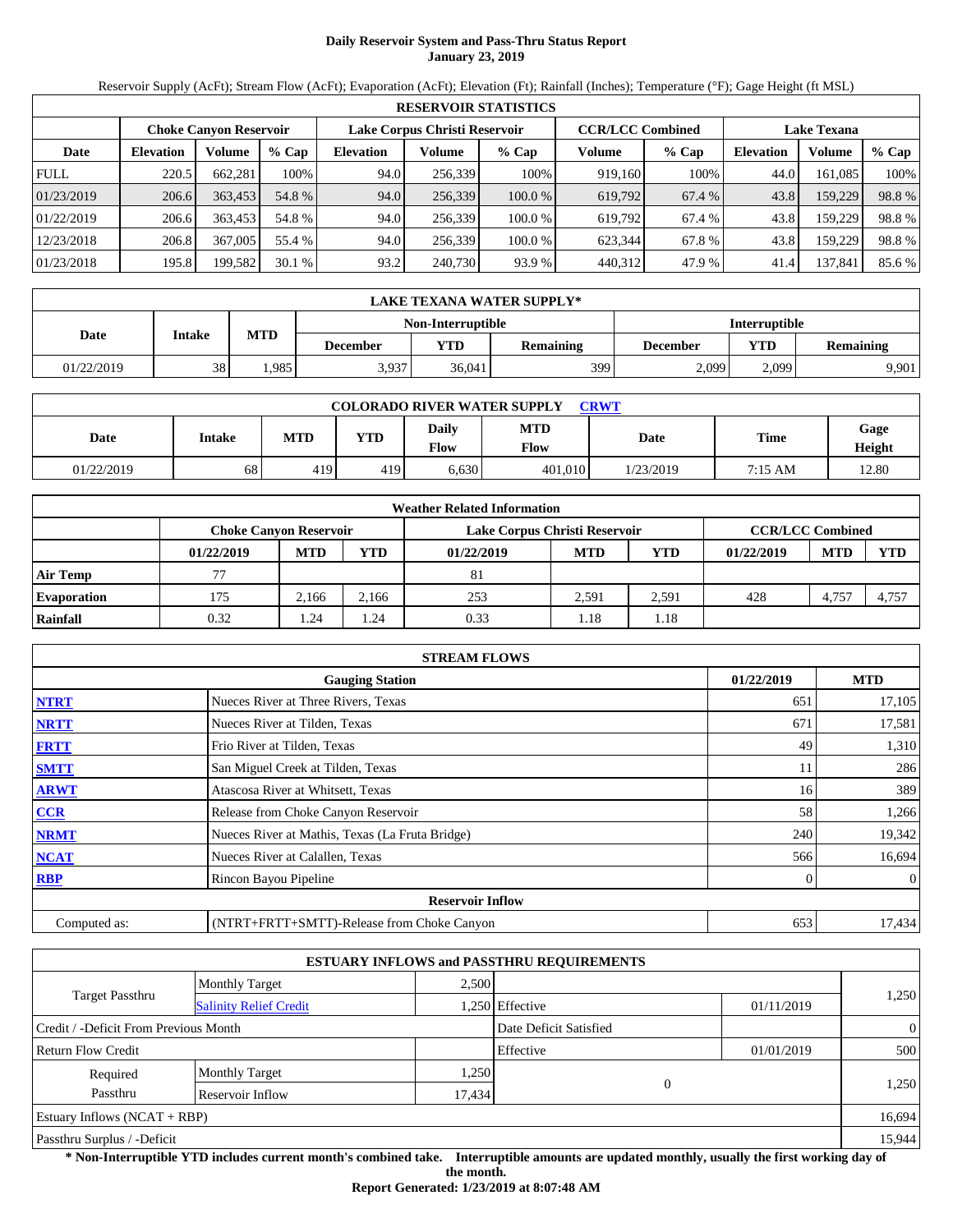# **Daily Reservoir System and Pass-Thru Status Report January 24, 2019**

Reservoir Supply (AcFt); Stream Flow (AcFt); Evaporation (AcFt); Elevation (Ft); Rainfall (Inches); Temperature (°F); Gage Height (ft MSL)

|             | <b>RESERVOIR STATISTICS</b> |                               |         |                               |         |         |                         |         |                    |         |        |  |
|-------------|-----------------------------|-------------------------------|---------|-------------------------------|---------|---------|-------------------------|---------|--------------------|---------|--------|--|
|             |                             | <b>Choke Canyon Reservoir</b> |         | Lake Corpus Christi Reservoir |         |         | <b>CCR/LCC Combined</b> |         | <b>Lake Texana</b> |         |        |  |
| Date        | <b>Elevation</b>            | Volume                        | $%$ Cap | <b>Elevation</b>              | Volume  | $%$ Cap | Volume                  | $%$ Cap | <b>Elevation</b>   | Volume  | % Cap  |  |
| <b>FULL</b> | 220.5                       | 662.281                       | 100%    | 94.0                          | 256.339 | 100%    | 919.160                 | 100%    | 44.0               | 161.085 | 100%   |  |
| 01/24/2019  | 206.6                       | 363.453                       | 54.8 %  | 94.0                          | 256,339 | 100.0%  | 619,792                 | 67.4 %  | 43.8               | 159,229 | 98.8%  |  |
| 01/23/2019  | 206.6                       | 363,453                       | 54.8 %  | 94.0                          | 256.339 | 100.0 % | 619.792                 | 67.4 %  | 43.8               | 159.229 | 98.8%  |  |
| 12/24/2018  | 206.7                       | 365,226                       | 55.1 %  | 94.0                          | 256.339 | 100.0 % | 621.565                 | 67.6 %  | 43.8               | 159.229 | 98.8%  |  |
| 01/24/2018  | 195.8                       | 199,582                       | 30.1%   | 93.2                          | 240,730 | 93.9 %  | 440,312                 | 47.9 %  | 41.3               | 136,986 | 85.0 % |  |

|                   | LAKE TEXANA WATER SUPPLY* |            |                 |        |                  |          |                         |                      |  |  |  |
|-------------------|---------------------------|------------|-----------------|--------|------------------|----------|-------------------------|----------------------|--|--|--|
| Non-Interruptible |                           |            |                 |        |                  |          |                         | <b>Interruptible</b> |  |  |  |
| Date              | Intake                    | <b>MTD</b> | <b>December</b> | VTD-   | <b>Remaining</b> | December | YTD<br><b>Remaining</b> |                      |  |  |  |
| 01/23/2019        | 38                        | 2,023      | 3,937           | 36,041 | 3991             | 2,099    | 2.099                   | 9,901                |  |  |  |

| <b>COLORADO RIVER WATER SUPPLY</b><br>CRWT |        |            |            |                      |                    |           |           |                |  |  |
|--------------------------------------------|--------|------------|------------|----------------------|--------------------|-----------|-----------|----------------|--|--|
| Date                                       | Intake | <b>MTD</b> | <b>YTD</b> | <b>Daily</b><br>Flow | <b>MTD</b><br>Flow | Date      | Time      | Gage<br>Height |  |  |
| 01/23/2019                                 | 68     | 487        | 487        | 6,828                | 407.838            | 1/24/2019 | $6:15$ AM | 13.63          |  |  |

|                    |                               |            |            | <b>Weather Related Information</b> |            |                         |            |            |            |
|--------------------|-------------------------------|------------|------------|------------------------------------|------------|-------------------------|------------|------------|------------|
|                    | <b>Choke Canvon Reservoir</b> |            |            | Lake Corpus Christi Reservoir      |            | <b>CCR/LCC Combined</b> |            |            |            |
|                    | 01/23/2019                    | <b>MTD</b> | <b>YTD</b> | 01/23/2019                         | <b>MTD</b> | <b>YTD</b>              | 01/23/2019 | <b>MTD</b> | <b>YTD</b> |
| <b>Air Temp</b>    |                               |            |            | 57                                 |            |                         |            |            |            |
| <b>Evaporation</b> | 144                           | 2.310      | 2,310      | 69                                 | 2.660      | 2.660                   | 213        | 4,970      | 4,970      |
| Rainfall           | 0.00                          | 1.24       | . .24      | 0.00                               | 1.18       | l.18                    |            |            |            |

|              | <b>STREAM FLOWS</b>                             |            |                |
|--------------|-------------------------------------------------|------------|----------------|
|              | <b>Gauging Station</b>                          | 01/23/2019 | <b>MTD</b>     |
| <b>NTRT</b>  | Nueces River at Three Rivers, Texas             | 641        | 17,746         |
| <b>NRTT</b>  | Nueces River at Tilden, Texas                   | 665        | 18,246         |
| <b>FRTT</b>  | Frio River at Tilden, Texas                     | 48         | 1,357          |
| <b>SMTT</b>  | San Miguel Creek at Tilden, Texas               | 11         | 297            |
| <b>ARWT</b>  | Atascosa River at Whitsett, Texas               | 17         | 405            |
| <b>CCR</b>   | Release from Choke Canyon Reservoir             | 58         | 1,324          |
| <b>NRMT</b>  | Nueces River at Mathis, Texas (La Fruta Bridge) | 1,239      | 20,580         |
| <b>NCAT</b>  | Nueces River at Calallen, Texas                 | 391        | 17,085         |
| <b>RBP</b>   | Rincon Bayou Pipeline                           |            | $\overline{0}$ |
|              | <b>Reservoir Inflow</b>                         |            |                |
| Computed as: | (NTRT+FRTT+SMTT)-Release from Choke Canyon      | 642        | 18,076         |

|                                       |                               |        | <b>ESTUARY INFLOWS and PASSTHRU REQUIREMENTS</b> |            |                |
|---------------------------------------|-------------------------------|--------|--------------------------------------------------|------------|----------------|
|                                       | <b>Monthly Target</b>         | 2,500  |                                                  |            |                |
| <b>Target Passthru</b>                | <b>Salinity Relief Credit</b> |        | 1,250 Effective                                  | 01/11/2019 | 1,250          |
| Credit / -Deficit From Previous Month |                               |        | Date Deficit Satisfied                           |            | $\overline{0}$ |
| <b>Return Flow Credit</b>             |                               |        | Effective                                        | 01/01/2019 | 500            |
| Required                              | <b>Monthly Target</b>         | 1,250  |                                                  |            |                |
| Passthru                              | Reservoir Inflow              | 18,076 | $\Omega$                                         |            | 1,250          |
| Estuary Inflows $(NCAT + RBP)$        |                               |        |                                                  |            | 17,085         |
| Passthru Surplus / -Deficit           |                               |        |                                                  |            | 16,335         |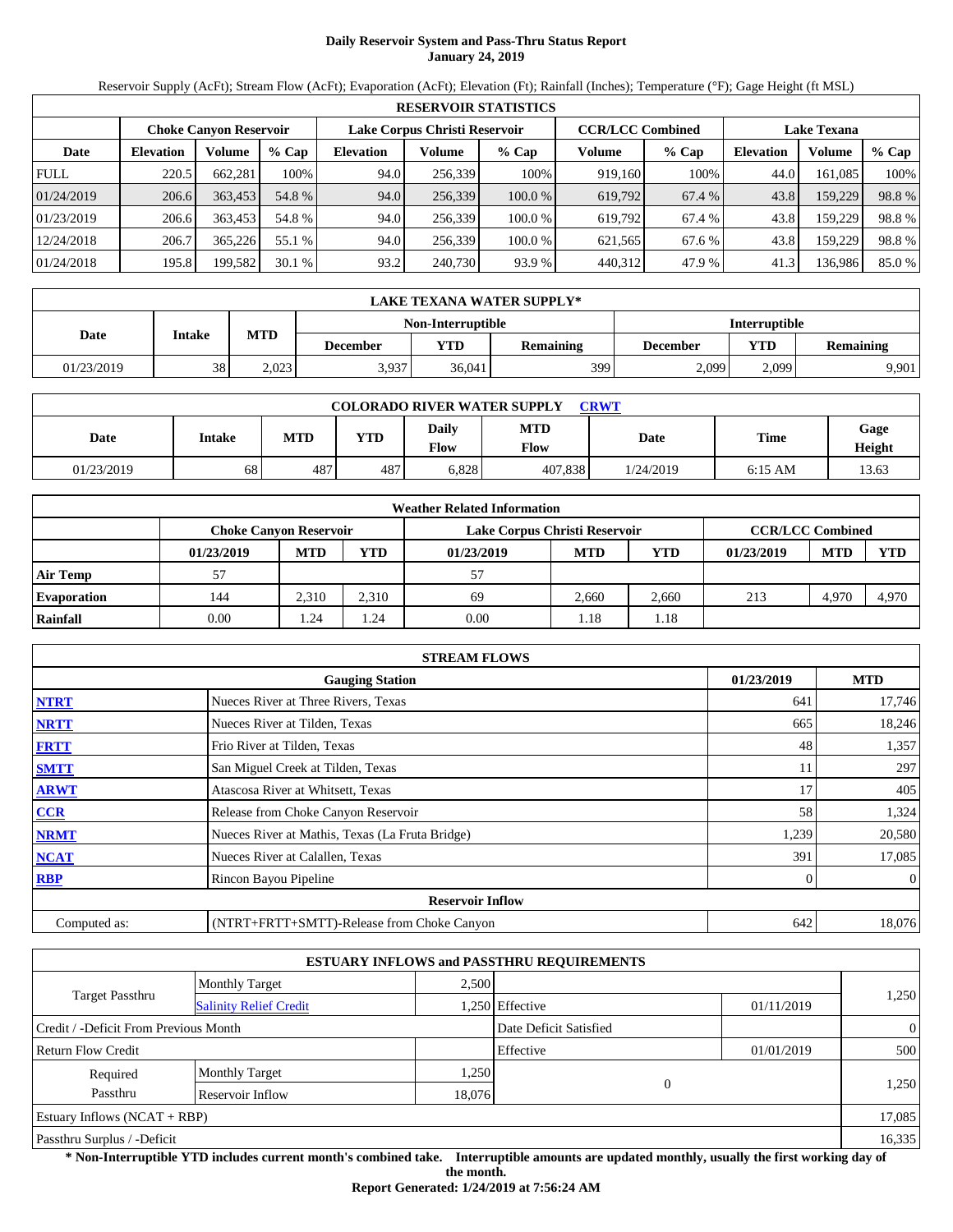# **Daily Reservoir System and Pass-Thru Status Report January 25, 2019**

Reservoir Supply (AcFt); Stream Flow (AcFt); Evaporation (AcFt); Elevation (Ft); Rainfall (Inches); Temperature (°F); Gage Height (ft MSL)

|             | <b>RESERVOIR STATISTICS</b>                                                               |         |         |                  |         |         |                    |         |                  |         |        |  |  |
|-------------|-------------------------------------------------------------------------------------------|---------|---------|------------------|---------|---------|--------------------|---------|------------------|---------|--------|--|--|
|             | Lake Corpus Christi Reservoir<br><b>CCR/LCC Combined</b><br><b>Choke Canyon Reservoir</b> |         |         |                  |         |         | <b>Lake Texana</b> |         |                  |         |        |  |  |
| Date        | <b>Elevation</b>                                                                          | Volume  | $%$ Cap | <b>Elevation</b> | Volume  | $%$ Cap | Volume             | $%$ Cap | <b>Elevation</b> | Volume  | % Cap  |  |  |
| <b>FULL</b> | 220.5                                                                                     | 662.281 | 100%    | 94.0             | 256.339 | 100%    | 919.160            | 100%    | 44.0             | 161.085 | 100%   |  |  |
| 01/25/2019  | 206.6                                                                                     | 363.453 | 54.8 %  | 94.0             | 256,339 | 100.0 % | 619,792            | 67.4 %  | 43.8             | 159,229 | 98.8%  |  |  |
| 01/24/2019  | 206.6                                                                                     | 363,453 | 54.8 %  | 94.0             | 256.339 | 100.0 % | 619.792            | 67.4 %  | 43.8             | 159.229 | 98.8%  |  |  |
| 12/25/2018  | 206.7                                                                                     | 365,226 | 55.1 %  | 94.0             | 256.339 | 100.0 % | 621.565            | 67.6 %  | 43.8             | 159.229 | 98.8%  |  |  |
| 01/25/2018  | 195.8                                                                                     | 199,582 | 30.1%   | 93.2             | 240,730 | 93.9 %  | 440,312            | 47.9 %  | 41.3             | 136,986 | 85.0 % |  |  |

|            | LAKE TEXANA WATER SUPPLY* |                                                  |                 |        |                  |          |       |                  |  |  |  |
|------------|---------------------------|--------------------------------------------------|-----------------|--------|------------------|----------|-------|------------------|--|--|--|
|            |                           | <b>Interruptible</b><br><b>Non-Interruptible</b> |                 |        |                  |          |       |                  |  |  |  |
| Date       | Intake                    | <b>MTD</b>                                       | <b>December</b> | YTD    | <b>Remaining</b> | December | YTD   | <b>Remaining</b> |  |  |  |
| 01/24/2019 | 38                        | 2.061                                            | 3,937           | 36.041 | 399              | 2,099    | 2,099 | 9.901            |  |  |  |

| <b>COLORADO RIVER WATER SUPPLY</b><br><b>CRWT</b> |               |            |            |               |             |           |             |                |  |  |
|---------------------------------------------------|---------------|------------|------------|---------------|-------------|-----------|-------------|----------------|--|--|
| Date                                              | <b>Intake</b> | <b>MTD</b> | <b>YTD</b> | Daily<br>Flow | MTD<br>Flow | Date      | <b>Time</b> | Gage<br>Height |  |  |
| 01/24/2019                                        | 67            | 554        | 554        | 10.600        | 418.438     | 1/25/2019 | 7:15 AM     | 16.78          |  |  |

|                    |                               |            |            | <b>Weather Related Information</b> |                         |       |            |            |            |
|--------------------|-------------------------------|------------|------------|------------------------------------|-------------------------|-------|------------|------------|------------|
|                    | <b>Choke Canvon Reservoir</b> |            |            | Lake Corpus Christi Reservoir      | <b>CCR/LCC Combined</b> |       |            |            |            |
|                    | 01/24/2019                    | <b>MTD</b> | <b>YTD</b> | 01/24/2019                         | <b>MTD</b>              | YTD   | 01/24/2019 | <b>MTD</b> | <b>YTD</b> |
| <b>Air Temp</b>    | 65                            |            |            | 65                                 |                         |       |            |            |            |
| <b>Evaporation</b> | 134                           | 2.444      | 2.444      | 253                                | 2.913                   | 2.913 | 387        | 5,357      | 5,357      |
| Rainfall           | 0.00                          | l.24       | .24        | 0.00                               | 1.18                    | 1.18  |            |            |            |

|              | <b>STREAM FLOWS</b>                             |            |                |
|--------------|-------------------------------------------------|------------|----------------|
|              | <b>Gauging Station</b>                          | 01/24/2019 | <b>MTD</b>     |
| <b>NTRT</b>  | Nueces River at Three Rivers, Texas             | 631        | 18,377         |
| <b>NRTT</b>  | Nueces River at Tilden, Texas                   | 665        | 18,911         |
| <b>FRTT</b>  | Frio River at Tilden, Texas                     | 49         | 1,406          |
| <b>SMTT</b>  | San Miguel Creek at Tilden, Texas               | 10         | 307            |
| <b>ARWT</b>  | Atascosa River at Whitsett, Texas               | 16         | 421            |
| <b>CCR</b>   | Release from Choke Canyon Reservoir             | 58         | 1,382          |
| <b>NRMT</b>  | Nueces River at Mathis, Texas (La Fruta Bridge) | 115        | 20,696         |
| <b>NCAT</b>  | Nueces River at Calallen, Texas                 | 820        | 17,905         |
| <b>RBP</b>   | Rincon Bayou Pipeline                           |            | $\overline{0}$ |
|              | <b>Reservoir Inflow</b>                         |            |                |
| Computed as: | (NTRT+FRTT+SMTT)-Release from Choke Canyon      | 632        | 18,708         |

|                                                         |                       |        | <b>ESTUARY INFLOWS and PASSTHRU REQUIREMENTS</b> |            |                |  |
|---------------------------------------------------------|-----------------------|--------|--------------------------------------------------|------------|----------------|--|
|                                                         | <b>Monthly Target</b> | 2.500  |                                                  |            |                |  |
| <b>Target Passthru</b><br><b>Salinity Relief Credit</b> |                       |        | .250 Effective                                   | 01/11/2019 | 1,250          |  |
| Credit / -Deficit From Previous Month                   |                       |        | Date Deficit Satisfied                           |            | $\overline{0}$ |  |
| <b>Return Flow Credit</b>                               |                       |        | Effective                                        | 01/01/2019 | 500            |  |
| Required                                                | <b>Monthly Target</b> | 1,250  |                                                  |            |                |  |
| Passthru                                                | Reservoir Inflow      | 18,708 | $\Omega$                                         |            | 1,250          |  |
| Estuary Inflows $(NCAT + RBP)$                          |                       |        |                                                  |            | 17,905         |  |
| Passthru Surplus / -Deficit                             |                       |        |                                                  |            | 17,155         |  |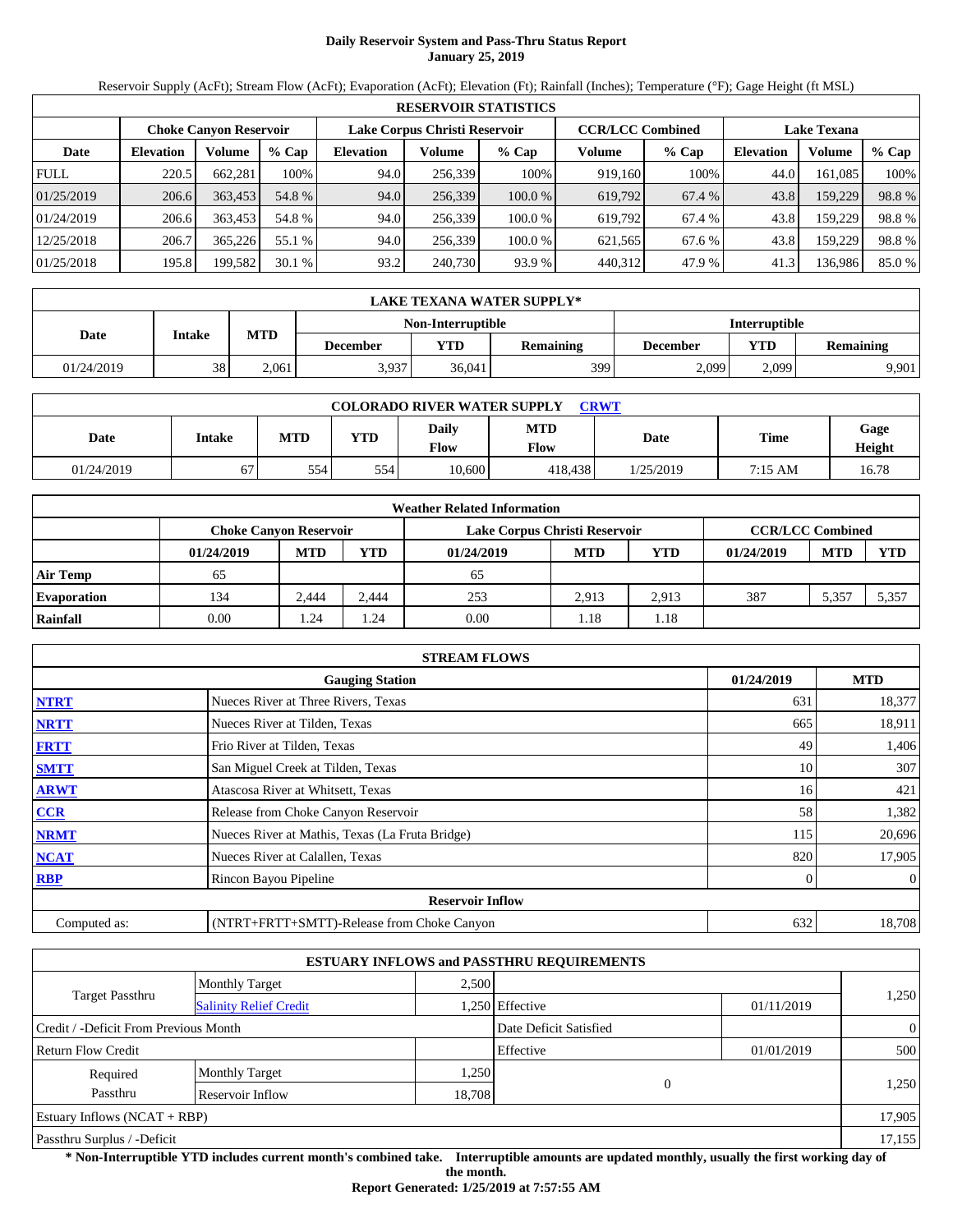# **Daily Reservoir System and Pass-Thru Status Report January 26, 2019**

Reservoir Supply (AcFt); Stream Flow (AcFt); Evaporation (AcFt); Elevation (Ft); Rainfall (Inches); Temperature (°F); Gage Height (ft MSL)

|             | <b>RESERVOIR STATISTICS</b>                                                               |         |         |                  |         |         |                    |         |                  |         |       |  |
|-------------|-------------------------------------------------------------------------------------------|---------|---------|------------------|---------|---------|--------------------|---------|------------------|---------|-------|--|
|             | <b>CCR/LCC Combined</b><br>Lake Corpus Christi Reservoir<br><b>Choke Canyon Reservoir</b> |         |         |                  |         |         | <b>Lake Texana</b> |         |                  |         |       |  |
| Date        | <b>Elevation</b>                                                                          | Volume  | $%$ Cap | <b>Elevation</b> | Volume  | $%$ Cap | Volume             | $%$ Cap | <b>Elevation</b> | Volume  | % Cap |  |
| <b>FULL</b> | 220.5                                                                                     | 662.281 | 100%    | 94.0             | 256.339 | 100%    | 919.160            | 100%    | 44.0             | 161.085 | 100%  |  |
| 01/26/2019  | 206.6                                                                                     | 363.453 | 54.8 %  | 94.0             | 256,339 | 100.0%  | 619,792            | 67.4 %  | 43.8             | 159,229 | 98.8% |  |
| 01/25/2019  | 206.6                                                                                     | 363,453 | 54.8 %  | 94.0             | 256.339 | 100.0 % | 619.792            | 67.4 %  | 43.8             | 159.229 | 98.8% |  |
| 12/26/2018  | 206.6                                                                                     | 363.453 | 54.8 %  | 94.0             | 256.339 | 100.0 % | 619.792            | 67.4 %  | 43.8             | 159.229 | 98.8% |  |
| 01/26/2018  | 195.7                                                                                     | 198,337 | 29.9 %  | 93.2             | 240,730 | 93.9 %  | 439,067            | 47.8 %  | 41.3             | 136,986 | 85.0% |  |

|            | LAKE TEXANA WATER SUPPLY* |            |                 |                                           |                  |          |       |                  |  |  |  |
|------------|---------------------------|------------|-----------------|-------------------------------------------|------------------|----------|-------|------------------|--|--|--|
|            |                           |            |                 | <b>Interruptible</b><br>Non-Interruptible |                  |          |       |                  |  |  |  |
| Date       | Intake                    | <b>MTD</b> | <b>December</b> | VTD-                                      | <b>Remaining</b> | December | YTD   | <b>Remaining</b> |  |  |  |
| 01/25/2019 | 38                        | 2,099      | 3,937           | 36,041                                    | 3991             | 2,099    | 2.099 | 9,901            |  |  |  |

|            | <b>COLORADO RIVER WATER SUPPLY</b><br>CRWT |        |        |               |                    |           |             |                |  |  |  |
|------------|--------------------------------------------|--------|--------|---------------|--------------------|-----------|-------------|----------------|--|--|--|
| Date       | Intake                                     | MTD    | VTD    | Daily<br>Flow | <b>MTD</b><br>Flow | Date      | <b>Time</b> | Gage<br>Height |  |  |  |
| 01/25/2019 | 67.491                                     | 68,045 | 68,045 | 12.168        | 430,606            | 1/26/2019 | 7:15 AM     | 13.72          |  |  |  |

|                    | <b>Weather Related Information</b> |            |            |                               |                         |            |            |            |            |  |  |
|--------------------|------------------------------------|------------|------------|-------------------------------|-------------------------|------------|------------|------------|------------|--|--|
|                    | <b>Choke Canvon Reservoir</b>      |            |            | Lake Corpus Christi Reservoir | <b>CCR/LCC Combined</b> |            |            |            |            |  |  |
|                    | 01/25/2019                         | <b>MTD</b> | <b>YTD</b> | 01/25/2019                    | <b>MTD</b>              | <b>YTD</b> | 01/25/2019 | <b>MTD</b> | <b>YTD</b> |  |  |
| <b>Air Temp</b>    | 66                                 |            |            | 66                            |                         |            |            |            |            |  |  |
| <b>Evaporation</b> | 113                                | 2.557      | 2,557      | 184                           | 3.097                   | 3.097      | 297        | 5,654      | 5,654      |  |  |
| Rainfall           | 0.00                               | . . 24     | . .24      | 0.03                          | 1.21                    | 1.21       |            |            |            |  |  |

|              | <b>STREAM FLOWS</b>                             |            |                |
|--------------|-------------------------------------------------|------------|----------------|
|              | <b>Gauging Station</b>                          | 01/25/2019 | <b>MTD</b>     |
| <b>NTRT</b>  | Nueces River at Three Rivers, Texas             | 627        | 19,004         |
| <b>NRTT</b>  | Nueces River at Tilden, Texas                   | 663        | 19,574         |
| <b>FRTT</b>  | Frio River at Tilden, Texas                     | 49         | 1,455          |
| <b>SMTT</b>  | San Miguel Creek at Tilden, Texas               | 10         | 316            |
| <b>ARWT</b>  | Atascosa River at Whitsett, Texas               | 15         | 436            |
| <b>CCR</b>   | Release from Choke Canyon Reservoir             | 58         | 1,439          |
| <b>NRMT</b>  | Nueces River at Mathis, Texas (La Fruta Bridge) | 176        | 20,872         |
| <b>NCAT</b>  | Nueces River at Calallen, Texas                 | 264        | 18,169         |
| <b>RBP</b>   | Rincon Bayou Pipeline                           | 0          | $\overline{0}$ |
|              | <b>Reservoir Inflow</b>                         |            |                |
| Computed as: | (NTRT+FRTT+SMTT)-Release from Choke Canyon      | 629        | 19,337         |

|                                                         |                       |        | <b>ESTUARY INFLOWS and PASSTHRU REQUIREMENTS</b> |            |                |  |
|---------------------------------------------------------|-----------------------|--------|--------------------------------------------------|------------|----------------|--|
|                                                         | <b>Monthly Target</b> | 2,500  |                                                  |            |                |  |
| <b>Target Passthru</b><br><b>Salinity Relief Credit</b> |                       |        | 1,250 Effective                                  | 01/11/2019 | 1,250          |  |
| Credit / -Deficit From Previous Month                   |                       |        | Date Deficit Satisfied                           |            | $\overline{0}$ |  |
| <b>Return Flow Credit</b>                               |                       |        | Effective                                        | 01/01/2019 | 500            |  |
| Required                                                | <b>Monthly Target</b> | 1,250  |                                                  |            |                |  |
| Passthru                                                | Reservoir Inflow      | 19,337 | $\Omega$                                         |            | 1,250          |  |
| Estuary Inflows $(NCAT + RBP)$                          |                       |        |                                                  |            | 18,169         |  |
| Passthru Surplus / -Deficit                             |                       |        |                                                  |            | 17,419         |  |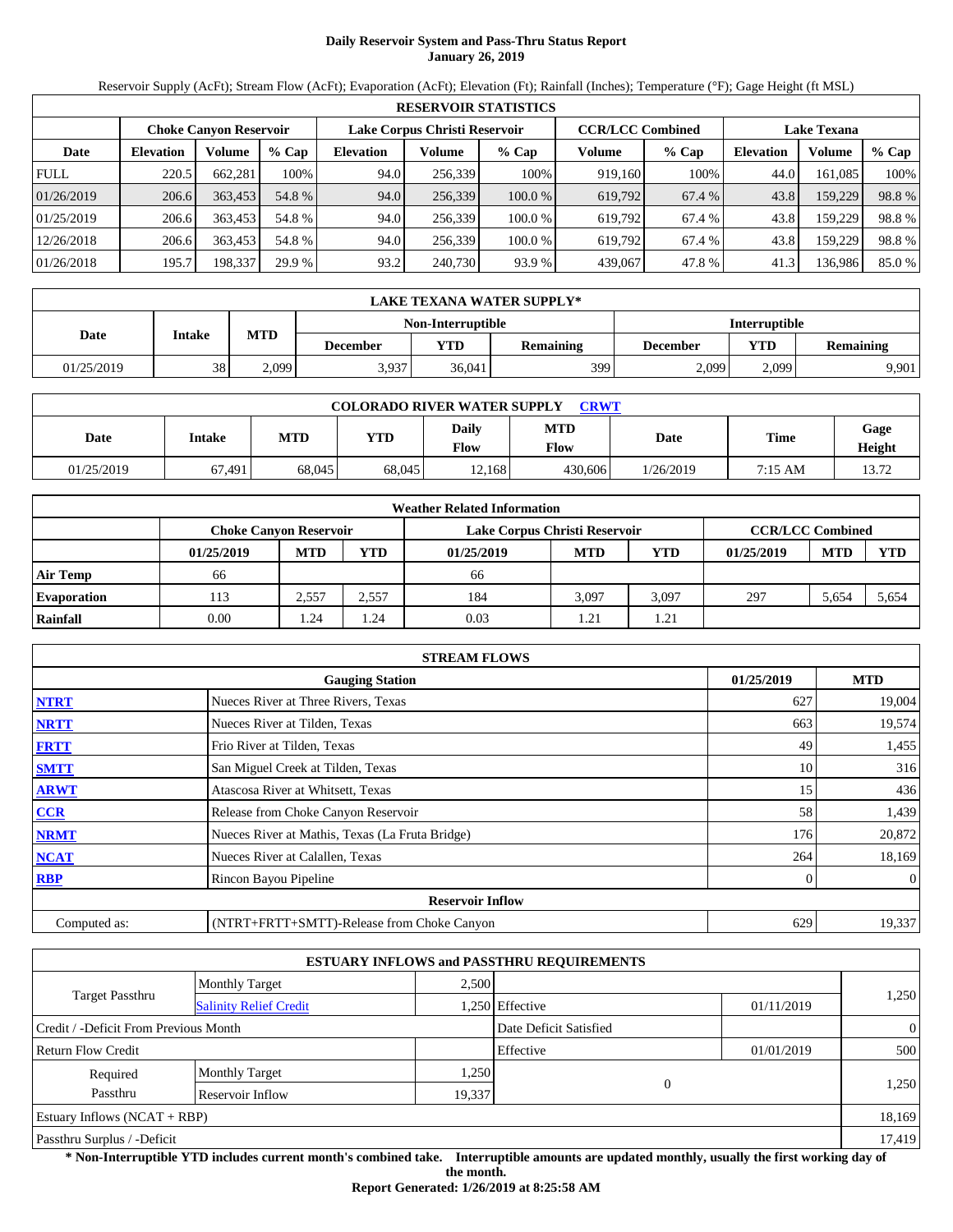# **Daily Reservoir System and Pass-Thru Status Report January 27, 2019**

Reservoir Supply (AcFt); Stream Flow (AcFt); Evaporation (AcFt); Elevation (Ft); Rainfall (Inches); Temperature (°F); Gage Height (ft MSL)

|             | <b>RESERVOIR STATISTICS</b>                                                                                     |         |         |                  |         |         |         |        |                  |         |        |  |
|-------------|-----------------------------------------------------------------------------------------------------------------|---------|---------|------------------|---------|---------|---------|--------|------------------|---------|--------|--|
|             | Lake Corpus Christi Reservoir<br><b>CCR/LCC Combined</b><br><b>Lake Texana</b><br><b>Choke Canyon Reservoir</b> |         |         |                  |         |         |         |        |                  |         |        |  |
| Date        | <b>Elevation</b>                                                                                                | Volume  | $%$ Cap | <b>Elevation</b> | Volume  | $%$ Cap | Volume  | % Cap  | <b>Elevation</b> | Volume  | % Cap  |  |
| <b>FULL</b> | 220.5                                                                                                           | 662,281 | 100%    | 94.0             | 256.339 | 100%    | 919,160 | 100%   | 44.0             | 161,085 | 100%   |  |
| 01/27/2019  | 206.5                                                                                                           | 361.685 | 54.6 %  | 94.0             | 256,339 | 100.0 % | 618,024 | 67.2 % | 43.8             | 159,229 | 98.8%  |  |
| 01/26/2019  | 206.6                                                                                                           | 363,453 | 54.8 %  | 94.0             | 256.339 | 100.0 % | 619.792 | 67.4 % | 43.8             | 159,229 | 98.8%  |  |
| 12/27/2018  | 206.8                                                                                                           | 367,005 | 55.4 %  | 94.0             | 256.339 | 100.0 % | 623.344 | 67.8%  | 43.8             | 159,229 | 98.8%  |  |
| 01/27/2018  | 195.8                                                                                                           | 199,582 | 30.1%   | 93.2             | 240,730 | 93.9 %  | 440,312 | 47.9 % | 41.2             | 136,132 | 84.5 % |  |

|            | LAKE TEXANA WATER SUPPLY* |            |                 |                   |                  |                      |       |                  |  |  |  |
|------------|---------------------------|------------|-----------------|-------------------|------------------|----------------------|-------|------------------|--|--|--|
|            |                           |            |                 | Non-Interruptible |                  | <b>Interruptible</b> |       |                  |  |  |  |
| Date       | Intake                    | <b>MTD</b> | <b>December</b> | VTD-              | <b>Remaining</b> | December             | YTD   | <b>Remaining</b> |  |  |  |
| 01/26/2019 | 38                        | 2,137      | 3,937           | 36,041            | 3991             | 2,099                | 2.099 | 9,901            |  |  |  |

| <b>COLORADO RIVER WATER SUPPLY</b><br><b>CRWT</b> |        |            |     |                      |                    |           |         |                |  |  |
|---------------------------------------------------|--------|------------|-----|----------------------|--------------------|-----------|---------|----------------|--|--|
| Date                                              | Intake | <b>MTD</b> | YTD | <b>Daily</b><br>Flow | <b>MTD</b><br>Flow | Date      | Time    | Gage<br>Height |  |  |
| 01/26/2019                                        | 67     | 689        | 689 | 7,543                | 438.149            | 1/27/2019 | 7:15 AM | 12.93          |  |  |

|                    | <b>Weather Related Information</b> |            |       |                               |            |       |                         |            |            |  |  |  |
|--------------------|------------------------------------|------------|-------|-------------------------------|------------|-------|-------------------------|------------|------------|--|--|--|
|                    | <b>Choke Canvon Reservoir</b>      |            |       | Lake Corpus Christi Reservoir |            |       | <b>CCR/LCC Combined</b> |            |            |  |  |  |
|                    | 01/26/2019                         | <b>MTD</b> | YTD   | 01/26/2019                    | <b>MTD</b> | YTD   | 01/26/2019              | <b>MTD</b> | <b>YTD</b> |  |  |  |
| <b>Air Temp</b>    | 66                                 |            |       | 67                            |            |       |                         |            |            |  |  |  |
| <b>Evaporation</b> | 82                                 | 2,639      | 2,639 | 196                           | 3,293      | 3,293 | 278                     | 5,932      | 5,932      |  |  |  |
| Rainfall           | 0.10                               | 1.34       | . 34  | 0.04                          | 1.25       | 1.25  |                         |            |            |  |  |  |

|              | <b>STREAM FLOWS</b>                             |            |                |
|--------------|-------------------------------------------------|------------|----------------|
|              | <b>Gauging Station</b>                          | 01/26/2019 | <b>MTD</b>     |
| <b>NTRT</b>  | Nueces River at Three Rivers, Texas             | 623        | 19,628         |
| <b>NRTT</b>  | Nueces River at Tilden, Texas                   | 653        | 20,227         |
| <b>FRTT</b>  | Frio River at Tilden, Texas                     | 51         | 1,506          |
| <b>SMTT</b>  | San Miguel Creek at Tilden, Texas               | 10         | 326            |
| <b>ARWT</b>  | Atascosa River at Whitsett, Texas               | 14         | 450            |
| <b>CCR</b>   | Release from Choke Canyon Reservoir             | 58         | 1,497          |
| <b>NRMT</b>  | Nueces River at Mathis, Texas (La Fruta Bridge) | 230        | 21,102         |
| <b>NCAT</b>  | Nueces River at Calallen, Texas                 | 146        | 18,315         |
| <b>RBP</b>   | Rincon Bayou Pipeline                           |            | $\overline{0}$ |
|              | <b>Reservoir Inflow</b>                         |            |                |
| Computed as: | (NTRT+FRTT+SMTT)-Release from Choke Canyon      | 626        | 19,963         |

|                                       |                               |        | <b>ESTUARY INFLOWS and PASSTHRU REQUIREMENTS</b> |            |                |
|---------------------------------------|-------------------------------|--------|--------------------------------------------------|------------|----------------|
|                                       | <b>Monthly Target</b>         | 2,500  |                                                  |            |                |
| <b>Target Passthru</b>                | <b>Salinity Relief Credit</b> |        | 1,250 Effective                                  | 01/11/2019 | 1,250          |
| Credit / -Deficit From Previous Month |                               |        | Date Deficit Satisfied                           |            | $\overline{0}$ |
| <b>Return Flow Credit</b>             |                               |        | Effective                                        | 01/01/2019 | 500            |
| Required                              | <b>Monthly Target</b>         | 1,250  |                                                  |            |                |
| Passthru                              | Reservoir Inflow              | 19,963 | $\Omega$                                         |            | 1,250          |
| Estuary Inflows $(NCAT + RBP)$        |                               |        |                                                  |            | 18,315         |
| Passthru Surplus / -Deficit           |                               |        |                                                  |            | 17,565         |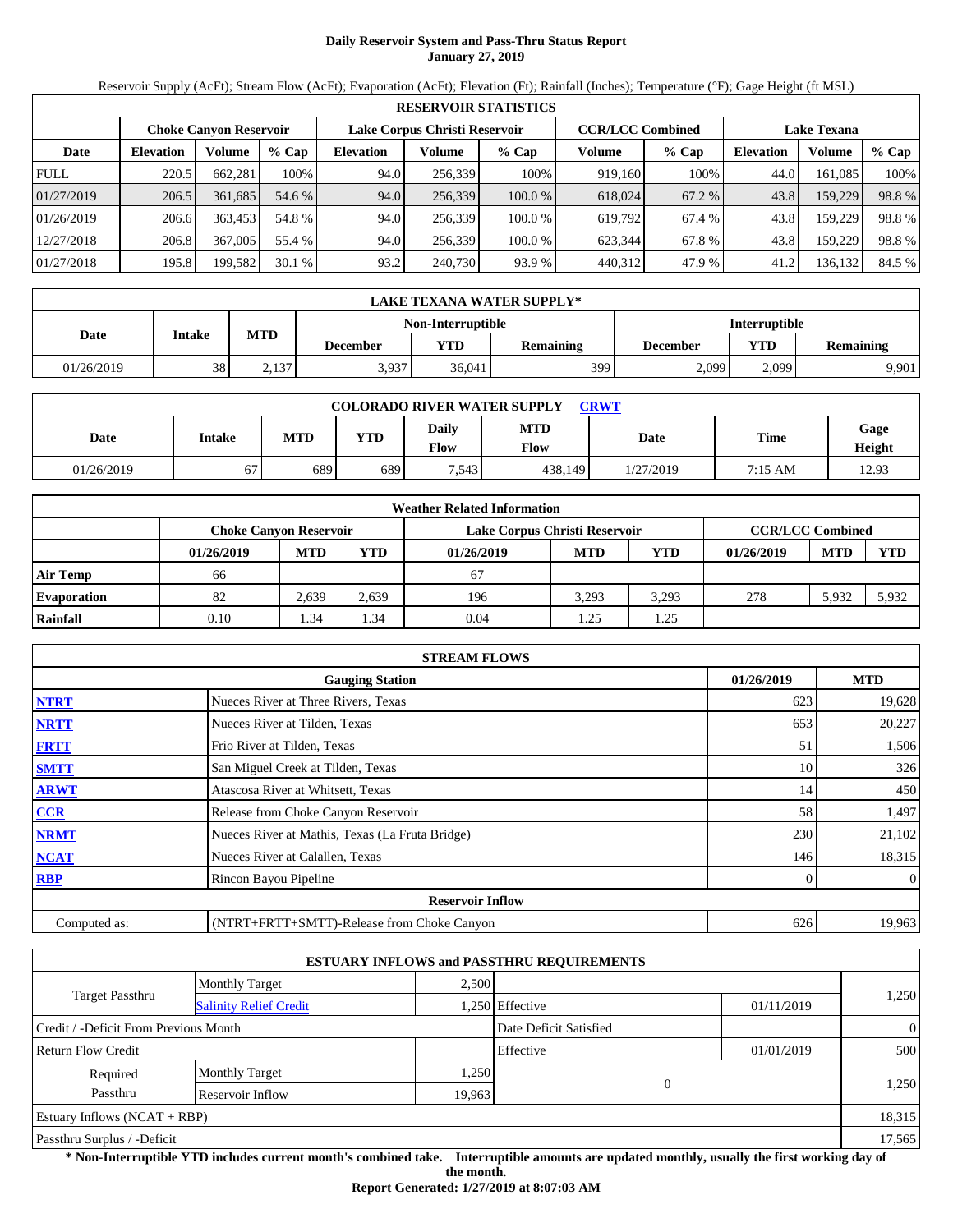# **Daily Reservoir System and Pass-Thru Status Report January 28, 2019**

Reservoir Supply (AcFt); Stream Flow (AcFt); Evaporation (AcFt); Elevation (Ft); Rainfall (Inches); Temperature (°F); Gage Height (ft MSL)

|             | <b>RESERVOIR STATISTICS</b>                                                                                     |         |         |                  |         |         |         |         |                  |         |        |  |
|-------------|-----------------------------------------------------------------------------------------------------------------|---------|---------|------------------|---------|---------|---------|---------|------------------|---------|--------|--|
|             | <b>CCR/LCC Combined</b><br>Lake Corpus Christi Reservoir<br><b>Lake Texana</b><br><b>Choke Canyon Reservoir</b> |         |         |                  |         |         |         |         |                  |         |        |  |
| Date        | <b>Elevation</b>                                                                                                | Volume  | $%$ Cap | <b>Elevation</b> | Volume  | $%$ Cap | Volume  | $%$ Cap | <b>Elevation</b> | Volume  | % Cap  |  |
| <b>FULL</b> | 220.5                                                                                                           | 662.281 | 100%    | 94.0             | 256.339 | 100%    | 919.160 | 100%    | 44.0             | 161.085 | 100%   |  |
| 01/28/2019  | 206.6                                                                                                           | 363.453 | 54.8 %  | 94.0             | 256,339 | 100.0%  | 619,792 | 67.4 %  | 43.8             | 159,229 | 98.8%  |  |
| 01/27/2019  | 206.5                                                                                                           | 361.685 | 54.6 %  | 94.0             | 256.339 | 100.0 % | 618.024 | 67.2 %  | 43.8             | 159.229 | 98.8%  |  |
| 12/28/2018  | 206.7                                                                                                           | 365,226 | 55.1 %  | 94.0             | 256.339 | 100.0 % | 621.565 | 67.6 %  | 43.8             | 159.229 | 98.8%  |  |
| 01/28/2018  | 195.8                                                                                                           | 199,582 | 30.1%   | 93.2             | 240,730 | 93.9 %  | 440,312 | 47.9 %  | 41.2             | 136,132 | 84.5 % |  |

|            | LAKE TEXANA WATER SUPPLY* |            |                 |                          |                  |                      |       |                  |  |  |  |
|------------|---------------------------|------------|-----------------|--------------------------|------------------|----------------------|-------|------------------|--|--|--|
|            |                           |            |                 | <b>Non-Interruptible</b> |                  | <b>Interruptible</b> |       |                  |  |  |  |
| Date       | Intake                    | <b>MTD</b> | <b>December</b> | YTD                      | <b>Remaining</b> | December             | YTD   | <b>Remaining</b> |  |  |  |
| 01/27/2019 | 38                        | 2,175      | 3,937           | 36,041                   | 399              | 2,099                | 2,099 | 9.901            |  |  |  |

| <b>COLORADO RIVER WATER SUPPLY</b><br><b>CRWT</b> |        |            |     |                      |                    |           |         |                |  |  |
|---------------------------------------------------|--------|------------|-----|----------------------|--------------------|-----------|---------|----------------|--|--|
| Date                                              | Intake | <b>MTD</b> | YTD | <b>Daily</b><br>Flow | <b>MTD</b><br>Flow | Date      | Time    | Gage<br>Height |  |  |
| 01/27/2019                                        | 67     | 757<br>J I | 757 | 6,312                | 444.461            | 1/28/2019 | 7:15 AM | 12.36          |  |  |

|                    |                               |            |            | <b>Weather Related Information</b> |            |       |                         |            |            |
|--------------------|-------------------------------|------------|------------|------------------------------------|------------|-------|-------------------------|------------|------------|
|                    | <b>Choke Canvon Reservoir</b> |            |            | Lake Corpus Christi Reservoir      |            |       | <b>CCR/LCC Combined</b> |            |            |
|                    | 01/27/2019                    | <b>MTD</b> | <b>YTD</b> | 01/27/2019                         | <b>MTD</b> | YTD   | 01/27/2019              | <b>MTD</b> | <b>YTD</b> |
| <b>Air Temp</b>    | 66                            |            |            | 66                                 |            |       |                         |            |            |
| <b>Evaporation</b> | 134                           | 2.773      | 2.773      | 150                                | 3.443      | 3.443 | 284                     | 6.216      | 6,216      |
| Rainfall           | 0.00                          | 1.34       | .34        | 0.02                               | 1.27       | .27   |                         |            |            |

|              | <b>STREAM FLOWS</b>                             |            |                |
|--------------|-------------------------------------------------|------------|----------------|
|              | <b>Gauging Station</b>                          | 01/27/2019 | <b>MTD</b>     |
| <b>NTRT</b>  | Nueces River at Three Rivers, Texas             | 615        | 20,243         |
| <b>NRTT</b>  | Nueces River at Tilden, Texas                   | 639        | 20,866         |
| <b>FRTT</b>  | Frio River at Tilden, Texas                     | 49         | 1,555          |
| <b>SMTT</b>  | San Miguel Creek at Tilden, Texas               | 10         | 336            |
| <b>ARWT</b>  | Atascosa River at Whitsett, Texas               | 15         | 465            |
| <b>CCR</b>   | Release from Choke Canyon Reservoir             | 58         | 1,554          |
| <b>NRMT</b>  | Nueces River at Mathis, Texas (La Fruta Bridge) | 272        | 21,374         |
| <b>NCAT</b>  | Nueces River at Calallen, Texas                 | 181        | 18,496         |
| <b>RBP</b>   | Rincon Bayou Pipeline                           |            | $\overline{0}$ |
|              | <b>Reservoir Inflow</b>                         |            |                |
| Computed as: | (NTRT+FRTT+SMTT)-Release from Choke Canyon      | 617        | 20,580         |

|                                       |                               |        | <b>ESTUARY INFLOWS and PASSTHRU REQUIREMENTS</b> |            |                |
|---------------------------------------|-------------------------------|--------|--------------------------------------------------|------------|----------------|
|                                       | <b>Monthly Target</b>         | 2.500  |                                                  |            |                |
| <b>Target Passthru</b>                | <b>Salinity Relief Credit</b> |        | 1,250 Effective                                  | 01/11/2019 | 1,250          |
| Credit / -Deficit From Previous Month |                               |        | Date Deficit Satisfied                           |            | $\overline{0}$ |
| <b>Return Flow Credit</b>             |                               |        | Effective                                        | 01/01/2019 | 500            |
| Required                              | <b>Monthly Target</b>         | 1,250  |                                                  |            |                |
| Passthru                              | Reservoir Inflow              | 20,580 | $\Omega$                                         |            | 1,250          |
| Estuary Inflows $(NCAT + RBP)$        |                               |        |                                                  |            | 18,496         |
| Passthru Surplus / -Deficit           |                               |        |                                                  |            | 17,746         |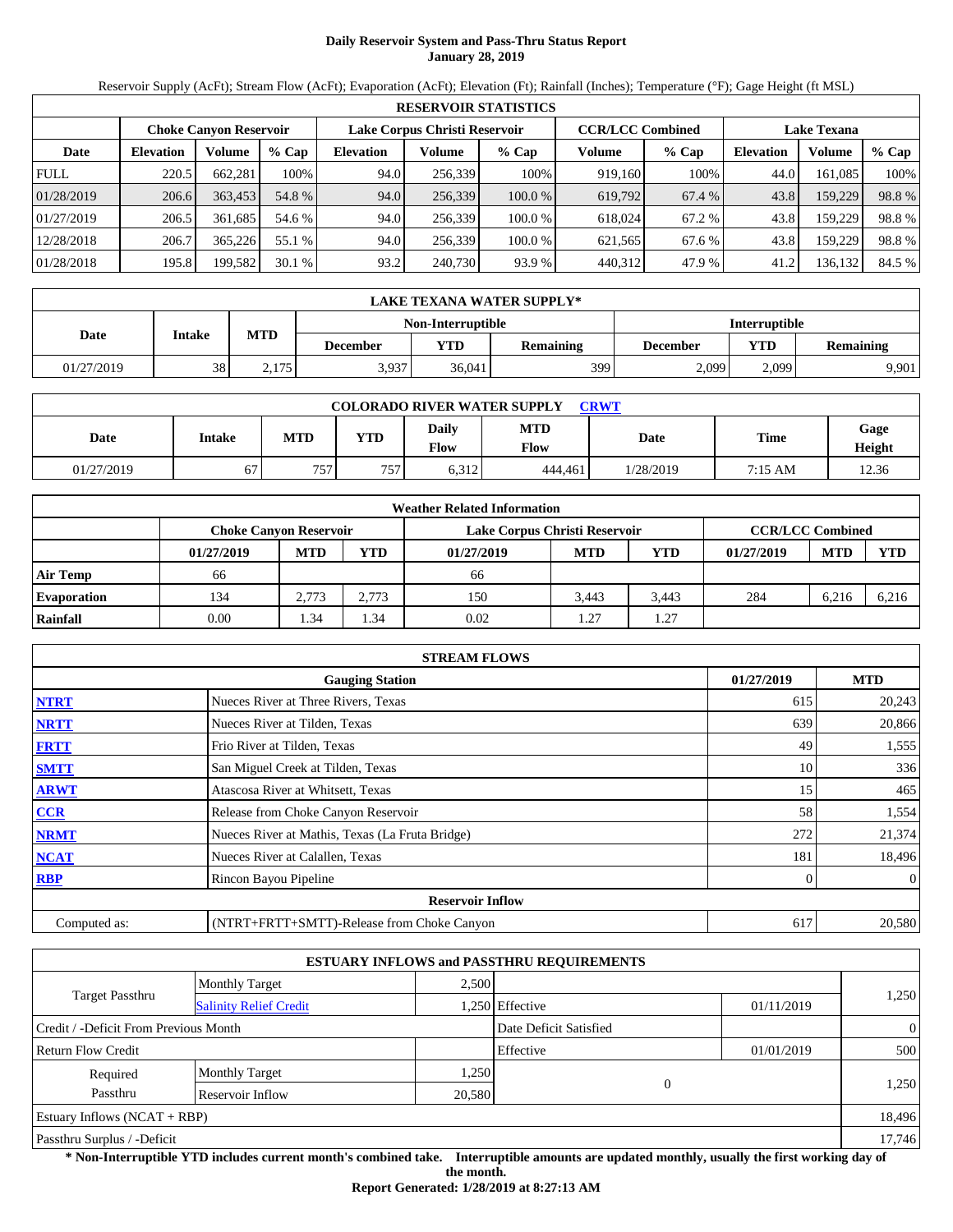# **Daily Reservoir System and Pass-Thru Status Report January 29, 2019**

Reservoir Supply (AcFt); Stream Flow (AcFt); Evaporation (AcFt); Elevation (Ft); Rainfall (Inches); Temperature (°F); Gage Height (ft MSL)

|             | <b>RESERVOIR STATISTICS</b> |                               |         |                  |                               |         |                         |         |                    |         |        |  |
|-------------|-----------------------------|-------------------------------|---------|------------------|-------------------------------|---------|-------------------------|---------|--------------------|---------|--------|--|
|             |                             | <b>Choke Canyon Reservoir</b> |         |                  | Lake Corpus Christi Reservoir |         | <b>CCR/LCC Combined</b> |         | <b>Lake Texana</b> |         |        |  |
| Date        | <b>Elevation</b>            | Volume                        | $%$ Cap | <b>Elevation</b> | Volume                        | $%$ Cap | Volume                  | $%$ Cap | <b>Elevation</b>   | Volume  | % Cap  |  |
| <b>FULL</b> | 220.5                       | 662.281                       | 100%    | 94.0             | 256,339                       | 100%    | 919,160                 | 100%    | 44.0               | 161.085 | 100%   |  |
| 01/29/2019  | 206.5                       | 361.685                       | 54.6 %  | 94.0             | 256,339                       | 100.0 % | 618,024                 | 67.2 %  | 43.8               | 159,229 | 98.8%  |  |
| 01/28/2019  | 206.6                       | 363,453                       | 54.8 %  | 94.0             | 256,339                       | 100.0 % | 619.792                 | 67.4 %  | 43.8               | 159.229 | 98.8%  |  |
| 12/29/2018  | 206.7                       | 365,226                       | 55.1 %  | 94.0             | 256,339                       | 100.0 % | 621,565                 | 67.6 %  | 43.8               | 159.229 | 98.8%  |  |
| 01/29/2018  | 195.7                       | 198,337                       | 29.9 %  | 93.2             | 240,730                       | 93.9 %  | 439,067                 | 47.8 %  | 41.2               | 136,132 | 84.5 % |  |

|            | LAKE TEXANA WATER SUPPLY* |            |                 |        |           |          |                         |       |  |  |  |
|------------|---------------------------|------------|-----------------|--------|-----------|----------|-------------------------|-------|--|--|--|
|            | <b>Interruptible</b>      |            |                 |        |           |          |                         |       |  |  |  |
| Date       | Intake                    | <b>MTD</b> | <b>December</b> | YTD    | Remaining | December | YTD<br><b>Remaining</b> |       |  |  |  |
| 01/28/2019 | 38                        | 2,213      | 3,937           | 36.041 | 399       | 2,099    | 2,099                   | 9.901 |  |  |  |

| <b>COLORADO RIVER WATER SUPPLY</b><br><b>CRWT</b> |        |            |            |                             |                    |           |           |                |  |  |
|---------------------------------------------------|--------|------------|------------|-----------------------------|--------------------|-----------|-----------|----------------|--|--|
| Date                                              | Intake | <b>MTD</b> | <b>YTD</b> | <b>Daily</b><br><b>Flow</b> | <b>MTD</b><br>Flow | Date      | Time      | Gage<br>Height |  |  |
| 01/28/2019                                        | 68     | 824        | 824        | 5,935                       | 450.397            | 1/29/2019 | $6:15$ AM | 13.44          |  |  |

|                    | <b>Weather Related Information</b> |            |       |                               |            |                         |            |            |            |  |  |
|--------------------|------------------------------------|------------|-------|-------------------------------|------------|-------------------------|------------|------------|------------|--|--|
|                    | <b>Choke Canvon Reservoir</b>      |            |       | Lake Corpus Christi Reservoir |            | <b>CCR/LCC Combined</b> |            |            |            |  |  |
|                    | 01/28/2019                         | <b>MTD</b> | YTD   | 01/28/2019                    | <b>MTD</b> | <b>YTD</b>              | 01/28/2019 | <b>MTD</b> | <b>YTD</b> |  |  |
| <b>Air Temp</b>    | 75                                 |            |       | 75                            |            |                         |            |            |            |  |  |
| <b>Evaporation</b> | 185                                | 2.958      | 2,958 | 196                           | 3.639      | 3,639                   | 381        | 6,597      | 6,597      |  |  |
| Rainfall           | 0.00                               | 1.34       | . .34 | 0.00                          | 1.27       | 1.27                    |            |            |            |  |  |

|              | <b>STREAM FLOWS</b>                             |            |                |
|--------------|-------------------------------------------------|------------|----------------|
|              | <b>Gauging Station</b>                          | 01/28/2019 | <b>MTD</b>     |
| <b>NTRT</b>  | Nueces River at Three Rivers, Texas             | 603        | 20,846         |
| <b>NRTT</b>  | Nueces River at Tilden, Texas                   | 629        | 21,496         |
| <b>FRTT</b>  | Frio River at Tilden, Texas                     | 48         | 1,603          |
| <b>SMTT</b>  | San Miguel Creek at Tilden, Texas               | 11         | 347            |
| <b>ARWT</b>  | Atascosa River at Whitsett, Texas               | 15         | 480            |
| CCR          | Release from Choke Canyon Reservoir             | 58         | 1,612          |
| <b>NRMT</b>  | Nueces River at Mathis, Texas (La Fruta Bridge) | 304        | 21,678         |
| <b>NCAT</b>  | Nueces River at Calallen, Texas                 | 168        | 18,664         |
| <b>RBP</b>   | Rincon Bayou Pipeline                           | $\Omega$   | $\overline{0}$ |
|              | <b>Reservoir Inflow</b>                         |            |                |
| Computed as: | (NTRT+FRTT+SMTT)-Release from Choke Canyon      | 605        | 21,185         |

|                                                         |                       |        | <b>ESTUARY INFLOWS and PASSTHRU REQUIREMENTS</b> |            |                |  |
|---------------------------------------------------------|-----------------------|--------|--------------------------------------------------|------------|----------------|--|
|                                                         | <b>Monthly Target</b> | 2,500  |                                                  |            |                |  |
| <b>Target Passthru</b><br><b>Salinity Relief Credit</b> |                       |        | 1,250 Effective                                  | 01/11/2019 | 1,250          |  |
| Credit / -Deficit From Previous Month                   |                       |        | Date Deficit Satisfied                           |            | $\overline{0}$ |  |
| <b>Return Flow Credit</b>                               |                       |        | Effective                                        | 01/01/2019 | 500            |  |
| Required                                                | <b>Monthly Target</b> | 1,250  |                                                  |            |                |  |
| Passthru                                                | Reservoir Inflow      | 21,185 | $\Omega$                                         |            | 1,250          |  |
| Estuary Inflows $(NCAT + RBP)$                          |                       |        |                                                  |            | 18,664         |  |
| Passthru Surplus / -Deficit                             |                       |        |                                                  |            | 17,914         |  |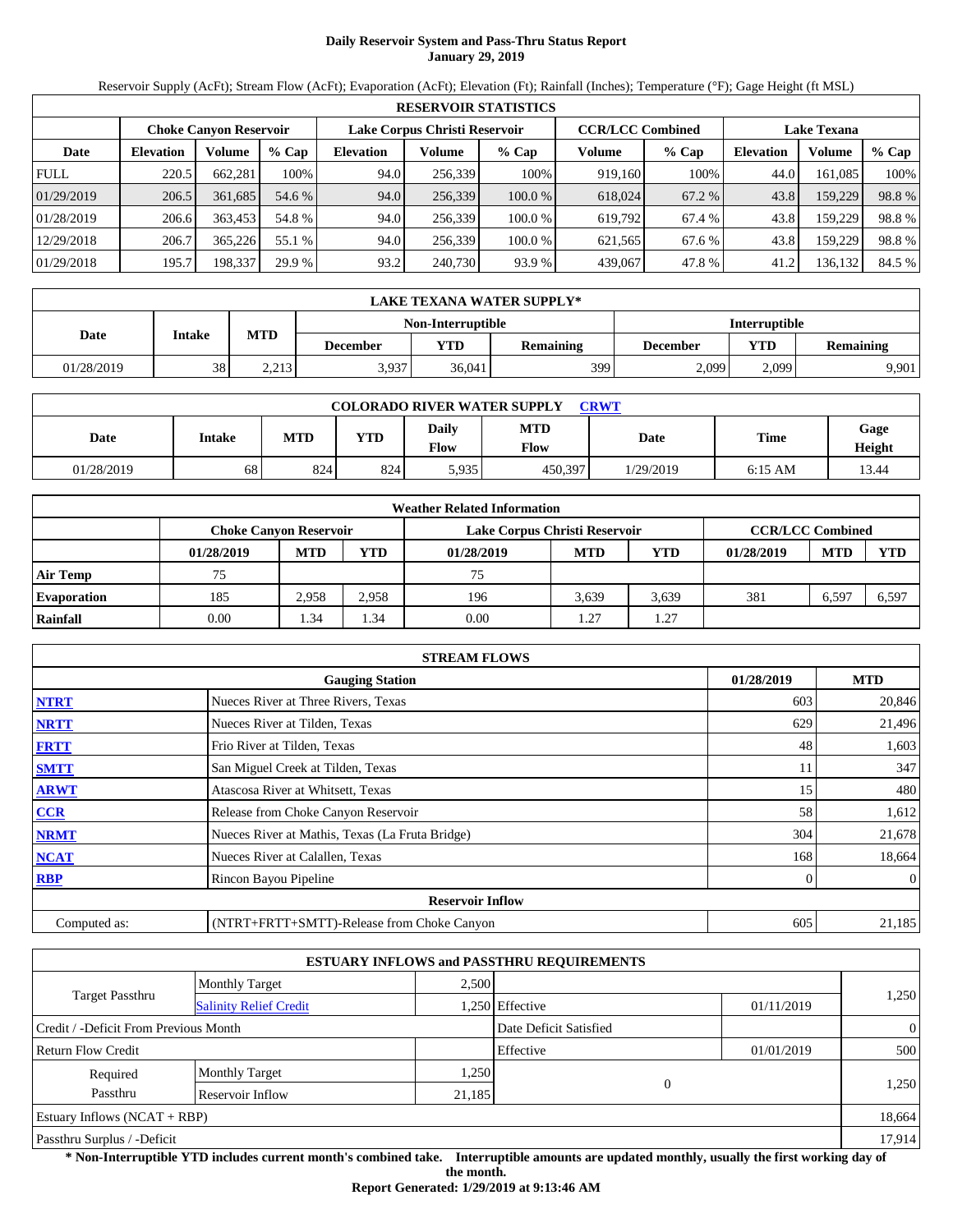# **Daily Reservoir System and Pass-Thru Status Report January 30, 2019**

Reservoir Supply (AcFt); Stream Flow (AcFt); Evaporation (AcFt); Elevation (Ft); Rainfall (Inches); Temperature (°F); Gage Height (ft MSL)

|             | <b>RESERVOIR STATISTICS</b> |                               |         |                  |                               |         |                         |         |                    |         |        |  |
|-------------|-----------------------------|-------------------------------|---------|------------------|-------------------------------|---------|-------------------------|---------|--------------------|---------|--------|--|
|             |                             | <b>Choke Canyon Reservoir</b> |         |                  | Lake Corpus Christi Reservoir |         | <b>CCR/LCC Combined</b> |         | <b>Lake Texana</b> |         |        |  |
| Date        | <b>Elevation</b>            | Volume                        | $%$ Cap | <b>Elevation</b> | Volume                        | $%$ Cap | Volume                  | $%$ Cap | <b>Elevation</b>   | Volume  | % Cap  |  |
| <b>FULL</b> | 220.5                       | 662,281                       | 100%    | 94.0             | 256,339                       | 100%    | 919.160                 | 100%    | 44.0               | 161,085 | 100%   |  |
| 01/30/2019  | 206.6                       | 363,453                       | 54.8 %  | 94.0             | 256,339                       | 100.0 % | 619,792                 | 67.4 %  | 43.8               | 159,229 | 98.8%  |  |
| 01/29/2019  | 206.5                       | 361.685                       | 54.6 %  | 94.0             | 256,339                       | 100.0 % | 618,024                 | 67.2 %  | 43.8               | 159,229 | 98.8%  |  |
| 12/30/2018  | 206.7                       | 365,226                       | 55.1 %  | 94.0             | 256,339                       | 100.0 % | 621,565                 | 67.6 %  | 43.8               | 159.229 | 98.8%  |  |
| 01/30/2018  | 195.8                       | 199,582                       | 30.1%   | 93.2             | 240,730                       | 93.9 %  | 440,312                 | 47.9 %  | 41.2               | 136,132 | 84.5 % |  |

|                                                  | LAKE TEXANA WATER SUPPLY* |            |                 |        |                  |          |                         |       |  |  |  |
|--------------------------------------------------|---------------------------|------------|-----------------|--------|------------------|----------|-------------------------|-------|--|--|--|
| <b>Interruptible</b><br><b>Non-Interruptible</b> |                           |            |                 |        |                  |          |                         |       |  |  |  |
| Date                                             | Intake                    | <b>MTD</b> | <b>December</b> | YTD    | <b>Remaining</b> | December | YTD<br><b>Remaining</b> |       |  |  |  |
| 01/29/2019                                       | 38                        | 2.251      | 3,937           | 36,041 | 399              | 2,099    | 2,099                   | 9.901 |  |  |  |

| <b>COLORADO RIVER WATER SUPPLY</b><br><b>CRWT</b> |        |            |            |                             |                    |           |             |                |  |  |
|---------------------------------------------------|--------|------------|------------|-----------------------------|--------------------|-----------|-------------|----------------|--|--|
| Date                                              | Intake | <b>MTD</b> | <b>YTD</b> | <b>Daily</b><br><b>Flow</b> | <b>MTD</b><br>Flow | Date      | <b>Time</b> | Gage<br>Height |  |  |
| 01/29/2019                                        | 68     | 892        | 892        | 8,297                       | 458,694            | 1/30/2019 | 7:15 AM     | 14.78          |  |  |

|                    |                               |            |            | <b>Weather Related Information</b> |            |                         |            |            |            |
|--------------------|-------------------------------|------------|------------|------------------------------------|------------|-------------------------|------------|------------|------------|
|                    | <b>Choke Canvon Reservoir</b> |            |            | Lake Corpus Christi Reservoir      |            | <b>CCR/LCC Combined</b> |            |            |            |
|                    | 01/29/2019                    | <b>MTD</b> | <b>YTD</b> | 01/29/2019                         | <b>MTD</b> | <b>YTD</b>              | 01/29/2019 | <b>MTD</b> | <b>YTD</b> |
| <b>Air Temp</b>    | 50                            |            |            | 52                                 |            |                         |            |            |            |
| <b>Evaporation</b> | 155                           | 3.113      | 3.113      | 161                                | 3.800      | 3.800                   | 316        | 6,913      | 6,913      |
| Rainfall           | 0.00                          | 1.34       | . .34      | 0.00                               | 1.27       | 1.27                    |            |            |            |

|              | <b>STREAM FLOWS</b>                             |            |              |
|--------------|-------------------------------------------------|------------|--------------|
|              | <b>Gauging Station</b>                          | 01/29/2019 | <b>MTD</b>   |
| <b>NTRT</b>  | Nueces River at Three Rivers, Texas             | 590        | 21,436       |
| <b>NRTT</b>  | Nueces River at Tilden, Texas                   | 615        | 22,111       |
| <b>FRTT</b>  | Frio River at Tilden, Texas                     | 46         | 1,650        |
| <b>SMTT</b>  | San Miguel Creek at Tilden, Texas               | 11         | 358          |
| <b>ARWT</b>  | Atascosa River at Whitsett, Texas               | 14         | 494          |
| <b>CCR</b>   | Release from Choke Canyon Reservoir             | 58         | 1,669        |
| <b>NRMT</b>  | Nueces River at Mathis, Texas (La Fruta Bridge) | 766        | 22,444       |
| <b>NCAT</b>  | Nueces River at Calallen, Texas                 | 262        | 18,926       |
| <b>RBP</b>   | Rincon Bayou Pipeline                           |            | $\mathbf{0}$ |
|              | <b>Reservoir Inflow</b>                         |            |              |
| Computed as: | (NTRT+FRTT+SMTT)-Release from Choke Canyon      | 589        | 21,774       |

|                                                         |                       |        | <b>ESTUARY INFLOWS and PASSTHRU REQUIREMENTS</b> |            |                |  |
|---------------------------------------------------------|-----------------------|--------|--------------------------------------------------|------------|----------------|--|
|                                                         | <b>Monthly Target</b> | 2.500  |                                                  |            |                |  |
| <b>Target Passthru</b><br><b>Salinity Relief Credit</b> |                       |        | 1,250 Effective                                  | 01/11/2019 | 1,250          |  |
| Credit / -Deficit From Previous Month                   |                       |        | Date Deficit Satisfied                           |            | $\overline{0}$ |  |
| <b>Return Flow Credit</b>                               |                       |        | Effective                                        | 01/01/2019 | 500            |  |
| Required                                                | <b>Monthly Target</b> | 1,250  |                                                  |            |                |  |
| Passthru                                                | Reservoir Inflow      | 21,774 | $\Omega$                                         |            | 1,250          |  |
| Estuary Inflows $(NCAT + RBP)$                          |                       |        |                                                  |            | 18,926         |  |
| Passthru Surplus / -Deficit                             |                       |        |                                                  |            | 18,176         |  |